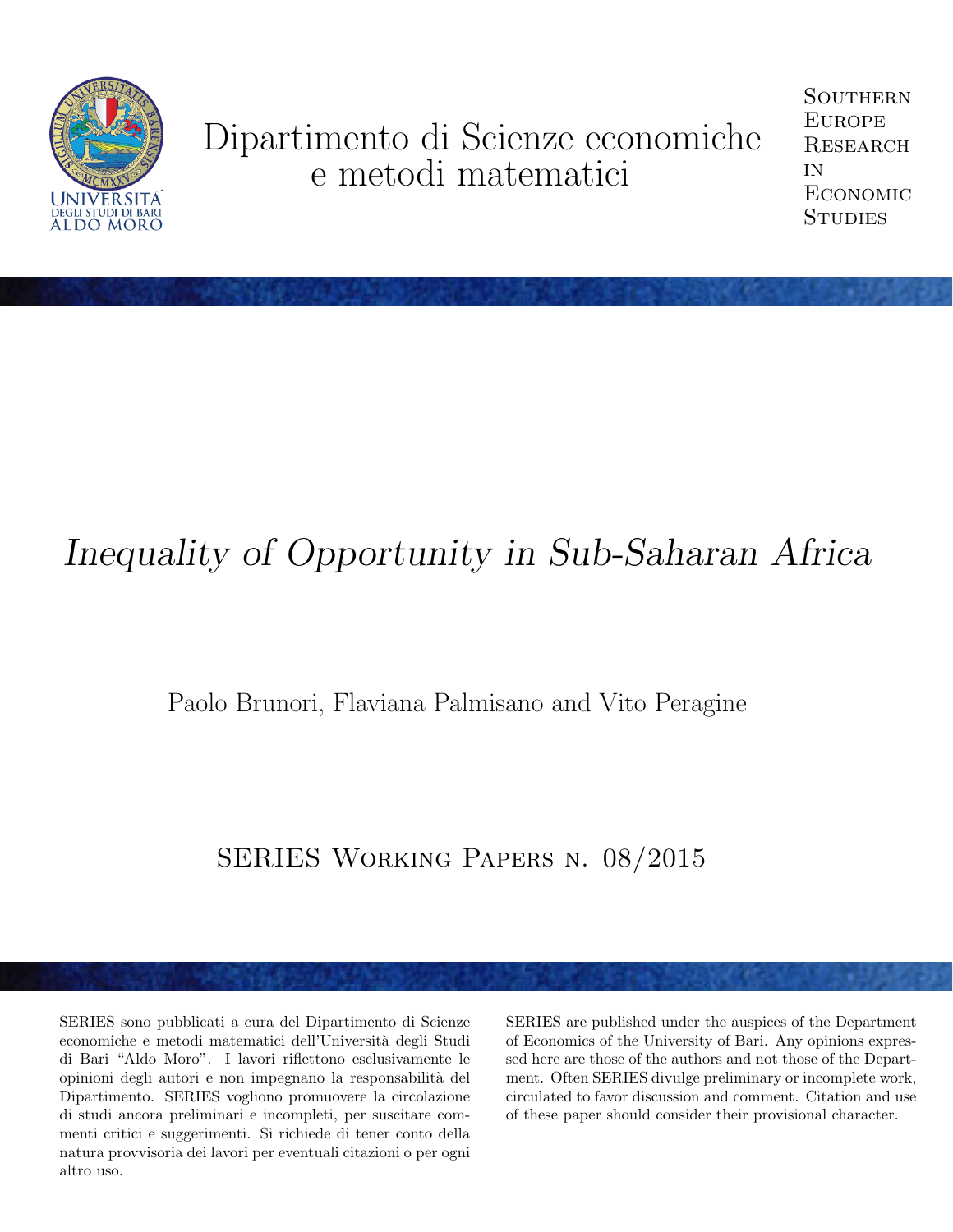## <span id="page-1-0"></span>Inequality of Opportunity in Sub-Saharan Africa<sup>\*</sup>

Paolo Brunori*†* Flaviana Palmisano*‡* Vito Peragine*§*

December 2015

#### Abstract

In the last decades inequality of opportunity has been extensively studied by economists, on the assumption that, in addition to being normatively undesirable, it can be related to low potential for growth. In this paper we evaluate inequality of opportunity in 11 Sub-Saharan Africa countries. According to our results, the portion of total inequality which can be attributed to exogenous circumstances is between 30% and 40% for the generality of countries considered. We also find a positive association between total consumption inequality and inequality of opportunity and we study the different sources of unequal opportunities. Finally, we address a number of methodological issues that typically arise when measuring inequality of opportunity with imperfect data, which is the typical case in developing countries.

Keywords: Consumption inequality, Equality of opportunity, Sub-Saharan Africa.

JEL codes: D63, E24, O15, O40.

<sup>⇤</sup>This work was supported by the World Bank in the framework of the "Poverty in Africa: Revisiting the Facts" report. We are grateful to Francisco Ferreira, Kathleen Beegle, Isis Gaddis, and Camila Galindo Pardo for their comments and support. The paper was presented at the 6th ECINEQ Meeting, July 2015, University of Luxembourg and at the Second SITES/IDEAS Meeting, October 2015, University of Florence, we are grateful to all the participants for useful comments.All errors remain our own.

*<sup>†</sup>*University of Bari. E-mail: paolo.brunori@uniba.it.

*<sup>‡</sup>*University of Luxembourg. E-mail: flaviana.palmisano@gmail.com

*<sup>§</sup>*University of Bari. E-mail: vitorocco.peragine@uniba.it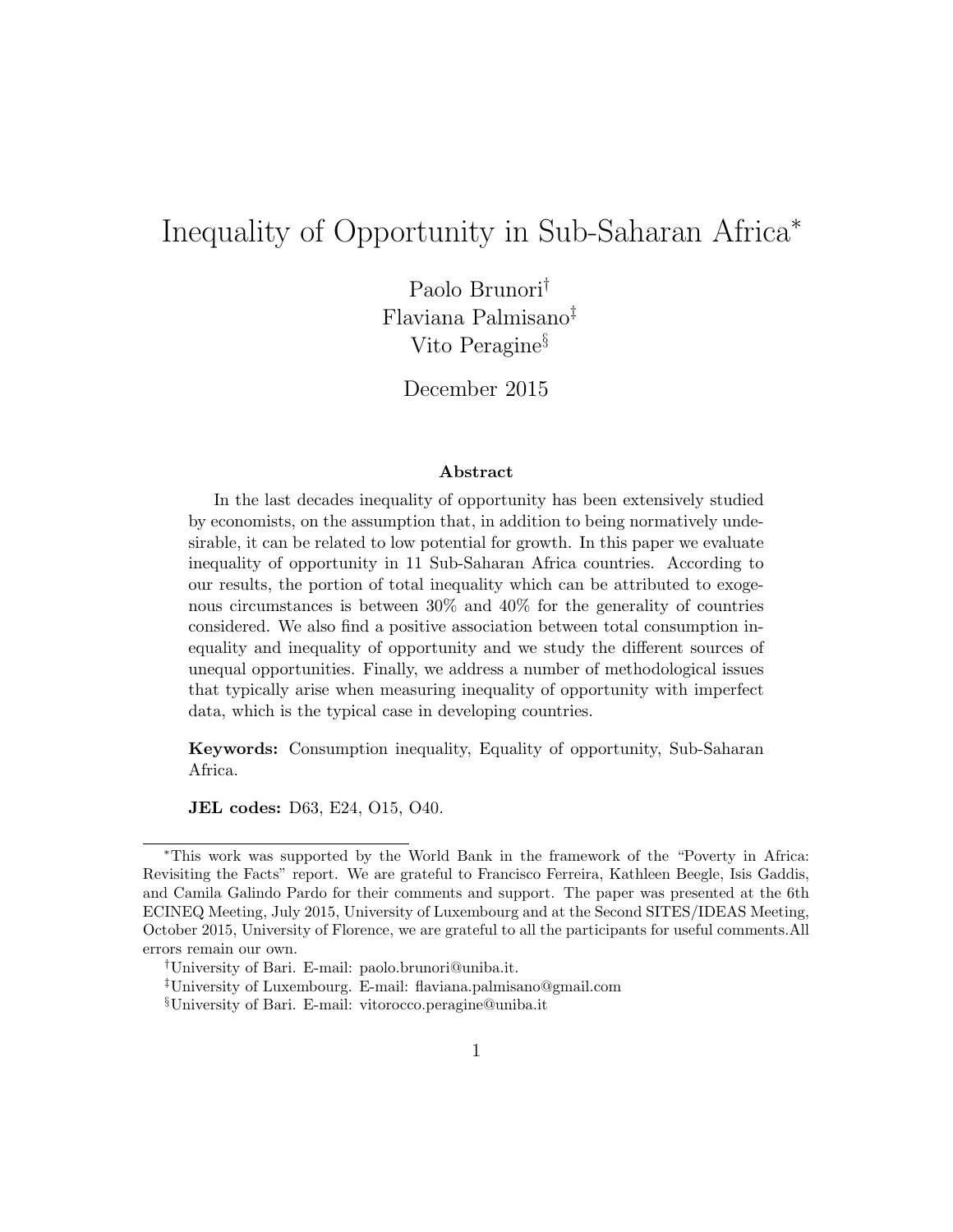### 1 Introduction

Sub-Saharan Africa (SSA) countries are especially known for their high levels of economic inequality and poverty (see, for instance, Ellis, 2012; Moradi and Baten, 2005; Thorbecke, 2013). However, the specific features of these inequalities remain largely understudied. Yet the understanding of the different sources of inequality is a necessary step toward the implementation of policies that may foster a sustained and 'shared' growth in these countries. There is in fact a rooted consensus on the argument that not all inequalities are the same: in particular, it has been convincingly argued (see World Bank, 2006; Ferreira et al., 2014; Marrero and Rodriguez,  $2013$ ) that the degree of the inequality caused by differences at birth (such as gender, ethnicity, or parental background) or, more generally, by factors beyond the individual control may be related to low growth, more so than other effort-based inequalities. The idea is that when exogenous circumstances play a strong role in determining individual outcome, there is a sub-optimal allocation of resources and lower potential for growth. To put it differently, the existence of inequality traps, which systematically exclude some groups of the population from participation in the economic activity, is harmful to growth because they discourage effort and investment by individuals, provoke a loss of productive potential, and contribute to social and institutional instability. The arguments above suggest that analysing the specific 'horizontal' dimensions of inequality is particularly important in both developing and underdeveloped countries.

One way to assess these kinds of inequalities is to implement the Equality of Opportunity (EOp) framework (see Roemer, 1998; Fleurbaey, 2008), which provides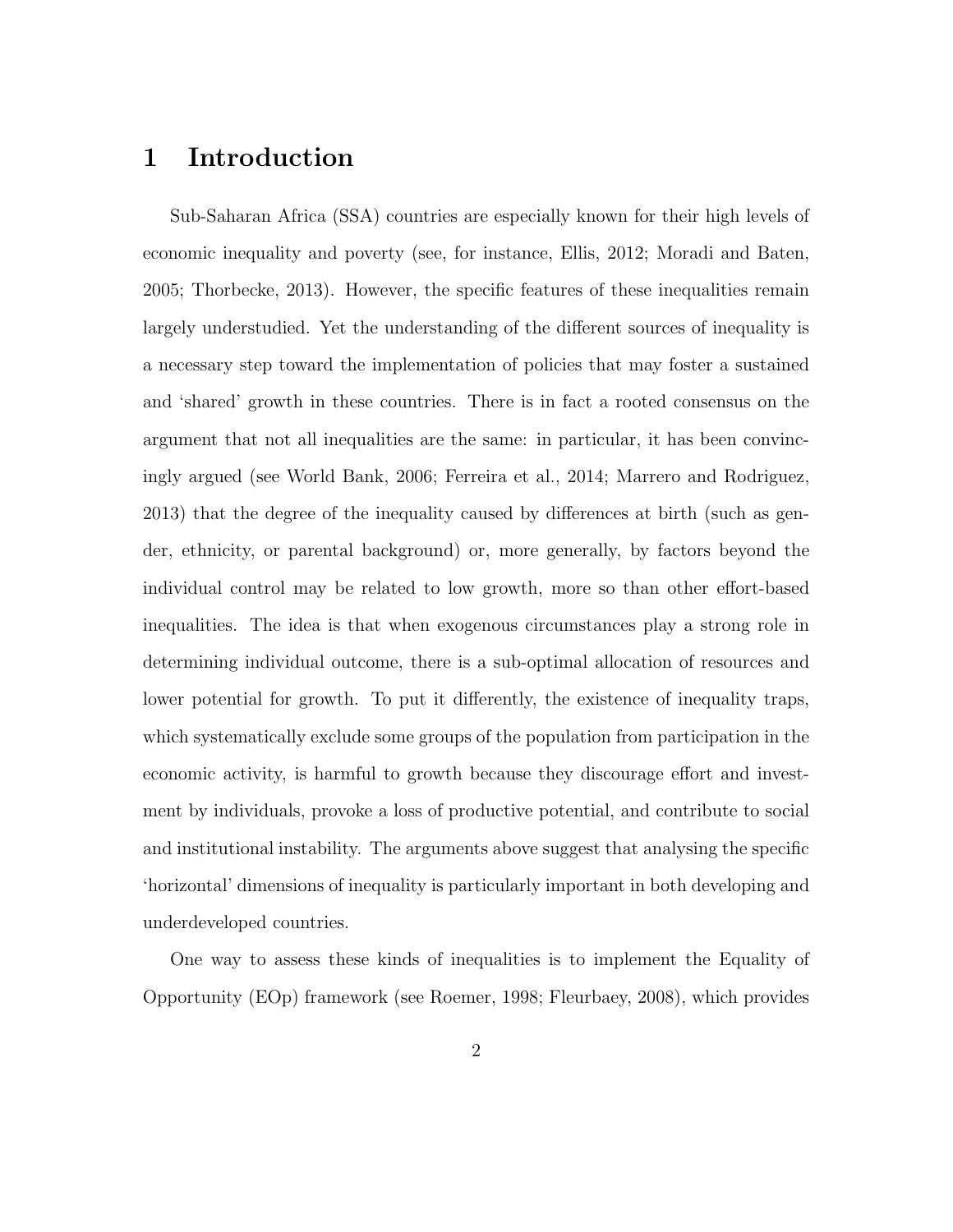a model to distinguish between that part of inequality caused by exogenous circumstances outside the individual responsibility, considered to be objectionable and therefore deserving a compensatory intervention, and the part of inequality generated by individual choices and effort, which is on the contrary considered to be fair and not to be eliminated. The EOp theory has spurred a huge amount of theoretical and empirical works focussing on the measurement of inequality of opportunity (see the recent surveys by Ferreira and Peragine, 2015; Ramos and Van de gaer, 2015; Roemer and Trannoy, 2015). However, most of the literature has been concerned with inequality of opportunity (IOp) in Western developed countries, with only a small set of studies dedicated to developing countries.<sup>[1](#page-1-0)</sup> One reason for this is that measuring opportunity inequality is not an easy task: its informational requirements are quite high if compared to the standard measurement of income or consumption inequality.[2](#page-1-0) Therefore, these are more commonly met in surveys and databases that refer to wealthier countries. Hence, as argued above, such analysis would be particularly needed in developing countries.

This paper is a contribution in this direction. Specifically, it is the first attempt to evaluate inequality of opportunity in a large set of SSA countries by using 13 different surveys that contain information about individual circumstances and outcomes.

Our contribution to the literature is twofold. First, we contribute to the understanding of economic inequality in 11 SSA countries (i) by showing the portion of consumption inequality, which can be attributed to inequality of opportunities, and

<sup>&</sup>lt;sup>1</sup>In particular, only two contributions exist in the literature, namely Cogneau and Mesplé-Somps (2008) and Piraino (2015) that propose an analysis of inequality of opportunity for African countries.

<sup>&</sup>lt;sup>2</sup>See on this Hassine  $(2011)$ .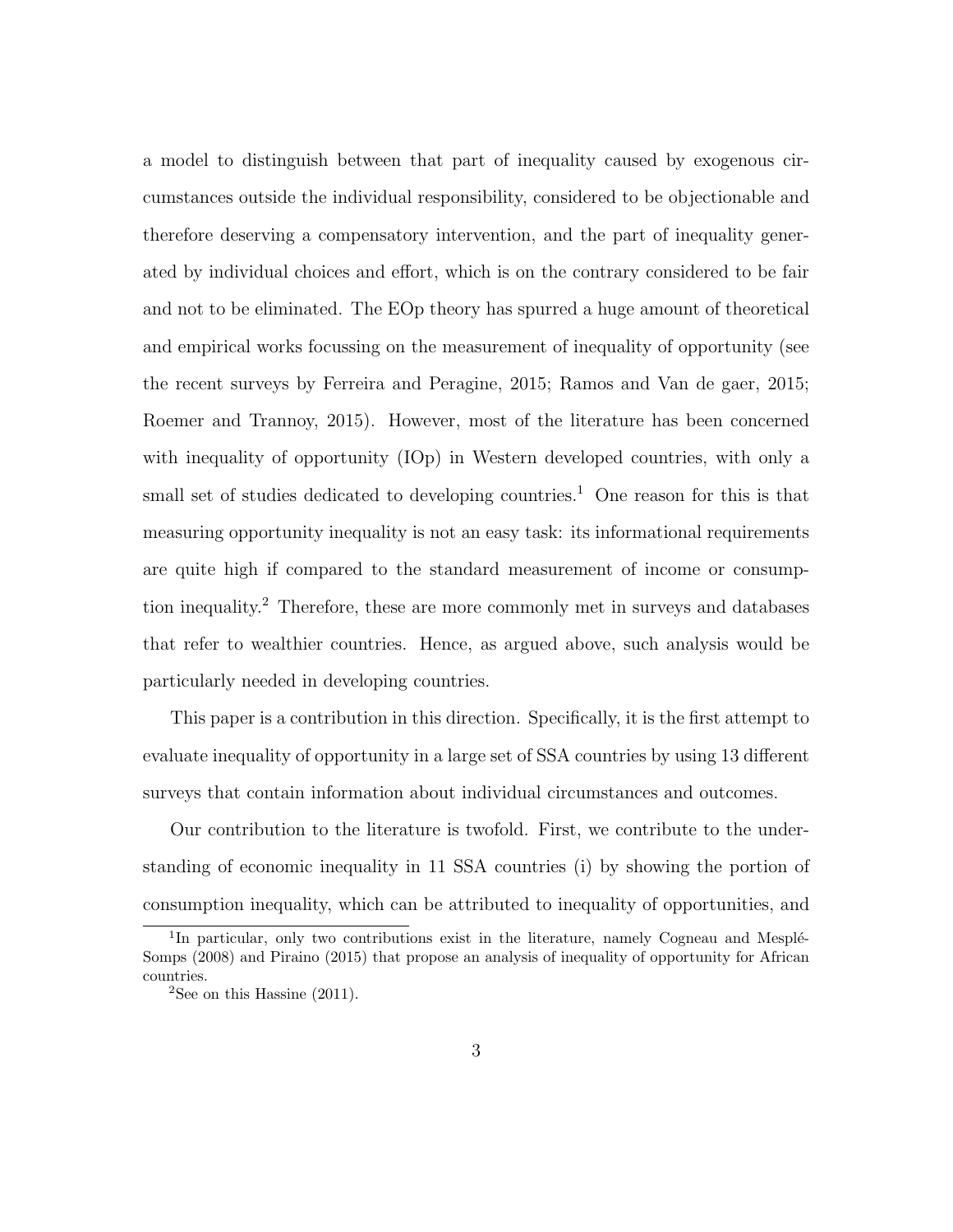(ii) by identifying the most disadvantaged groups of the population in each country. This analysis can help to understand the social and economic mechanisms that generate inequalities and can help in identifying priorities in anti-poverty policies in different countries. Second, this paper offers a methodological contribution to the literature on the measurement of inequality of opportunity by addressing a number of methodological issues that typically arise in the realisation of this task in the presence of imperfect data, which is the typical case in developing countries.

Our analysis is made possible through the availability of large-sample surveys built upon a common methodology and providing information on socio-economic background of adult individuals. We use a set of 13 surveys that were implemented during a period ranging from 2000 to 2013 and covering the following countries: Comoros, Democratic Republic of Congo, Ghana, Guinea, Madagascar, Malawi, Niger, Nigeria (two waves), Rwanda, Tanzania (two waves), and Uganda (two waves).

Our estimates are shown on a sub-sample of the original data, adult household members with observable relevant characteristics, nevertheless they uncover a dramatic picture. Total consumption inequality is remarkable in all the countries, although quite variable across them: the Gini index ranges from 0.55 for Comoros to 0.31 for Niger, but in general the Gini index is around 0.4 in all countries considered. The entire region of SSA is confirmed as one of the most unequal regions in the world. Moreover, for the three countries for which two waves are available (Nigeria, Tanzania, and Uganda), the results show an increase in inequality in recent years. As far as inequality of opportunity is concerned, our estimates witness that the impact of exogenous circumstances is noticeable in every country, although this impact is quite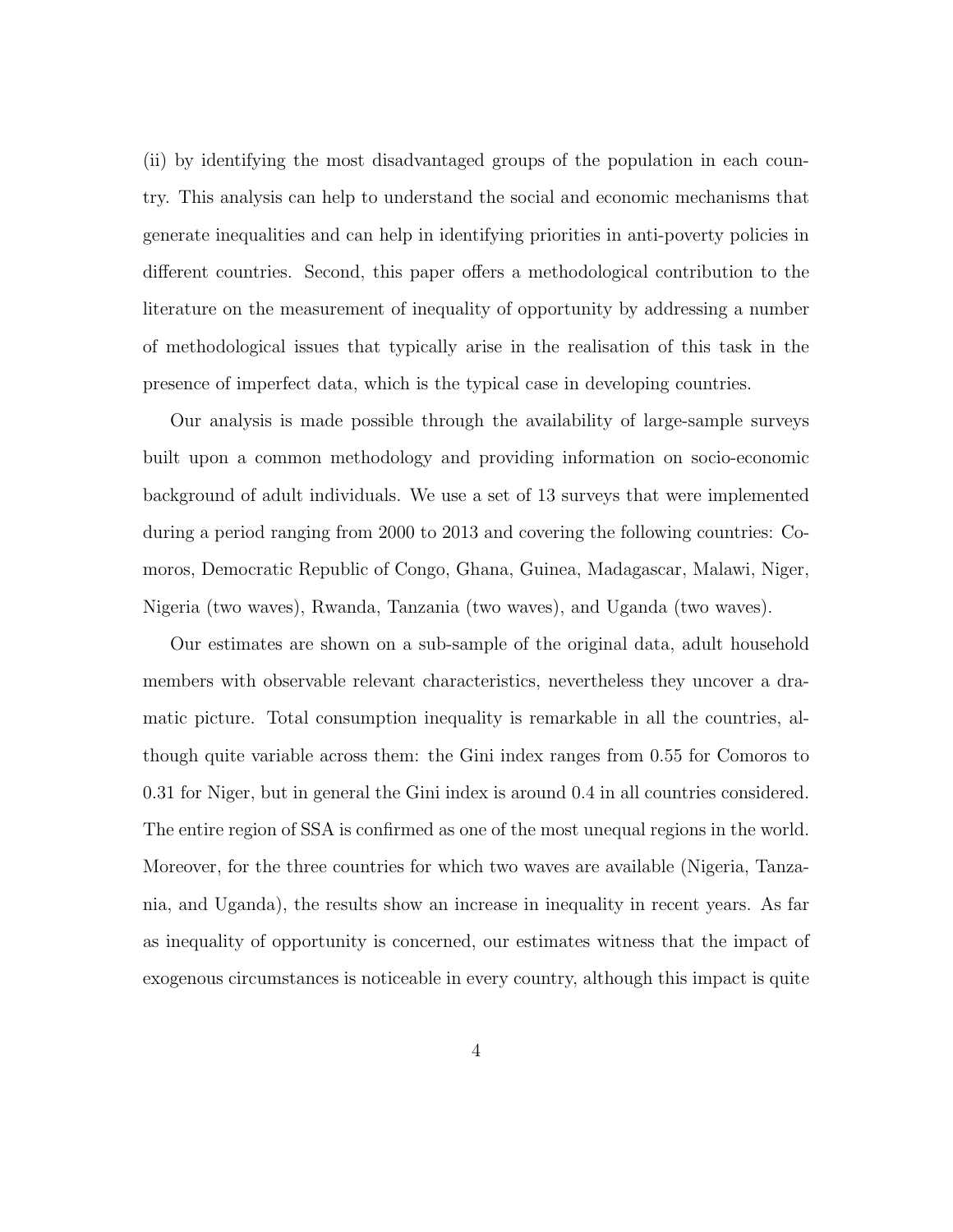variable across them: the portion of total inequality which can be attributed to (the observable) exogenous circumstances is between 30% and 40% for the generality of countries considered. This is a striking result, particularly if one considers that the computed measures are only lower bound estimates of the inequality of opportunity level in each country. We also look at the association between total consumption inequality and inequality of opportunity: although some re-rankings do exist, the data show a positive relationship between the two kinds of inequalities.

The sources of unequal opportunities also differ across countries. For example in Comoros and Niger birthplace play a strongest role in determining IOp, while in Congo is clearly ethnicity to be the dominating circumstance.

The ranking of countries in terms of inequality of opportunity is robust with respect to the inequality measure used, but our estimates are sensitive with respect to the estimation approach and to the choice of the exogenous circumstances. In this paper we address this issue by exploring two different estimation approaches (parametric and non-parametric) and by proposing an 'adjusted' inequality of opportunity measure, which takes into account the differences between countries in the number of the circumstances variables. This methodology should make the cross-country comparison more reliable.

Our results differ substantially from the only previous contribution that has focussed on inequality of opportunity in  $SSA$ <sup>[3](#page-1-0)</sup> Cogneau and Mesplé-Somps (2008) analysed five SSA countries (Ivory Coast, Ghana, Guinea, Madagascar, and Uganda) by using data collected between 1985 and 1994. They use a very coarse set of cir-

<sup>3</sup>See also Piraino (2015) for a study of IOp in South Africa.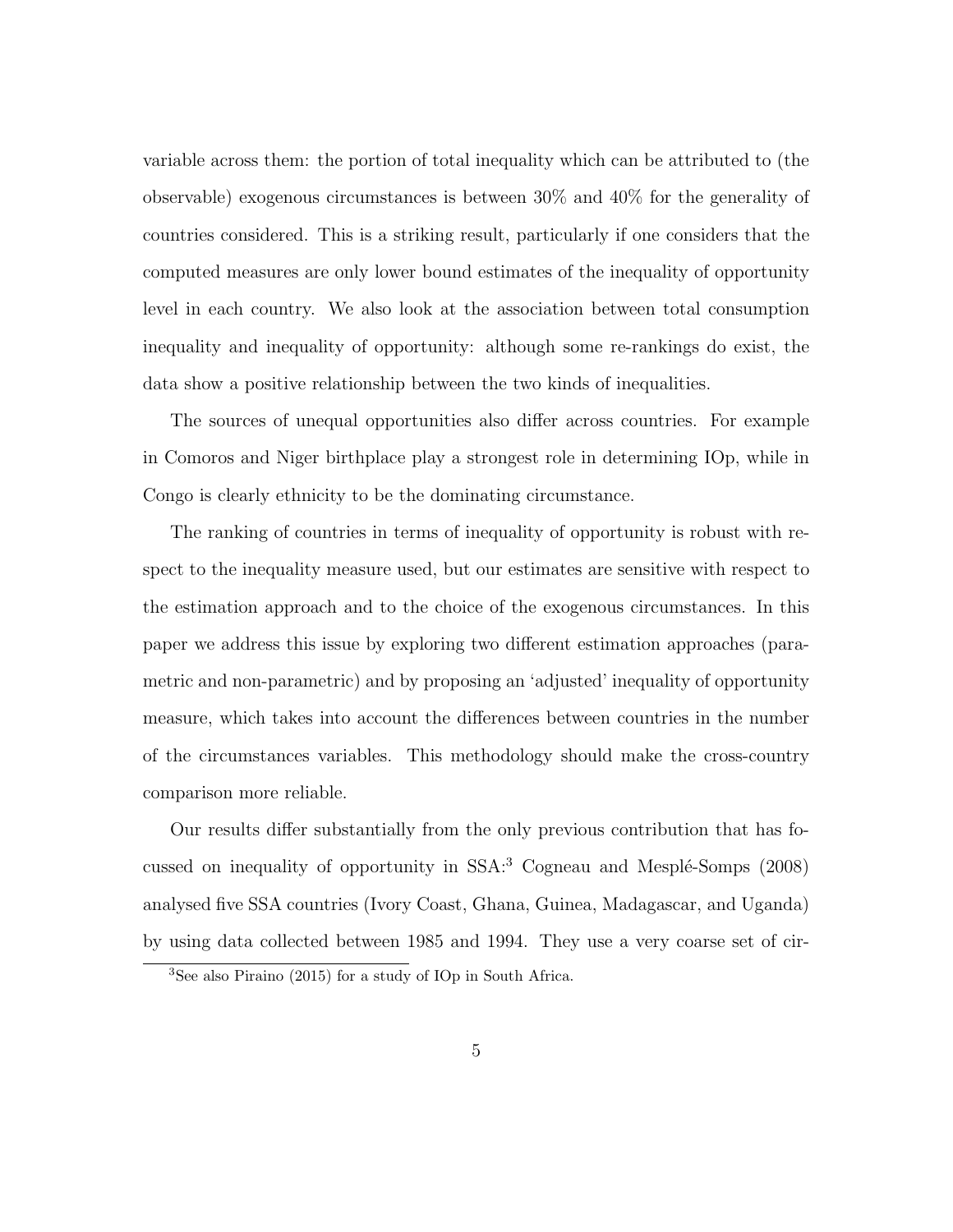cumstances (parental background) and, in fact, their results show a much lower level of inequality of opportunity: with some variation between countries, their estimates show that the portion of inequality attributed to exogenous circumstances is between  $10\%$  and  $20\%$ . Unlike Cogneau and Mesplé-Somps (2008), we extend the analysis to a larger set of countries and a bigger set of circumstances for each country; moreover, we provide a more data-extended and methodologically intensive analysis.

The paper is organised as follows. Section 2 briefly reviews the concept of opportunity inequality and discusses some measurement issues. Section 3 describes the data, and the non-parametric and parametric analyses of inequality of opportunity for the periods and countries considered are presented in Sections 4 and 5, respectively. Section 6 provides a summary of the current findings and concludes with suggestions for further research on IOp in SSA countries.

## 2 Methodology

#### 2.1 A model of equality of opportunity

The canonical model of EOp assumes that the outcome of an individual, *y*, is entirely determined by two classes of variables: circumstances and effort (see Roemer, 1998; Van de gaer, 1993; Peragine, 2002). For simplicity, we refer here to the individual outcome as 'income', but any other interpretation of outcome, such as consumption, would in principle be possible. Circumstances are denoted by *c* and belong to a finite set  $\Omega$ : examples are gender, age, ethnicity, region of birth, or parental background. These are factors beyond an individual's control but nonethe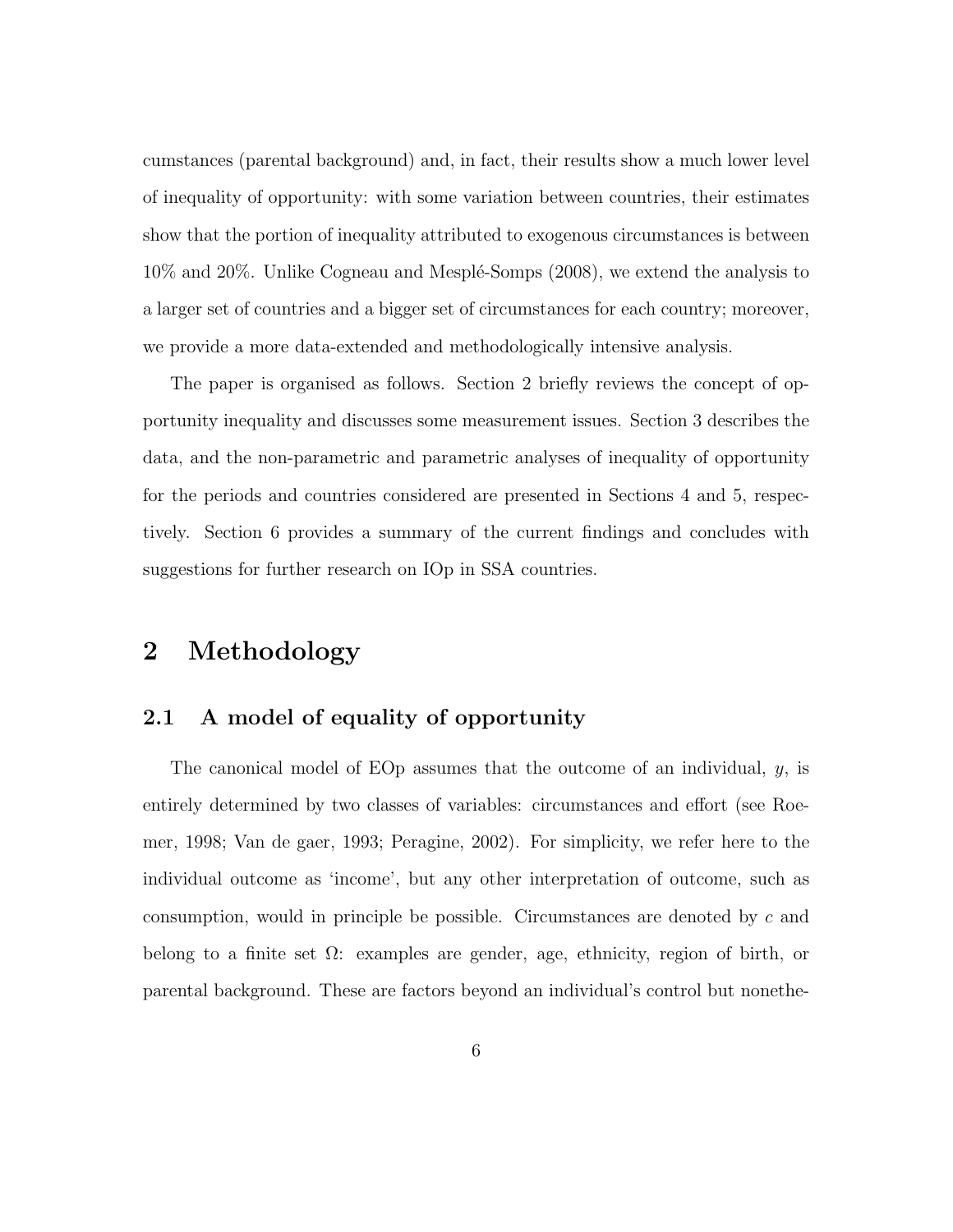less exogenously affect income. Effort is denoted by  $e$  and belongs to the set  $\Theta$ , and it may be treated either as a continuous or a discrete variable. This is a factor that endogenously affects the individual income since it is the result of one's own choices. The different forms of luck that may affect the individual income can be classified either as circumstances or as responsibility characteristics. Individual income can then be expressed as follows:

$$
y = g(c, e) \tag{1}
$$

The production function  $g : \Omega \times \Theta \to \mathbb{R}_+$  is assumed to be monotonic in both arguments, while circumstances and effort are assumed to be orthogonal. $4$  This is a reduced form model in which neither the opportunities themselves nor the individual decision process to exert a given level of effort are explicitly modeled. The model builds on the argument that (non-observable) individual opportunities can be inferred by observing joint distributions of circumstances, effort, and income, which fully characterise a population of individuals. For simplicity, let us treat effort, as well as each element of the vector of circumstances, as discrete variables. This would allow the population to be partitioned in two ways: into types in which all individuals share the same circumstances and into tranches in which everyone shares the same degree of effort.

Roughly speaking, the source of unfairness in this model is given by the effect that circumstance variables (which lie beyond individual responsibility) have on individual outcomes. However, there are different ways to measure such effect. This

<sup>4</sup>This assumption is motivated by the theoretical argument that it would be hardly sustainable to hold people responsible for the factor *e* in a situation in which it were dependent on exogenous characteristics.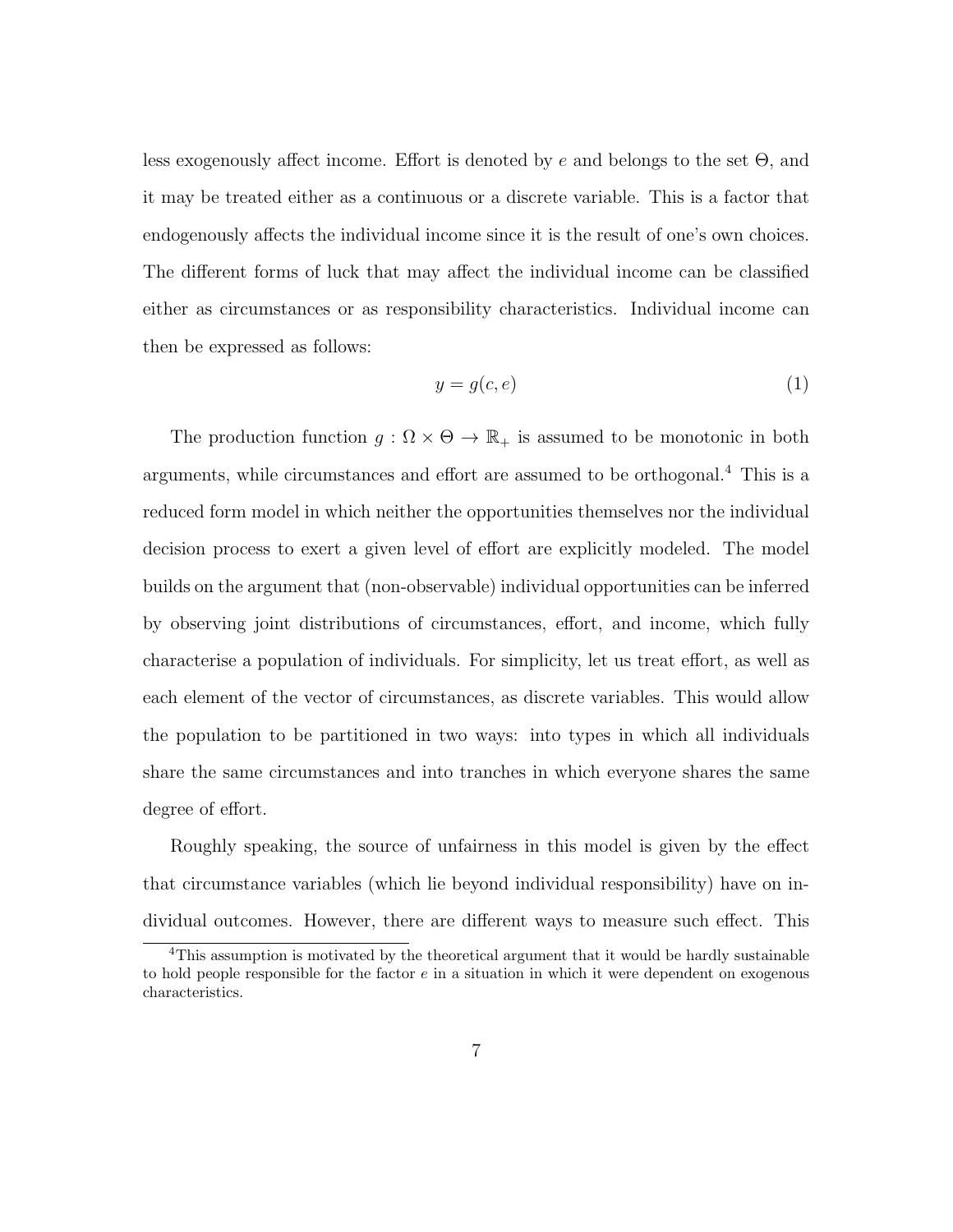measurement exercise can be thought of as a two-step procedure: first, the actual distribution is transformed into a counterfactual distribution that reflects only and fully the unfair inequality, while all the fair inequality is removed. In the second step, a measure of inequality is applied to this counterfactual distribution. The construction of the counterfactual distribution should reflect two distinct and independent principles: the reward principle, which is concerned with the apportion of outcome to effort and, in some of its formulations, requires to respect the outcome inequalities due to effort; the compensation principle, according to which all outcome inequalities due to exogenous circumstances are unfair and should be compensated for by society. In particular, the existing literature has developed two main versions of the compensation principle and two consequent approaches to the measurement of opportunity inequality, namely the ex-ante and the ex-post approach.

According to the ex-ante approach, there is equality of opportunity if the set of opportunities is the same for all individuals, regardless of their circumstances. Hence in the ex-ante version, the compensation principle is formulated with respect to individual opportunity sets: it requires reducing the inequality between these opportunity sets. In the model introduced above, the income distribution of a given type is interpreted as the opportunity set of all individuals with same set of circumstances. Hence, the focus is on the inequality between-types: the counterfactual distribution should eliminate the inequality within the types (reward) and reflect the inequality between the types (ex-ante compensation). Let us underline here a dual interpretation of the types in the EOp model: on one hand, the type is a component of a model that, starting from a multivariate distribution of income and circum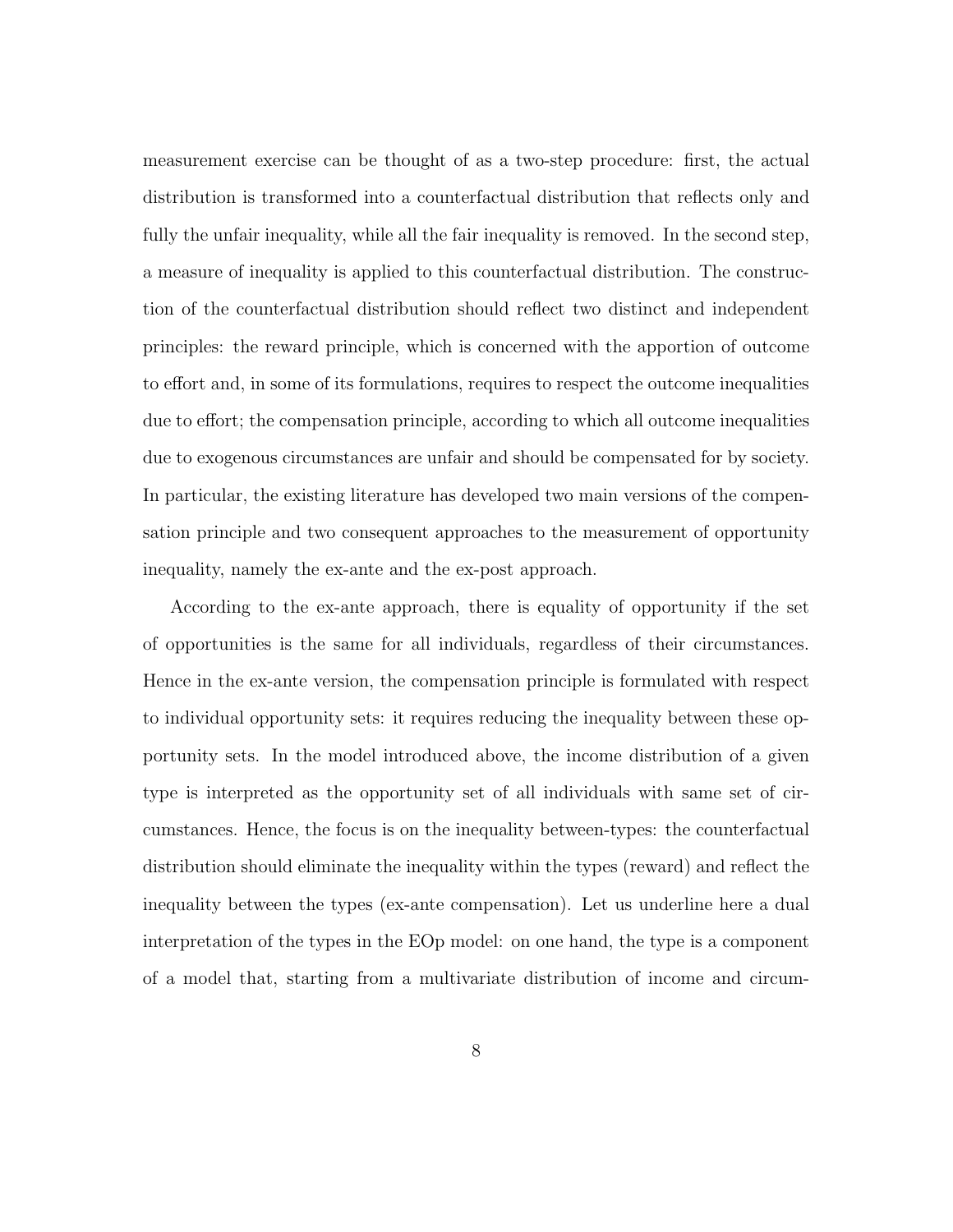stances, allows us to obtain a distribution of (the value of) opportunity sets enjoyed by each individual in the population. On the other hand, given the nature of the circumstances typically observed and used in empirical applications, the partition into types may be of interest *per se*: they can often identify well-defined socio-economic groups, possibly deserving special attention by policymakers.

Alternatively, according to the ex-post approach, there is equality of opportunity if and only if all those who exert the same effort end up with the same outcome. The compensation principle, in the ex-post version, is thus defined with respect to individuals with the same effort but different outcomes. This means that opportunity inequality within this approach is measured as inequality within the tranches. Hence, the corresponding counterfactual distribution should reflect the inequality within the tranches (ex-post compensation) but should eliminate the inequality between the tranches (reward).

Different measures, which are either consistent with the ex-ante or the ex-post approaches, have been proposed in the literature (see Ferreira and Peragine, 2015; Ramos and Van de gaer, 2015): they express different and sometimes conflicting views on equality of opportunity and in fact the rankings they generate may be different. In addition, their informational requirements are quite different: while for the ex-ante approach one needs to observe the individual outcome and the set of circumstances, for the ex-post approach a measure of individual effort is required. Therefore, in addition to normative considerations, the choice of which methodology to adopt should also reflect data availability. In our case, the database we use does not contain a satisfactory measure of effort. For this reason, we focus on the ex-ante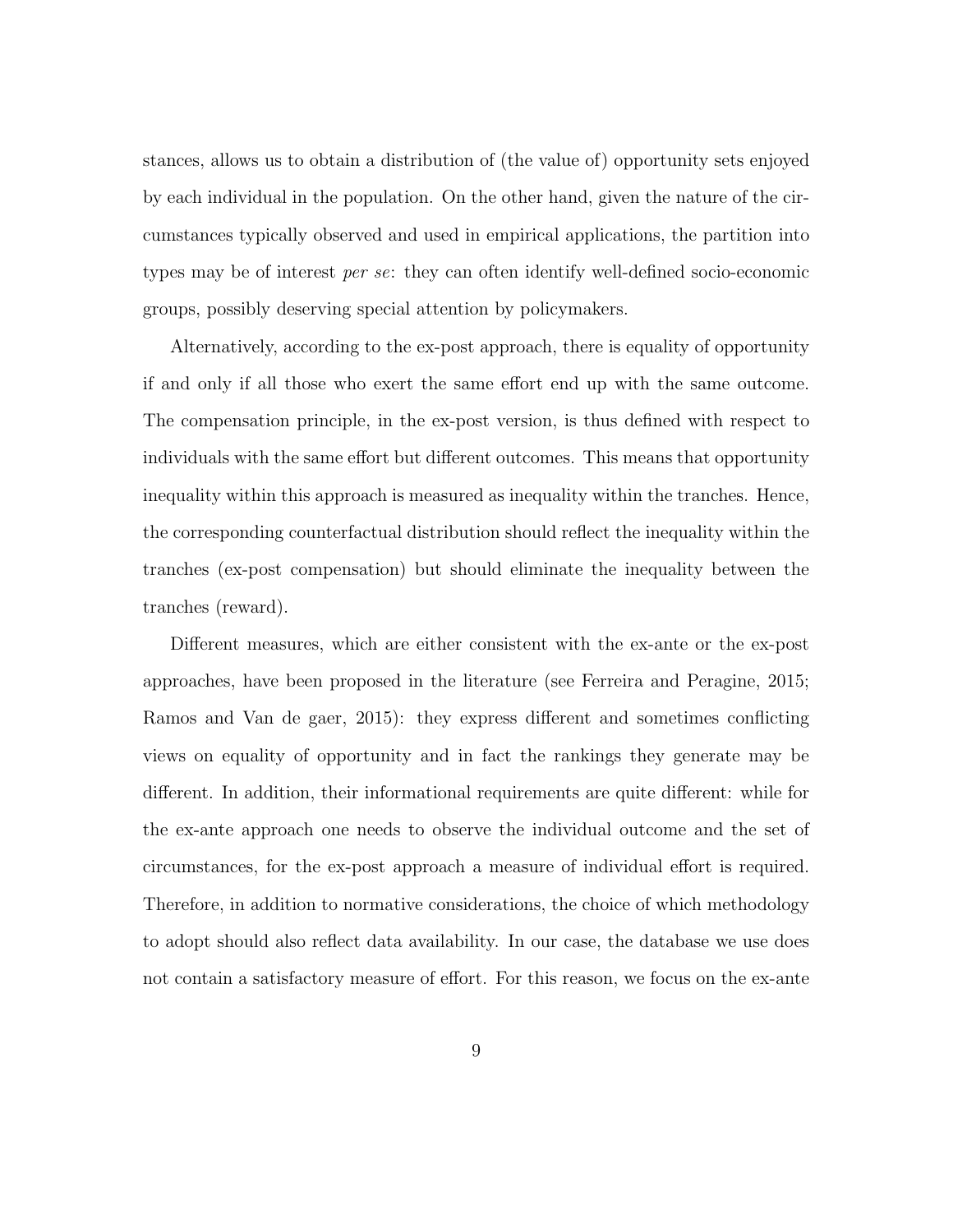approach and, among the various measures coherent with such approach, we use the between-types inequality measure, which was proposed, among others, by Peragine (2002), Checchi and Peragine (2010), and Ferreira and Gignoux (2011). It relies on a counterfactual distribution, which is obtained by replacing each individual's income by the average income of the type an individual belongs to, independently from the level of effort exerted.<sup>[5](#page-1-0)</sup> This smoothing transformation, intended to remove all inequality within types, can be performed by using either a parametric or a nonparametric method. These are discussed in the following section.

#### 2.2 Parametric and non-parametric approaches

Given a distribution of income *Y* of size *N*, with *n* types indexed by  $i = 1, ..., n$ , for each type *i* the population size will be denoted by  $m_i$ , its population share by  $q_i$ , and its mean income by  $\mu_i(y)$ . According to the between-types inequality measure, the counterfactual distribution  $Y_s$  is obtained by replacing each individual income with the value of the opportunity set of that individual, that is, the mean income of the type to which the individual belongs. Hence, by ordering the types on the basis of their mean such that  $\mu_1(y) \leq ... \leq \mu_j(y) ... \leq \mu_n(y)$ , the counterfactual distribution corresponding to *Y* is defined as  $Y_s = (\mu_1(y)1_1, ..., \mu_i(y)1_i, ..., \mu_n(y)1_n)$ , where  $1_i$  is the unit vector of size  $m_i$ . For a given measure of inequality  $I: R_+^N \to R_+$ , the part of inequality due to initial circumstances will be given by  $I(Y_s)$  or in relative terms

<sup>&</sup>lt;sup>5</sup>The use of the average of the type for the smoothing transformation is justified, from a normative point of view, in light of the utilitarian reward principle, according to which society should express full neutrality with respect to inequalities due to effort. See Ferreira and Peragine (2015) for a discussion of the different formulations of the reward principle proposed in the literature and Lefranc et al. (2009) and Peragine and Serlenga (2008) for empirical analyses based on different versions of the reward principle.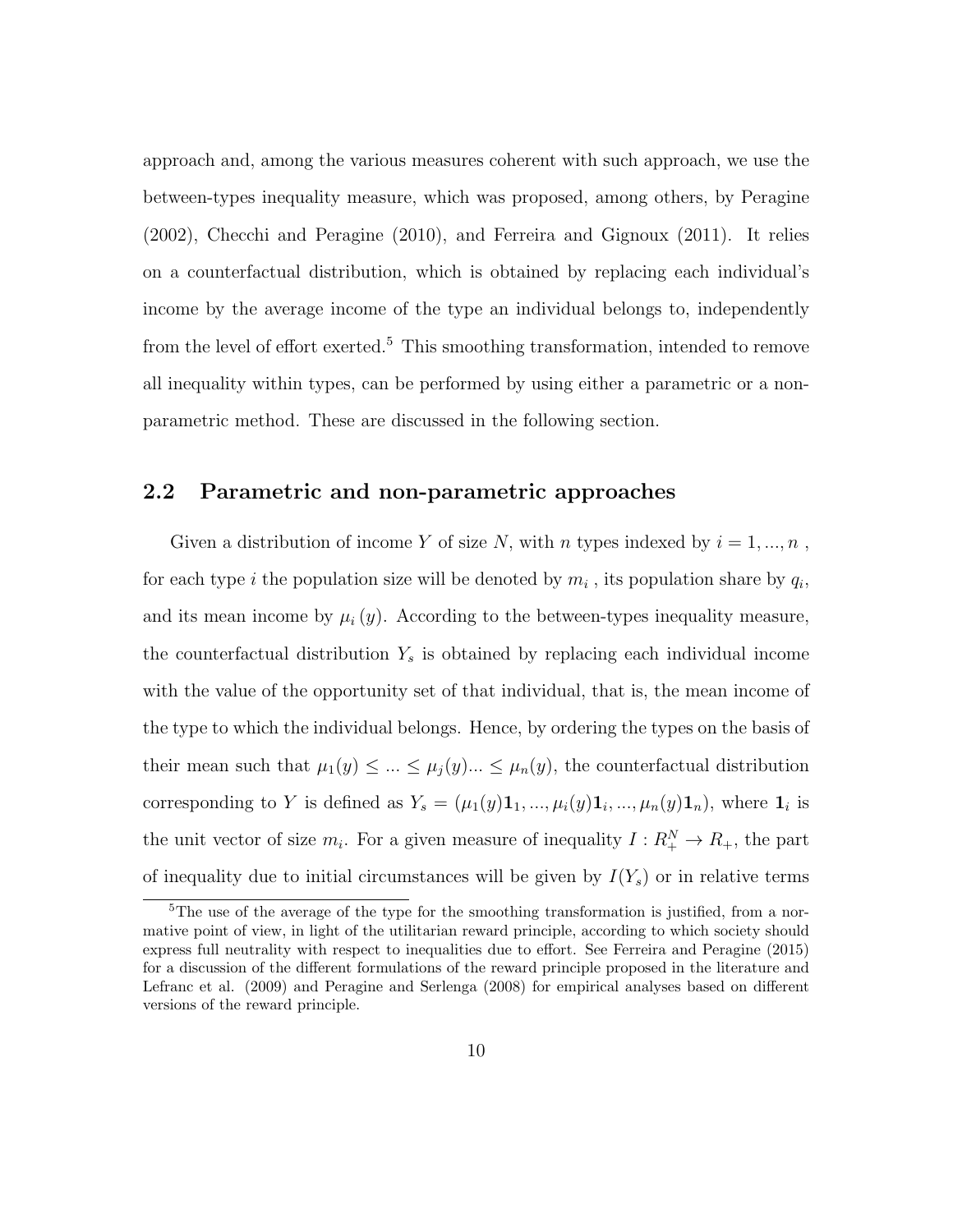by:

$$
IOp = \frac{I(Y_s)}{I(Y)}\tag{2}
$$

Equation (2) measures the portion of overall inequality that can be attributed to unequal opportunities. In most empirical analyses  $I(Y)$  is represented by the mean logarithmic deviation (MLD), because it is perfectly decomposable in between- and within-types inequality. However, the MLD has some undesirable properties: in particular, it tends to be more sensitive to extreme values and is not bounded above; therefore, when inequality is measured on a distribution of type means, from which extreme values have been removed by the smoothing operation, it tends to be very underestimated by the MLD. For these reasons, in this paper we follow Aaberge et al.  $(2011)$  and use the Gini index,<sup>[6](#page-1-0)</sup> which has well known desirable characteristics, although it is not perfectly decomposable in between- and within-types inequality whenever the type income distributions overlap.<sup>[7](#page-1-0)</sup> Therefore, in general:

$$
Gini(Y) = Gini(Y_{within}) + Gini(Y_s) + K
$$
\n(3)

Where K is a residual greater than zero when there is overlapping between the types distributions.

It deserves to be noted that, given a set of selected circumstances defined on the basis of normative grounds and observability constraints, any within-type variation in individual outcome is attributed to personal effort. However, the vector of observed

 $6$ In the Appendix, for a robustness check we also compute the mean logarithmic deviation. <sup>7</sup>See Lambert and Aronson (1993) for an insightful discussion on the Gini decomposition.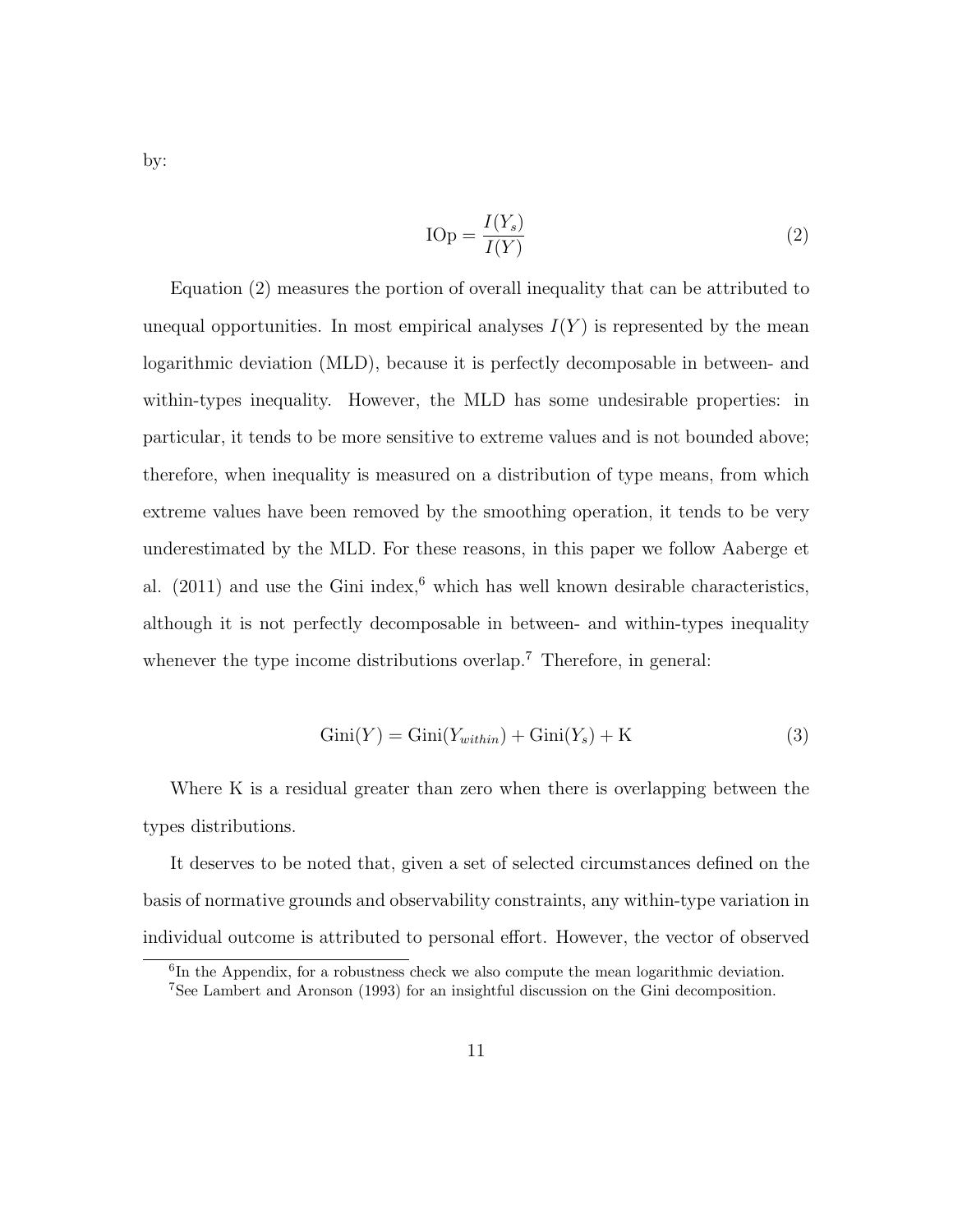circumstances is likely to be a sub-vector of the theoretical ('true') vector of all possible circumstances that determine a person's outcome. Hence, as in any other empirical analysis of this kind, we face the issue of omitted circumstance variables. This problem is often addressed by the argument that the IOp estimates should be interpreted as lower-bound estimators of true inequality of opportunity, that is, the inequality that would be captured by observing the full vector of circumstances. It can be shown, in fact, that increasing the number of observed circumstances increases IOp (see Ferreira and Gignoux, 2011; Luongo, 2011).

However, this interpretation renders IOp estimates barely comparable across studies, particularly when comparing, for instance, the IOp of a country with a large number of observable circumstances to the IOp of another country with only few observable circumstances. Moreover, the error made in comparing these two quantities might not be random but correlated with data quality. Elbers et al. (2008) discuss this issue in a more general setting concerning any estimate of between-group inequality. They claim that, when decomposing total inequality into a between and a within component, the estimate of between-group inequality might be artificially too low because it compares between-group inequalities with the inequality measured in a counterfactual population in which each individual is a group. To overcome this problem they propose an adjusted measure of between-group inequality, which is equivalent to the actual between-group inequality normalized by the maximum possible between-group inequality that could be reached in the population, given the number of groups. The latter is defined as the extent of between-group inequality in a counterfactual distribution  $(Y_a)$  obtained by ranking outcomes from the lowest to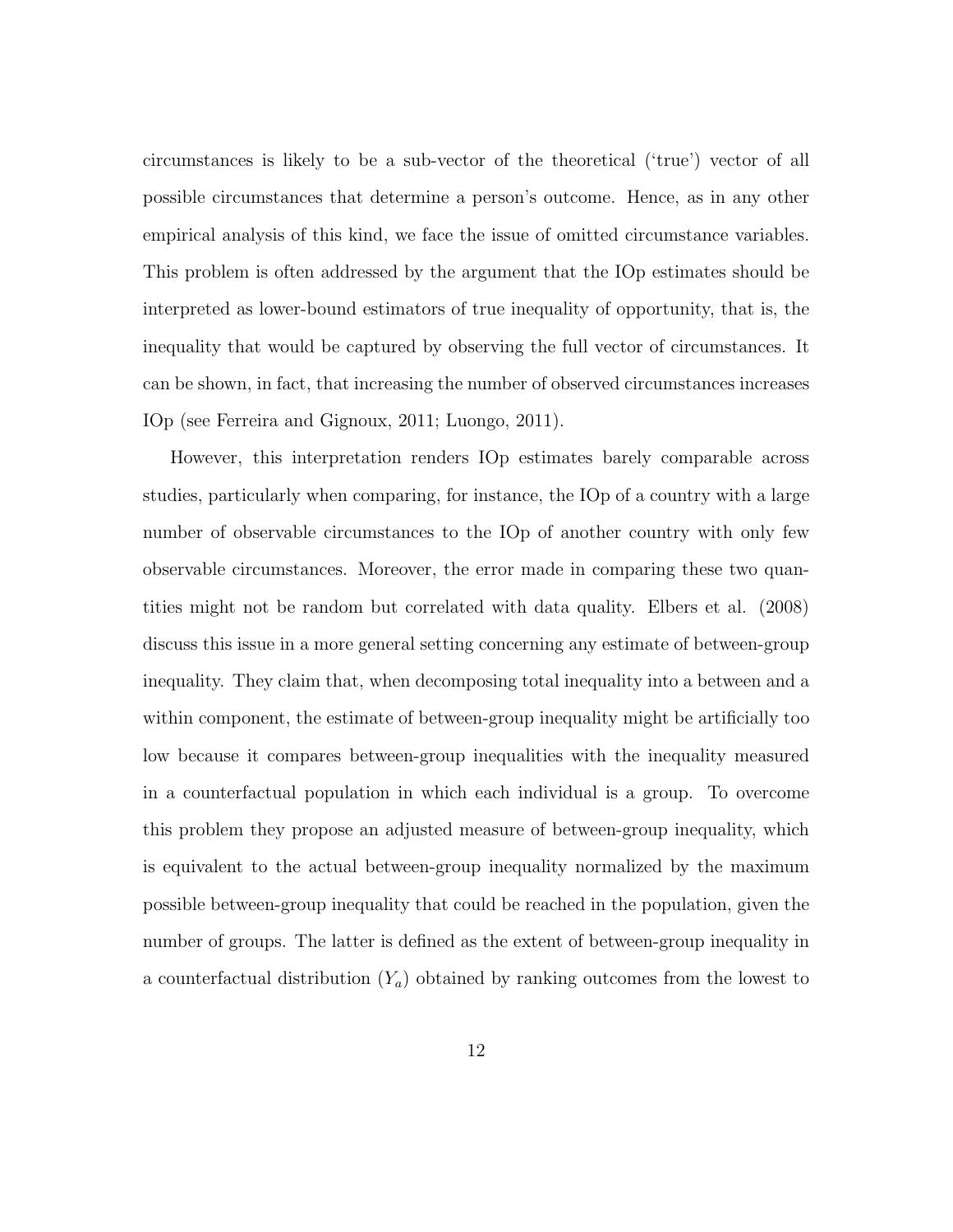the richest and then partitioning the distribution in such a way that the groups have same population share as the actual group. Hence, adjusted IOp (Adj-IOp) can be expressed as follows:

$$
Adj\text{-}\text{IOp} = \frac{I(Y_s)}{I(Y_a)}\tag{4}
$$

Although the problem they are looking at does not exactly correspond to our problem of partial observability, their solution can be usefully applied to this context. This adjusted measure is appealing as it accounts for the number of types and their relative weights. Adj-IOp solves, at least in part, the problem of comparing IOp estimates based on different number of observable characteristics. Therefore, in the following we propose estimates of both IOp and Adj-IOp.

The non-parametric approach discussed so far is data-intensive: as the partition into types becomes finer, the population size of each type decreases, bringing about a decline in the precision of the estimates of the type mean, consequently giving rise to a bias in the estimation of IOp. In countries such as those considered in this paper, where data limitation on circumstances might seriously hamper the analysis, an alternative, parametric approach to the estimation of inequality of opportunity that economises on data requirement could be explored. It is based on the assumption that a simple linear relationship characterises equation (1), given that circumstances are exogenous by definition and they may also influence effort (see Bourguignon et al., 2007; Ferreira and Gignoux, 2011; Ferreira et al., 2011). Therefore, equation (1) could be re-expressed in reduced form as:  $y = \phi(c, \epsilon)$ , and a linearised version of this equation would lead to: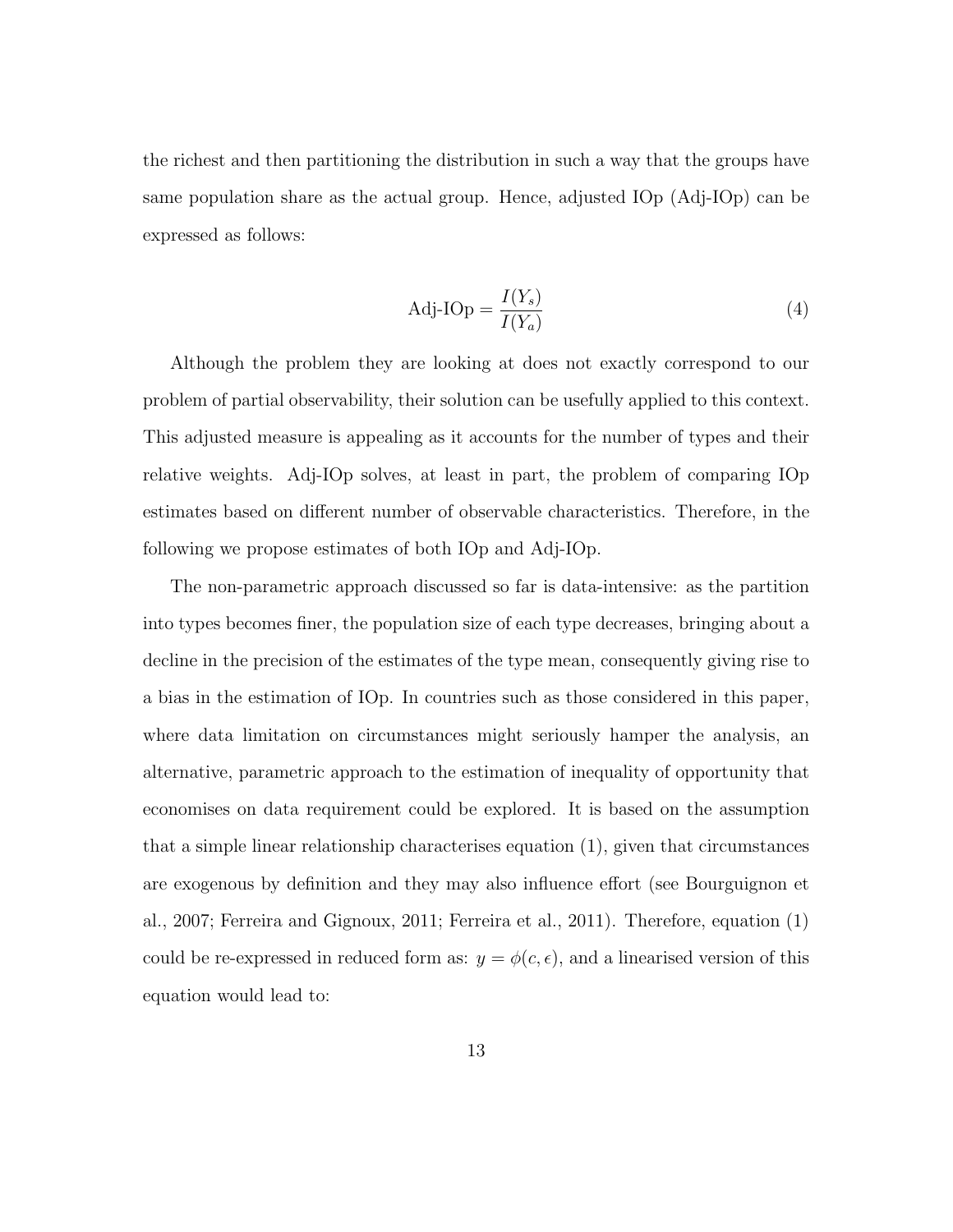$$
y = \beta c + \epsilon \tag{5}
$$

The estimated  $\hat{\beta}$  coefficient of the ordinary least square (OLS) estimation of equation (5) will incorporate both the direct effect of circumstances on outcome and its indirect effect through effort. Clearly, this will be true only if the  $\hat{\beta}s$  estimated with OLS are unbiased estimates of the real effect of circumstances. Inequality of opportunity will then be obtained by applying an index of inequality to the distribution of the predicted values  $\hat{y}$  from the OLS estimation of equation (5), that is: <sup>[8](#page-1-0)</sup>

$$
\text{IOp} = I(\hat{y})\tag{6}
$$

Relative inequality of opportunity will be equal to:

$$
IOp = \frac{I(\hat{y})}{I(y)}
$$
\n<sup>(7)</sup>

It is worth noticing that the parametric approach is fully consistent with the ex-ante utilitarian assumption used in the non-parametric modeling of IOp. Here, the only difference is that the expected outcome, given observable circumstances, is obtained using the predicted values from a linearised OLS model. Assuming a linear effect of circumstances we no longer need to construct types in order to predict this outcome, and we can exploit all information contained in the variables describing circumstances, that is, all values assumed by each circumstance.

The literature has recognised that also the parametric approach has some limita-<sup>8</sup>See Ferreira and Gignoux (2011).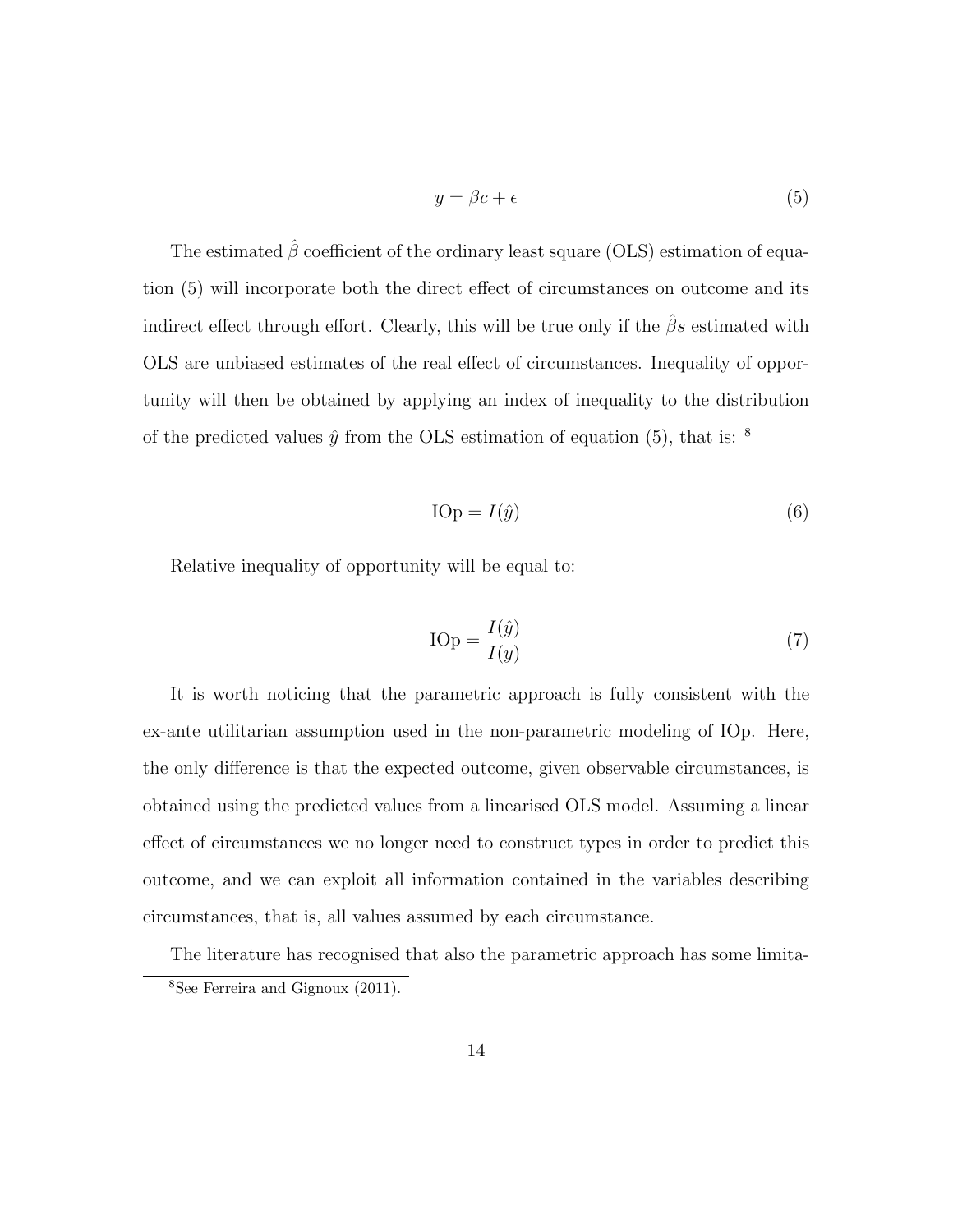tions, however. First, it indirectly imposes a precise functional form linking circumstances and outcome. Moreover, the OLS estimation of equation (5) requires that one controls for a number of dummy variables. In fact, the set of circumstances that is generally used in empirical analyses typically includes parental education, parental occupation, area of birth, and ethnicity. Such variables are not cardinal, and each one needs to be transformed into a number of dummy variables equal to the number of values it assumes in order to make equation (5) operational.

When no cardinal circumstance is observable, estimating equation (5) through an OLS regression brings to the estimation of a shift in the regression intercept associated to each category of every circumstance, for instance, having white collar parents or being a first generation immigrant. This implies a severe restriction in the construction of the counterfactual distribution, because it imposes a fixed effect for each circumstance. For example, it could be the case that being a first generation immigrant has a completely different meaning depending on whether one's parents are university professors or construction workers. On the other hand, in a parametric approach this effect is defined to be the same. To take into account the interaction between circumstances, one needs to interact dummies. However, once all dummies have interacted, one intercept is estimated for each type, and our OLS estimate becomes equivalent to the non-parametric approach.

Thus, from one side the motivations for the use of a parametric approach appear to be clear when cardinal measures of circumstances are available (such as parental income). However, they are less convincing when all circumstances can be only modeled through dummies.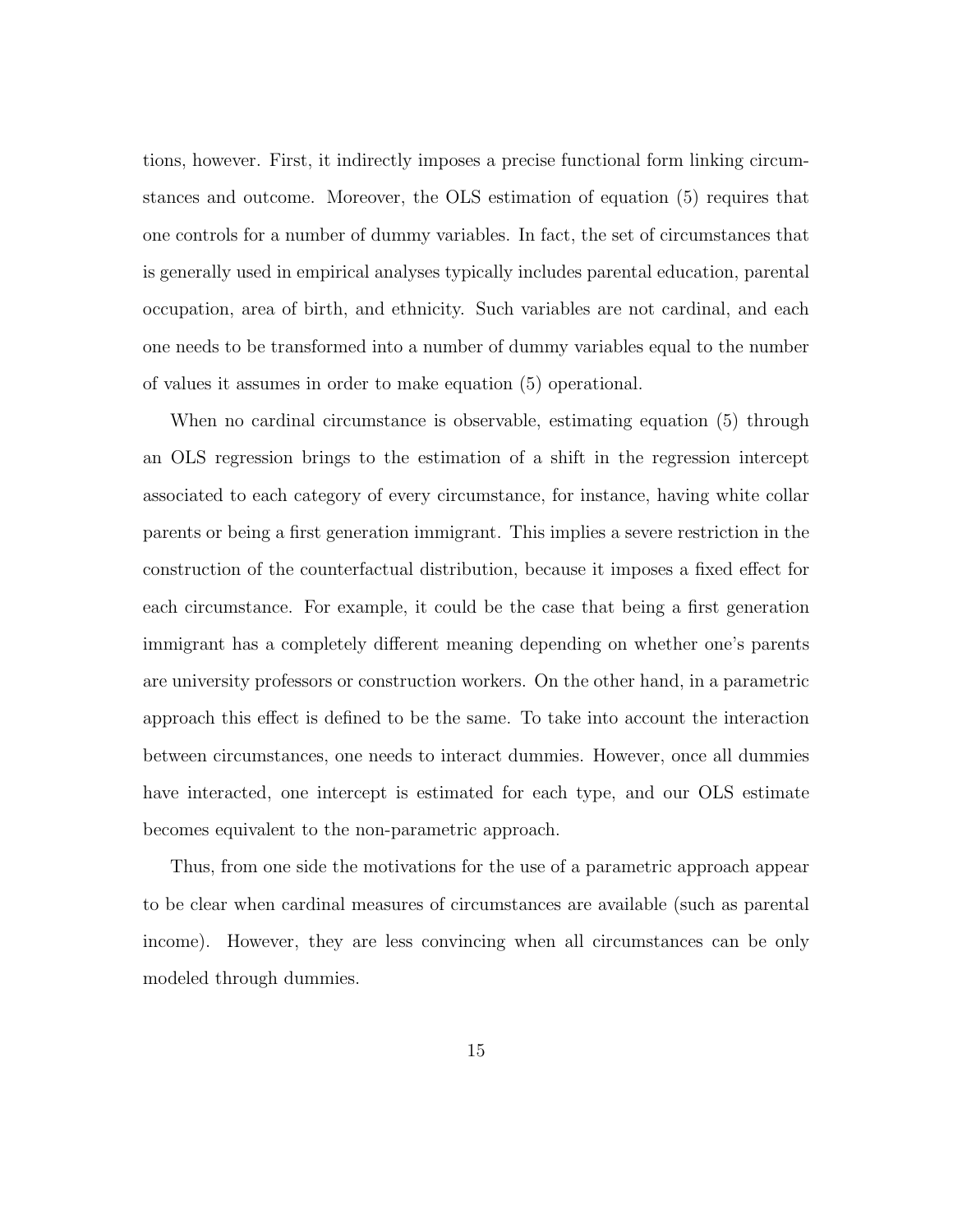From the other side, by assuming a fixed effect of each circumstance, the output of the parametric approach can be easily used to estimate the partial effect of each circumstance on outcome: for example, following Wendelspiess and Soloaga (2014), we could implement a Shapley-Shorrocks decomposition based on the average marginal effect of each circumstance over all their possible permutations. This method leads to a path-independent identification of the contributions of each circumstance.

The discussion above suggests the adoption of both the parametric and nonparametric approaches. In fact, as underlined by Ferreira and Gignoux (2011), the two approaches may be considered complementary.

### 3 Data

Our analysis is based on the following surveys:

- *Enquête Intégrale auprè des Ménages* (EIM) for Comoros, carried out by the Statistical Office of the Ministry of Land Planning and Settlement;
- Enquête sur la Consommation des Ménages (ECM) for Congo D. R. (year 2010), carried out by National Institute of Statistics (Ministry of Planning);
- *Ghana Living Standards Survey* (GLSS) for Ghana (year 2013), carried out by the Ghana Statistical Service - National Data Archive (GSS);
- *Enquête Integré de Base pour l'Evaluation de la Pauvreté* (EIBEP) for Guinea (year 2003), carried out by the National Directorate of Statistics (Ministry of Economics and Finance)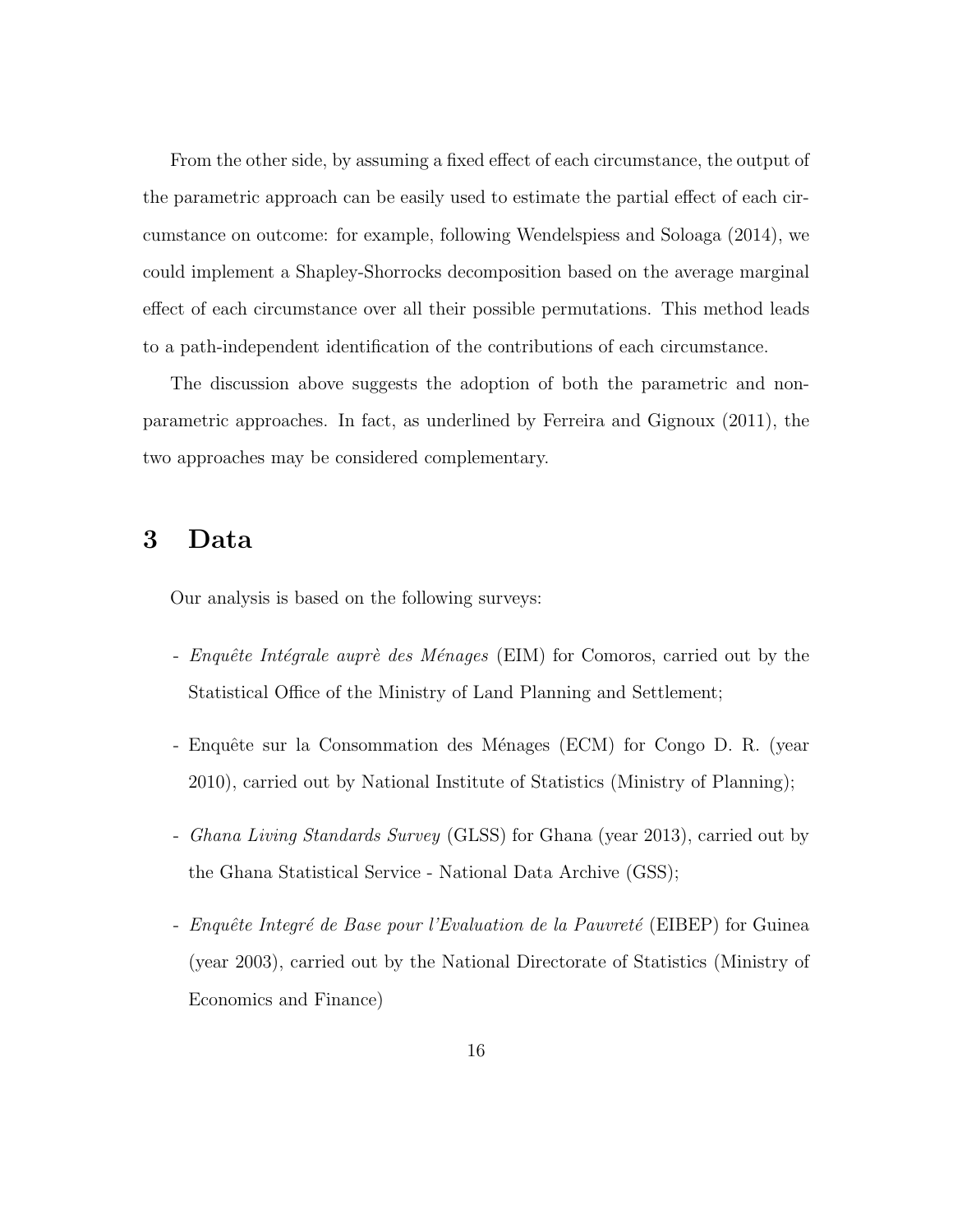- *Enquˆete P´eriodique aupr`e des M´enages* (EPM) for Madagascar (year 2005), carried out by the National Institute of Statistics (INSTAT);
- *Third Integrated Household Survey* (IHS3) for Malawi (year 2010), carried out by the National Statistical Office of Malawi;
- *National Survey on Household Living Conditions and Agriculture* (ECVM) for Niger (year 2011-12), carried out by the National Institute of Statistics of Niger;
- *General Household Survey* (GHS) for Nigeria (years 2010-11 and 2012-13), carried out by the National Bureau of Statistics of Nigeria;
- *Enquˆete Int´egrale sur les Conditions de Vie des M´enages* (EICV) for Rwanda (year 2000), carried out by National Institute of Statistics of Rwanda (NISR);
- *National Panel Survey* (NPS) for Tanzania (years 2009-10 and 2010-22), carried out by the National Bureau of Statistics of Tanzania;
- *Uganda National Panel Survey* (UNPS) for Uganda (years 2009-10 and 2010- 11), carried out by the Uganda Bureau of Statistics.

They are all representative at a national level and cover both urban and rural areas. Table [1](#page-18-0) lists the surveys used, the year they refer to, their original sample size, and a link to the documentation. Our analysis is based on a sub-sample of the original data, obtained by considering only individuals aged 15 years or more for whom information about circumstances beyond individual control are available. The outcome considered is per capita consumption, which encompasses consumption for both food and non-food goods, that is, we assume a proportional intra-household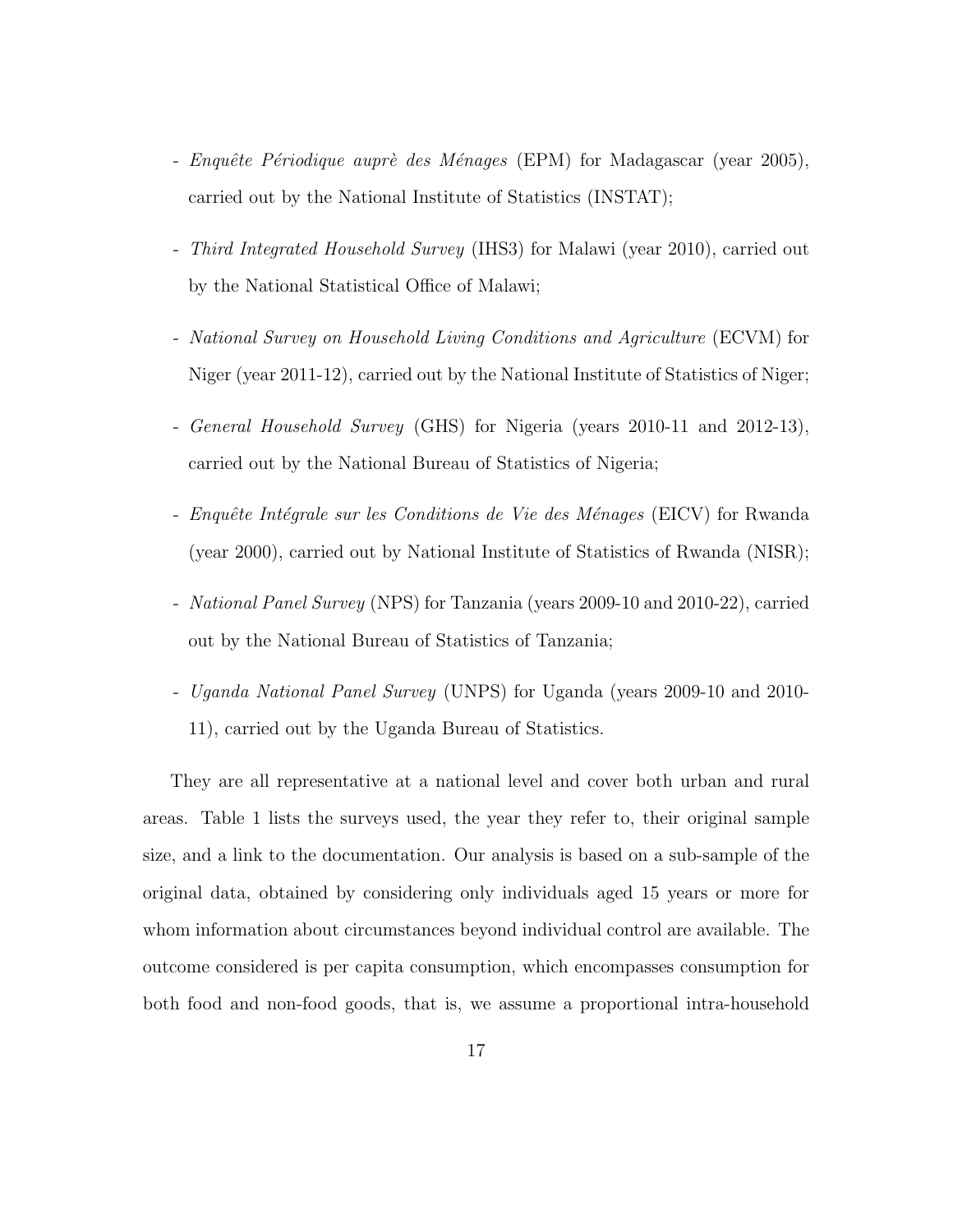<span id="page-18-0"></span>

| country     | survey      | year    | sample size | documentation     |
|-------------|-------------|---------|-------------|-------------------|
| Comoros     | <b>EIM</b>  | 2004    | 18,373      | <b>IHSN</b>       |
| Congo D. R. | <b>ECM</b>  | 2010    | 110,529     | <b>IHSN</b>       |
| Ghana       | <b>GLSS</b> | 2013    | 39,826      | <b>GSS</b>        |
| Guinea      | EIBEP       | 2003    | 25,319      | <b>INSG</b>       |
| Madagascar  | EPM         | 2005    | 30,271      | <b>INSTAT</b>     |
| Malawi      | IHS3        | 2010    | 30,137      | <b>World Bank</b> |
| Niger       | <b>ECVM</b> | 2011-12 | 12,118      | World Bank        |
| Nigeria     | <b>GHS</b>  | 2010-11 | 14,916      | World Bank        |
| Nigeria     | <b>GHS</b>  | 2012-13 | 14,560      | World Bank        |
| Rwanda      | <b>EICV</b> | 2000    | 17,69       | <b>INSR</b>       |
| Tanzania    | <b>NPS</b>  | 2009-10 | 9,175       | World Bank        |
| Tanzania    | <b>NPS</b>  | 2010-11 | 11,394      | World Bank        |
| Uganda      | UNPS        | 2009-10 | 8,268       | World Bank        |
| Uganda      | <b>UNPS</b> | 2010-11 | 7,509       | World Bank        |

Table 1: Data sources

distribution of consumption and zero economies of scales in consumption. Although we use different surveys, the results are comparable across countries since the consumption variable has been adjusted for inflation and translated into 2011 purchasing power parity (PPP) international dollars (World Bank, 2015).

A fundamental step in the measurement of inequality of opportunity is the identification of the vector of observable circumstances. This is a normative choice, subject to the constraint of data availability. Our data contain information on a small set of basic circumstances, but nonetheless of prominent importance. For each country, in fact, we can observe a subset of the following: ethnicity, parental education and occupation, birthplace (see Table [2](#page-20-0) for details).

As for the specific circumstances, parental education and occupation are widely used as circumstances in the empirical literature on IOp that has dealt with developed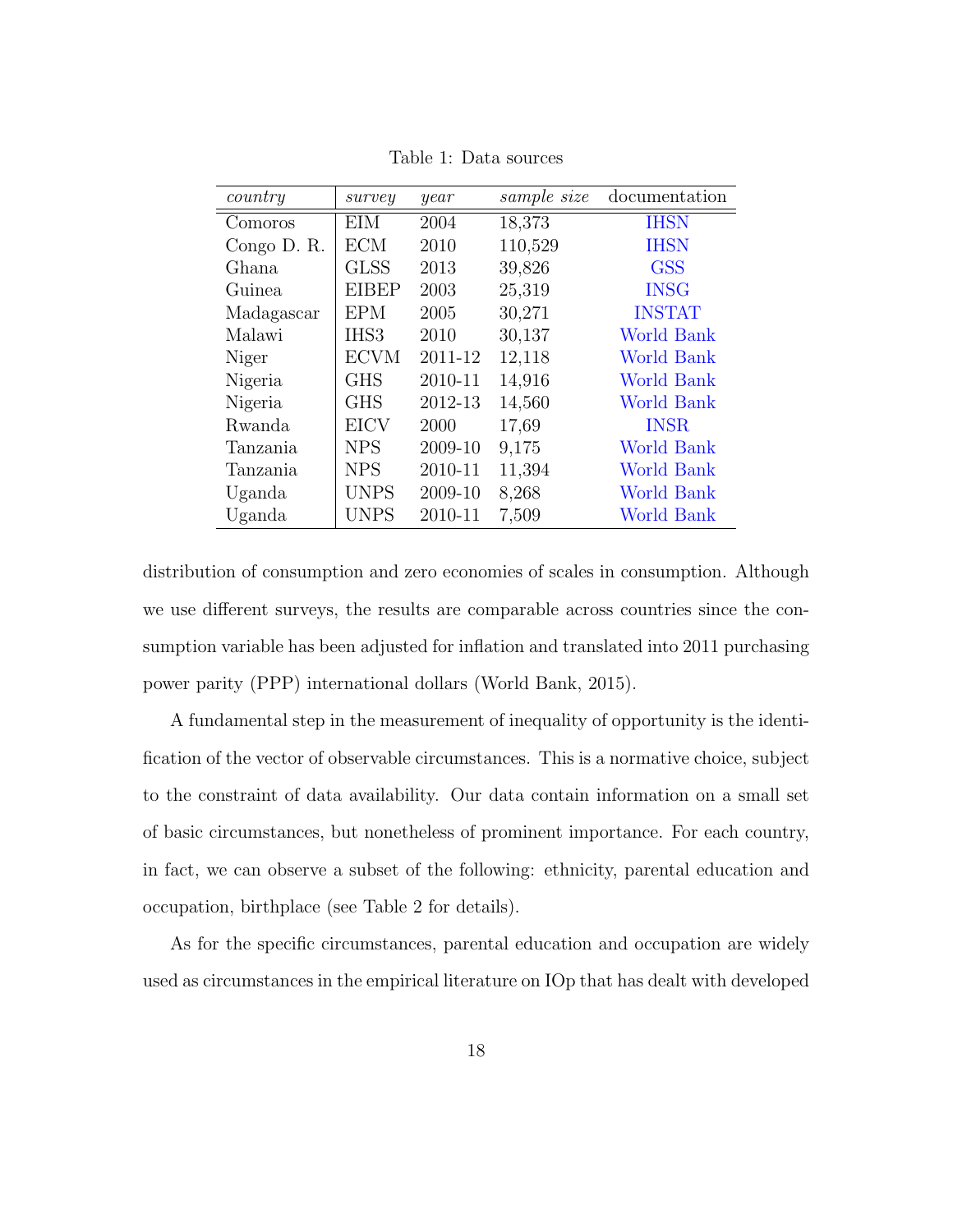countries. The importance of the socio-economic origin is emphasised also by the sociological literature on social stratification and social mobility, which focusses on occupation-based social classes. A vast amount of evidence has been produced on the effect of socio-economic background on children's outcomes during adulthood. This literature is however traditionally Western-centric and has rarely concentrated on SSA countries. Nevertheless, there is also evidence supporting the argument that parental education and occupation act as circumstances on individual outcome in the specific SSA context. For instance, it has been shown that, in these countries, the nutritional status of a child is strongly correlated to parental occupation with obvious, although indirect, consequences on his outcome in the future (Madise et al., 1999). Parental education, instead, has been shown to be an important factor in determining whether or not a child is currently attending school; whereas, school improvements in parental education have been shown to increase the schooling of children, which, in addition to improving their health and reducing the status of extreme poverty, has direct effects on the outcome prospects of these children (see, among others, Glick and Sahn, 2000; Lloyd and Blanc, 1996; Lassibille and Tan, 2005; Schultz, 2004).

Ethnicity and birthplace are variables of paramount importance in SSA, historically characterised by civil and ethnic conflicts, which arrest or even reverse the growth and development process of the this specific part of the African continent. Even today, SSA countries face impressive challenges to peace and stability and have fallen prey to continuous armed ethnic conflicts. Between 1946 and 2002, not less than 1.37 million battle-related deaths occurred in 47 civil wars in SSA (Lacina and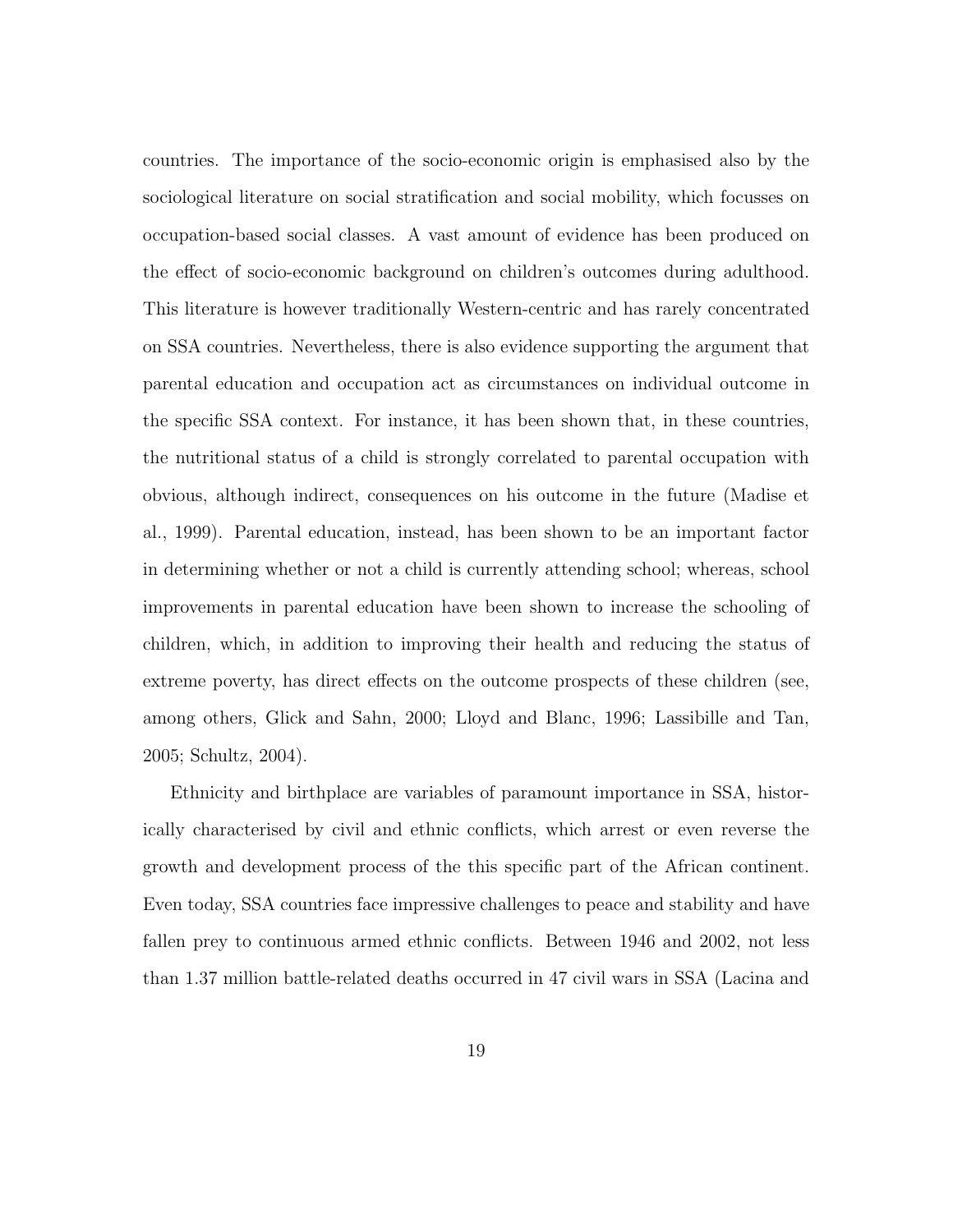<span id="page-20-0"></span>

| country    | circumstances |  |                                        |           |  |
|------------|---------------|--|----------------------------------------|-----------|--|
|            | birthplace    |  | parental education parental occupation | ethnicity |  |
| Comoros    |               |  |                                        |           |  |
| Congo DR   |               |  |                                        |           |  |
| Ghana      |               |  |                                        |           |  |
| Guinea     |               |  |                                        |           |  |
| Madagascar |               |  |                                        |           |  |
| Malawi     |               |  |                                        |           |  |
| Niger      |               |  |                                        |           |  |
| Nigeria    |               |  |                                        |           |  |
| Rwanda     |               |  |                                        |           |  |
| Tanzania   |               |  |                                        |           |  |
| Uganda     |               |  |                                        |           |  |

Table 2: Circumstances observed by country

Note: Ethnicity for Democratic Republic of Congo is observable but the documentation to decode it is missing thus rendering it impossible to construct the partition in types necessary for the non-parametric estimates of IOp. In Malawi, mother tongue is used as a proxy for ethnicity.

*Source: Surveys listed in Table [1.](#page-18-0)*

Gleditsch, 2005). In 2011, for instance, SSA has had 91 instances of this type of conflict, compared to the 89 of 2010 (see Brautigam and Knack, 2014; De Ree and Nillesen, 2009). Moreover, previous studies have shown that high levels of ethnic diversity are strongly linked to high informal market premiums, poor financial development, low provision of infrastructure, and low levels of education. Ethnicity has a strong influence on inequality in Africa where ethnic fractionalisation has given rise to a political economy of unequal subsidies and discrimination (Easterly and Levine, 1997; Milanovic, 2003). The area is also characterised by regional disparities in access to opportunities. Hence, it appears natural to treat ethnicity and birthplace as circumstances in the context of our analysis.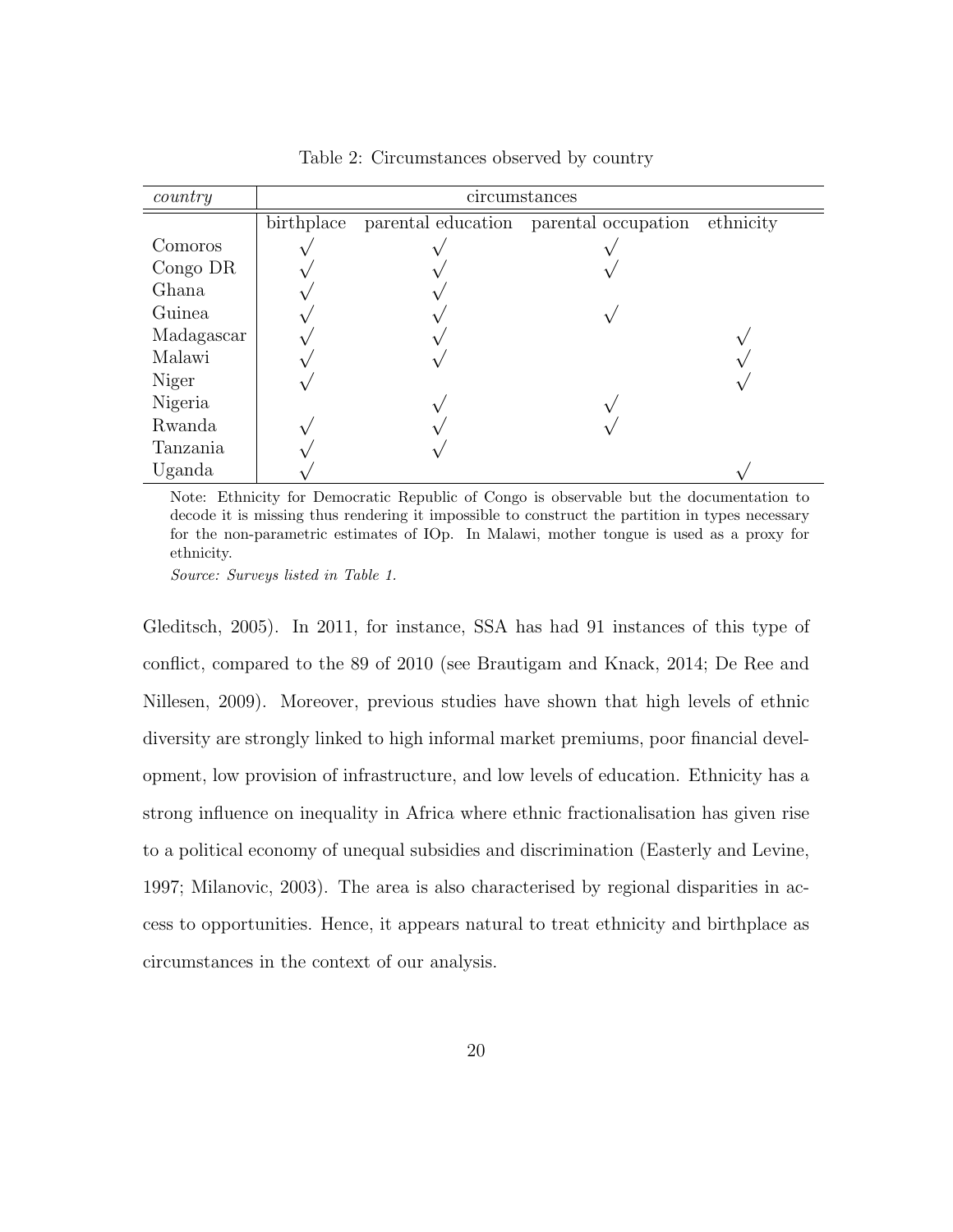It is important to note that cross-country comparisons of IOp must be interpreted while bearing in mind that the subset of circumstances used may vary across countries, as different surveys usually collect different information on circumstances.<sup>[9](#page-1-0)</sup>

In order to provide meaningful non-parametric estimates of IOp, the circumstances observed for each country require some additional treatment. While the parametric approach, assuming a linear effect of circumstances on outcome, can exploit all the information contained in the variables that describe circumstances, the non-parametric approach is forced to aggregate some of this information. Thus, to estimate the mean of each type with a sufficient degree of confidence, the sample size of each type should not be too small. Circumstances are therefore aggregated to reduce the number of types and to increase their size. Tables [7](#page-44-0) to [16](#page-53-0) in the Appendix contain the details of the partition in types used for the non-parametric estimates in each country. These tables represents the so-called 'opportunity profile' (Ferreira and Gignoux, 2011), a country specific list of types, their rank, and the value of their opportunity set. These profiles are interesting *per se*, as they identify the most deprived groups in each society.

## 4 Results: the non-parametric approach

#### 4.1 Consumption inequality and opportunity inequality

Table [3](#page-22-0) reports, for each country and wave, the estimates of total inequality, inequality of opportunity, and inequality of opportunity ratio (all computed by using

<sup>&</sup>lt;sup>9</sup>All individuals with missing information on the circumstances are dropped from the analysis.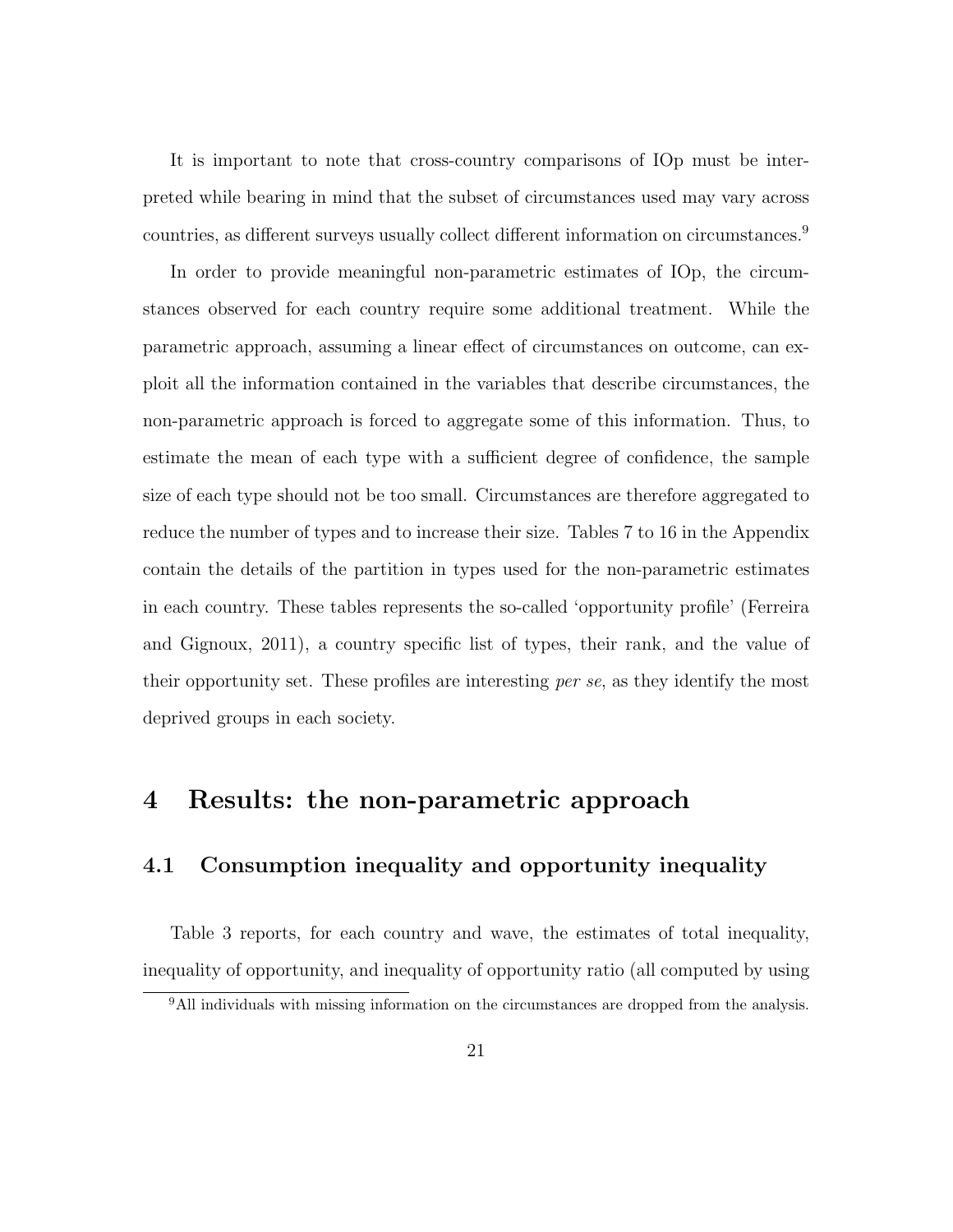<span id="page-22-0"></span>

| countru          | sample | consumption | types | inequality | IOp    | $IOp\ \%$ | max between-groups | $Adj$ -IOp $\%$ |
|------------------|--------|-------------|-------|------------|--------|-----------|--------------------|-----------------|
|                  |        | per capita  |       | Gini       | Gini   | Gini      | Gini               | Gini            |
| Comoros          | 5,936  | 2,975       | 36    | 0.5532     | 0.1657 | 29.95     | 0.5489             | 30.18           |
| Ghana.           | 42,519 | 1,838       | 24    | 0.4143     | 0.1457 | 35.16     | 0.3960             | 36.80           |
| Guinea.          | 24,866 | 1,000       | 32    | 0.4275     | 0.1594 | 37.28     | 0.4257             | 37.44           |
| Madagascar       | 28,951 | 415         | 30    | 0.3701     | 0.1026 | 27.71     | 0.3680             | 27.87           |
| Malawi           | 30,137 | 855         | 64    | 0.4739     | 0.2071 | 43.71     | 0.4734             | 43.75           |
| Niger            | 11.774 | 1,071       | 48    | 0.3106     | 0.1022 | 32.91     | 0.3087             | 33.11           |
| Nigeria 2010-11  | 14,916 | 1,298       | 20    | 0.3885     | 0.1459 | 37.54     | 0.3792             | 38.47           |
| Nigeria 2012-13  | 14,560 | 1,601       | 20    | 0.3897     | 0.1429 | 36.66     | 0.3795             | 37.65           |
| Rwanda           | 14,112 | 641         | 24    | 0.4436     | 0.1149 | 25.90     | 0.4385             | 26.20           |
| Tanzania 2009-10 | 9.119  | 1,133       | 52    | 0.3935     | 0.1687 | 42.88     | 0.3930             | 42.93           |
| Tanzania 2010-11 | 11.391 | 1,112       | 52    | 0.3966     | 0.1609 | 40.57     | 0.3961             | 40.62           |
| Uganda 2009-10   | 8.194  | 1,157       | 24    | 0.4523     | 0.1785 | 39.46     | 0.4470             | 39.93           |
| Uganda 2010-11   | 7.454  | 1,039       | 24    | 0.4748     | 0.1885 | 39.71     | 0.4691             | 40.19           |

Table 3: Inequality and IOp, non-parametric estimates

Note: Per capita consumption is expressed in 2011 PPP \$.

*Source: Authors' calculation based on surveys listed in Table 1.*

the Gini index). Moreover, the first three columns contain information about the sample size, the average per capita consumption, and the number of types in which each country is partitioned. Note also that we do not report any estimate for Congo DR due to the already mentioned impossibility of aggregating ethnic groups to obtain types.

Total inequality is remarkable in all the countries, although quite variable across them: the Gini index ranges from 0.55 for Comoros to 0.31 for Niger, but in general the Gini is around 0.40. The entire region of SSA is confirmed as one of the most unequal regions in the world. For the three countries for which observations for more than one year are available (Nigeria, Tanzania, and Uganda) the results bear witness to an increase in inequality: hence, the recent dynamics, where available, show a regressive pattern. The ranking of countries according to their level of inequality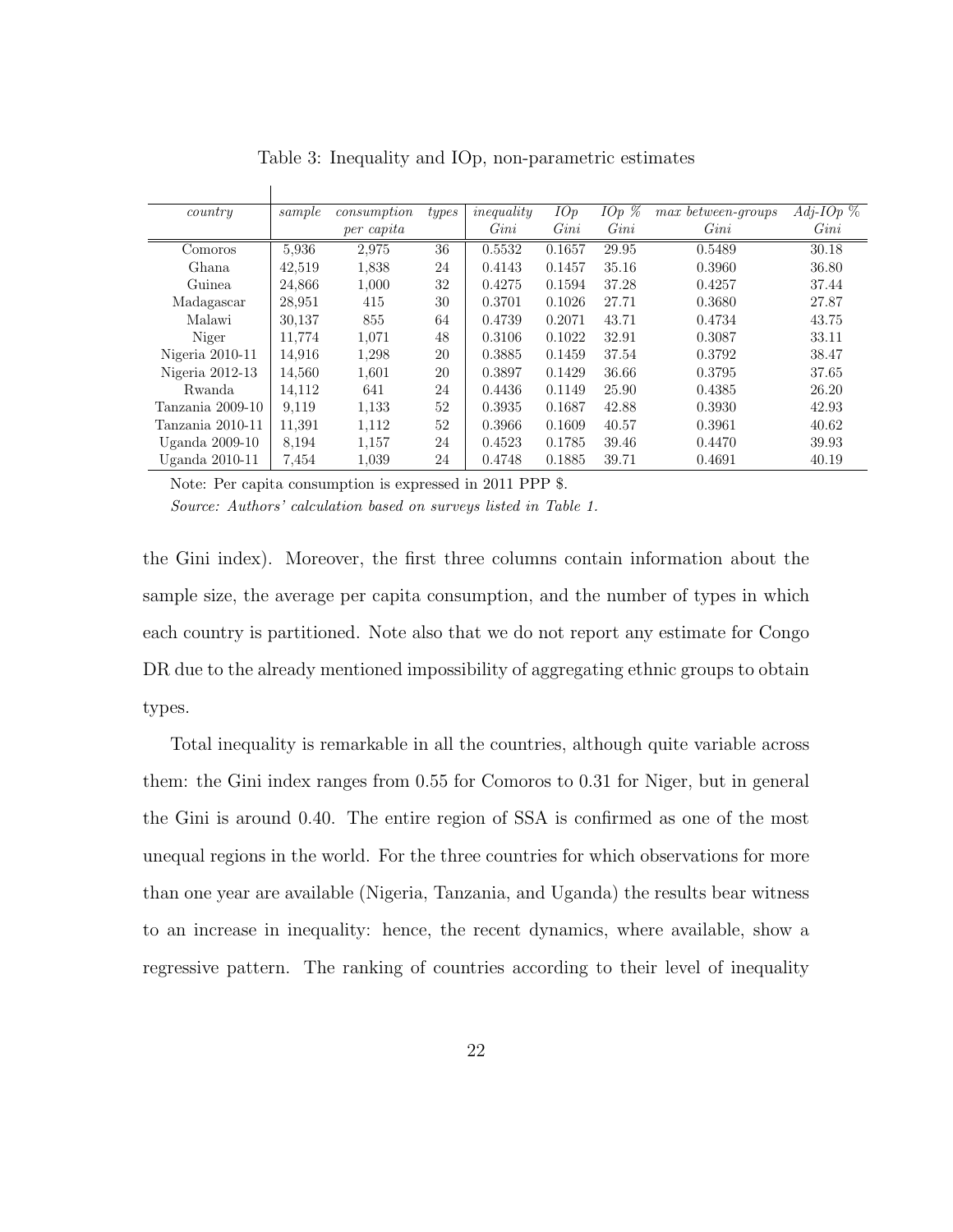seems to be robust to the choice of the inequality measure (whether the Gini or the MLD index, the latter reported in Appendix III table 16), there is in fact only one instance of re-ranking occurring between Tanzania and Niger.

As far as the inequality of opportunity is concerned, the estimates show an equally dramatic albeit different picture. The share of inequality that can be attributed to different exogenous factors is extremely high and variable across all countries: it ranges between 26% for Rwanda and 44% for Malawi, and is more generally between 30% and 40% for the other SSA countries. In other words, according to the observed circumstances, more than one third of the observed inequalities in consumption can be attributed to exogenous factors, that is, to inequality of opportunity. This is a striking result, particularly if one considers that the computed measures are only lower bound estimates of the inequality of opportunity level in each country.

It is also interesting to look at the association between total consumption inequality and opportunity inequality as depicted in Figure [1.](#page-24-0) This figure could be interpreted as a generalisation of the so-called "Great Gatsby" curve (Corak, 2013), showing a negative relationship between income inequality and social mobility. Our results show that, although countries with higher consumption inequality are also characterised by a higher level (portion) of inequality of opportunity, there is also considerable re-ranking between countries taking place in passing from total inequality to IOp. Notable here is the case of Comoros, which has the highest total inequality but it has the second to lowest IOp of all countries examined here.

In sum, our estimates allow to divide the 10 SSA countries under analysis into three main groups. The first group is represented by the three countries with highest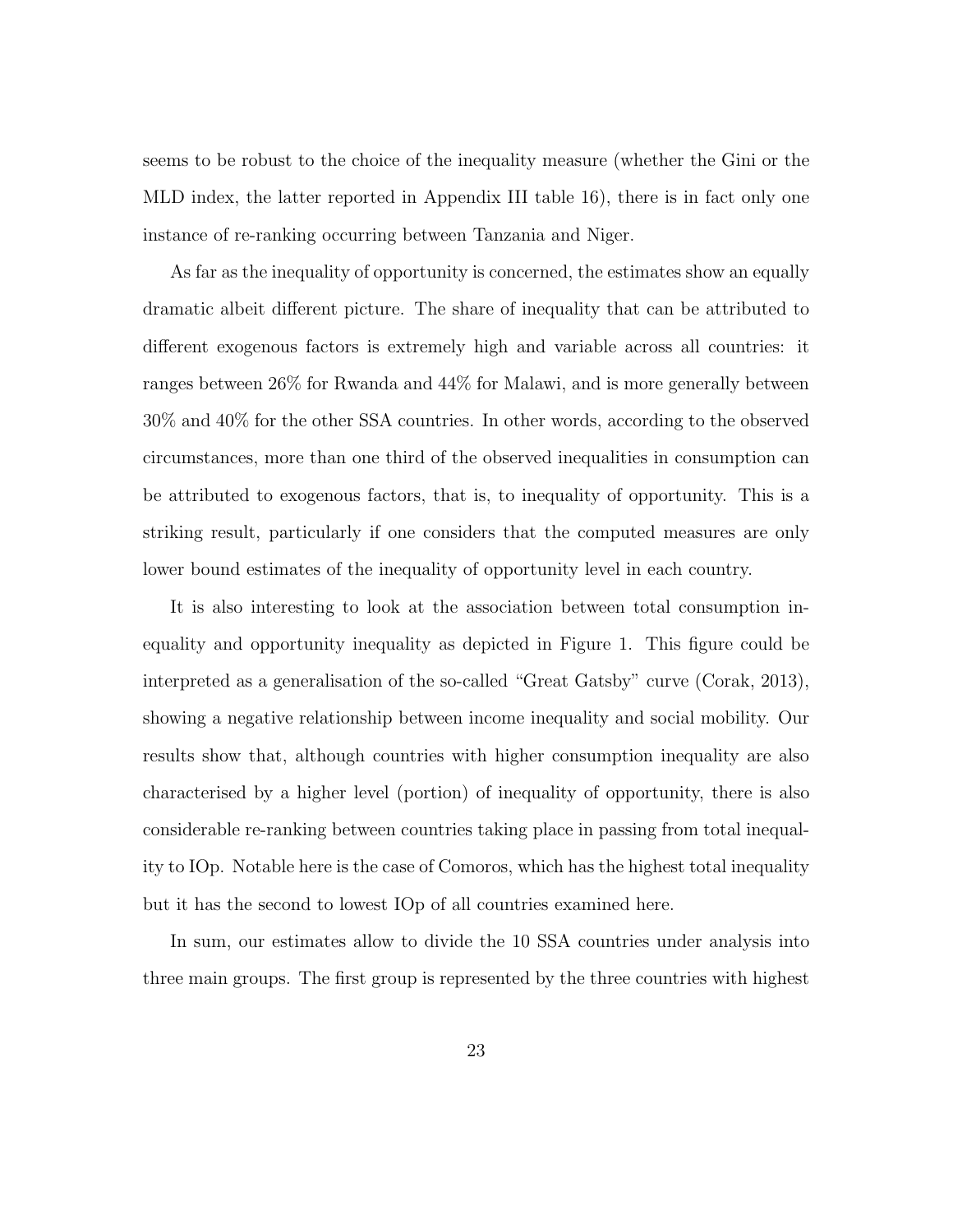

<span id="page-24-0"></span>Figure 1: Total inequality and inequality of opportunity

*Source: Surveys listed in Table 1.*

share of IOp, namely Tanzania, Malawi, and Uganda; Malawi and Uganda have also highest level of total inequality. The second group is represented by the three countries with lower share of inequality of opportunity, namely Rwanda, Madagascar, and Comoros, that nevertheless exhibit a comparatively high level of consumption inequality; the third represented by all the other countries having relatively middle shares of IOp (i.e., Ghana, Guinea, Niger, and Nigeria).

### 4.2 'Adjusted' inequality of opportunity

The last two columns of the third part of Table [3](#page-22-0) report, respectively, the adjusted IOp according to the Gini index and it share on total consumption inequality. As discussed above, the normalisation of inequality with respect to the number of types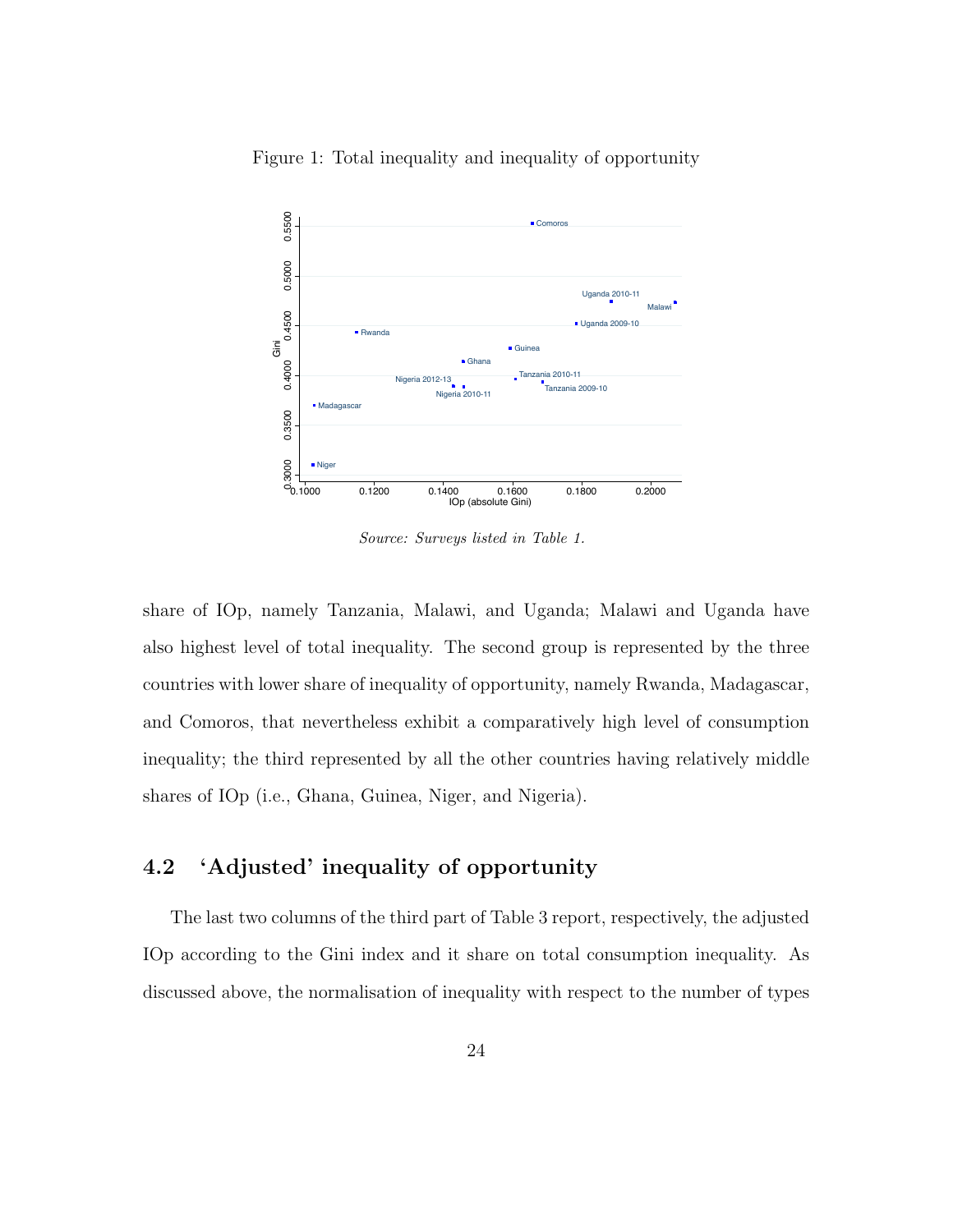is particularly relevant in the present context, as we are comparing IOp in countries whose specific consumption distribution is partitioned into a very different number of types: from a minimum of 20 in Nigeria to a maximum of 64 in Malawi.

Figure [2](#page-25-0) plots the difference between IOp and Adj-IOp as a percentage of IOp against the number of types. Figure [2](#page-25-0) also shows a clear pattern for this correction (approximated with a fractional polynomial curve), approaching zero as the number of types increases.

Figure 2: Adj-IOp correction and number of types

<span id="page-25-0"></span>

*Source: Surveys listed in Table 1.*

The figure makes it clear that the adjustment procedure does not add particularly relevant information in our context. The correction is never above 5% and it is smaller than 2% for countries with a number of types above 40. Hence, the higher the number of types the lower the impact of the adjustment, and this result is rather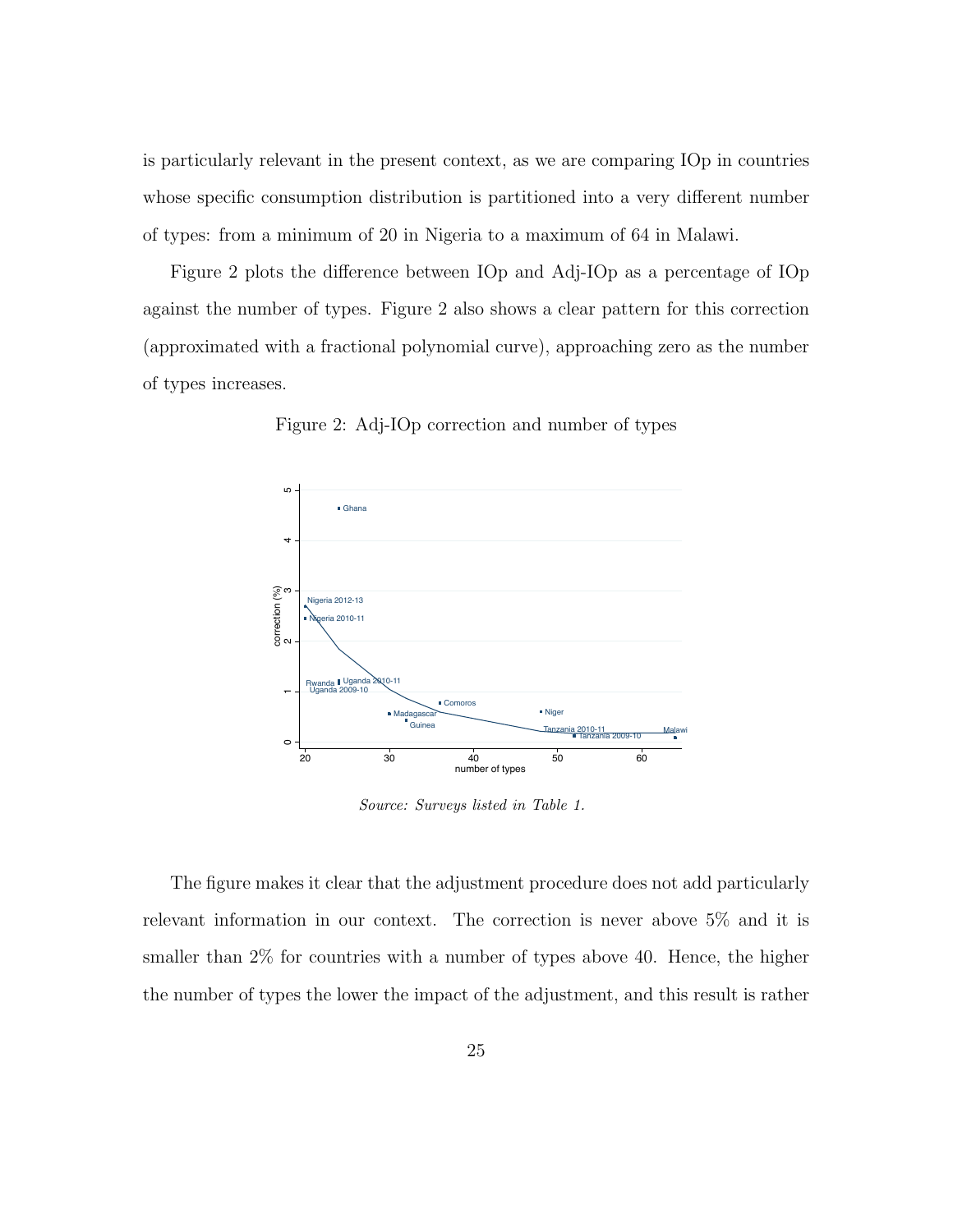general. To grasp this drawback consider Figure [3,](#page-26-0) plotting the difference between total Gini, twice the area between the black Lorenz curve and the diagonal, and the maximum between-group Gini, twice the area between the blue broken line, for three hypothetical group partitions: one group, five groups, ten groups. The difference between the two possible denominators of IOp will depend on the shape of the original Lorenz curve; the example clarifies that this difference approaches zero very quickly as the number of types increases. Therefore, the adjustment proposed by Elbers et al. (2008) loses relevance whenever the number of types is in the order of tens.

<span id="page-26-0"></span>



Note: Lorenz curves for the maximum between-group inequality (light blue) are drawn assuming a population partitioned into equally sized types.

## 5 The parametric approach

Table [4](#page-27-0) reports, for each country and wave considered, the results of the parametric estimates of IOp. The first part of the table contains information about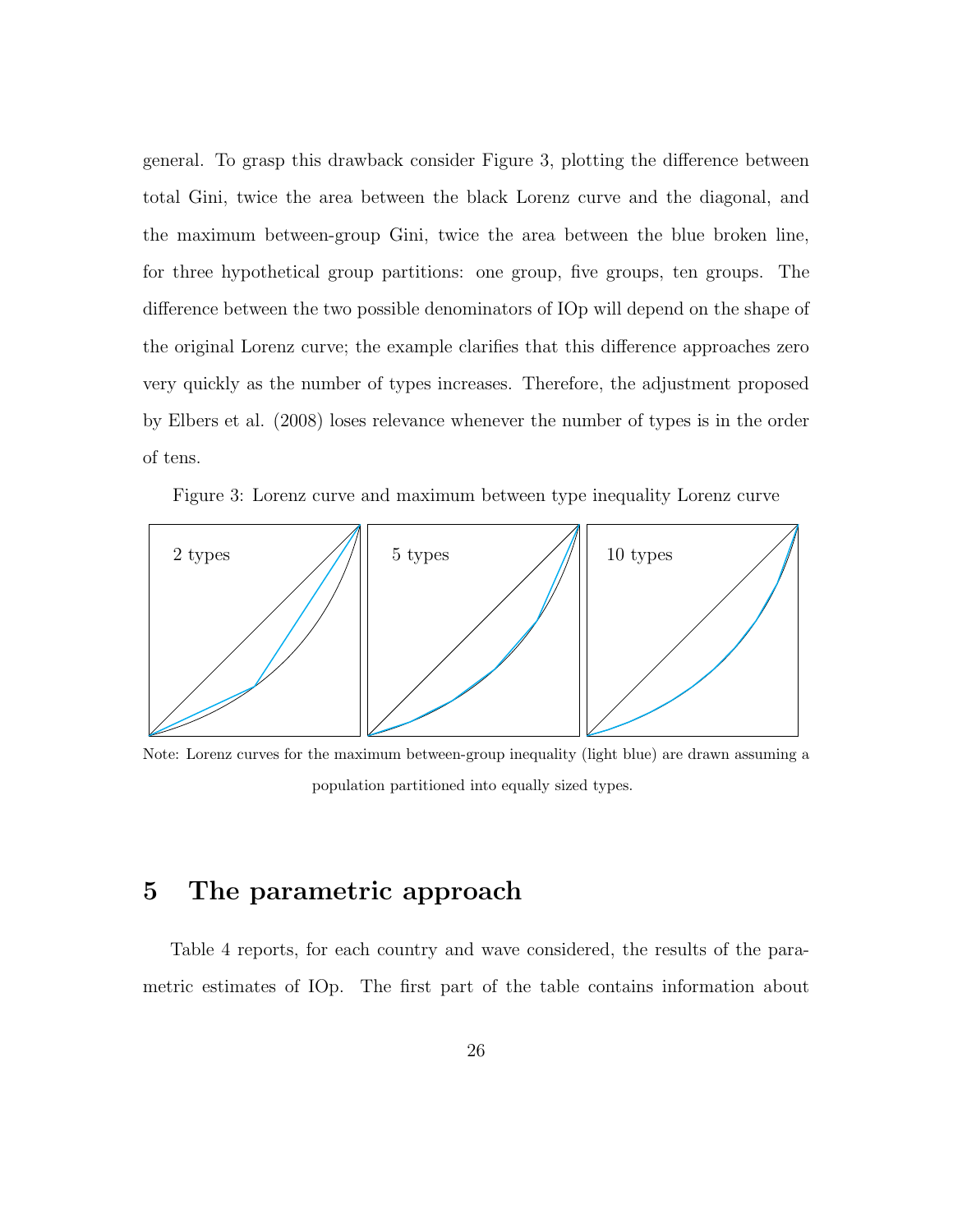sample size, mean per capita consumption, and number of regressors (all dummies) used to assess the share of total inequality explained by circumstances. The number of regressors is given by the number of observable circumstances multiplied by the number of values that each circumstance can take.<sup>[10](#page-1-0)</sup> The second part of the table contains the estimates of total inequality, IOp in absolute terms and as share of total inequality, using the Gini coefficient. $11$ 

<span id="page-27-0"></span>

| country          | sample | consumption | number of  | total inequality | IOp    | $IOp(\%)$ |
|------------------|--------|-------------|------------|------------------|--------|-----------|
|                  |        | per capita  | regressors | Gini             | Gini   | Gini      |
| Comoros          | 5,936  | 2,975       | 91         | 0.5532           | 0.2305 | 41.67     |
| $Congo$ DR       | 39,578 | 1,535       | 402        | 0.3634           | 0.1739 | 47.84     |
| Ghana            | 42,519 | 1,838       | 125        | 0.4143           | 0.2304 | 55.61     |
| Guinea.          | 24,866 | 1,000       | 96         | 0.4275           | 0.1504 | 35.18     |
| Madagascar       | 28,951 | 415         | 445        | 0.3701           | 0.2080 | 56.22     |
| Malawi           | 30,137 | 855         | 71         | 0.4739           | 0.2637 | 55.64     |
| Niger            | 11,774 | 1,071       | 50         | 0.3106           | 0.1249 | 40.22     |
| Nigeria 2010-11  | 14.916 | 1,298       | 40         | 0.3885           | 0.1640 | 42.21     |
| Nigeria 2012-13  | 14,560 | 1,601       | 40         | 0.3897           | 0.1661 | 42.62     |
| Rwanda           | 14,112 | 641         | 76         | 0.4436           | 0.1851 | 41.74     |
| Tanzania 2009-10 | 9,119  | 1.133       | 41         | 0.3935           | 0.1911 | 48.57     |
| Tanzania 2010-11 | 11,391 | 1,112       | 40         | 0.3966           | 0.1820 | 45.90     |
| Uganda $2009-10$ | 8,194  | 1,157       | 100        | 0.4523           | 0.2159 | 47.74     |
| Uganda 2010-11   | 7.454  | 1,039       | 102        | 0.4748           | 0.2497 | 52.58     |

Table 4: Inequality and IOp, parametric estimates

Note: Per capita consumption is expressed in 2011 PPP \$.

*Source: Authors' calculation based on surveys listed in Table 1.*

 $10$ The analytical results of the OLS regression for each country are available from the authors upon request.

<sup>11</sup>See Appendix III for a parametric estimate of IOp using MLD.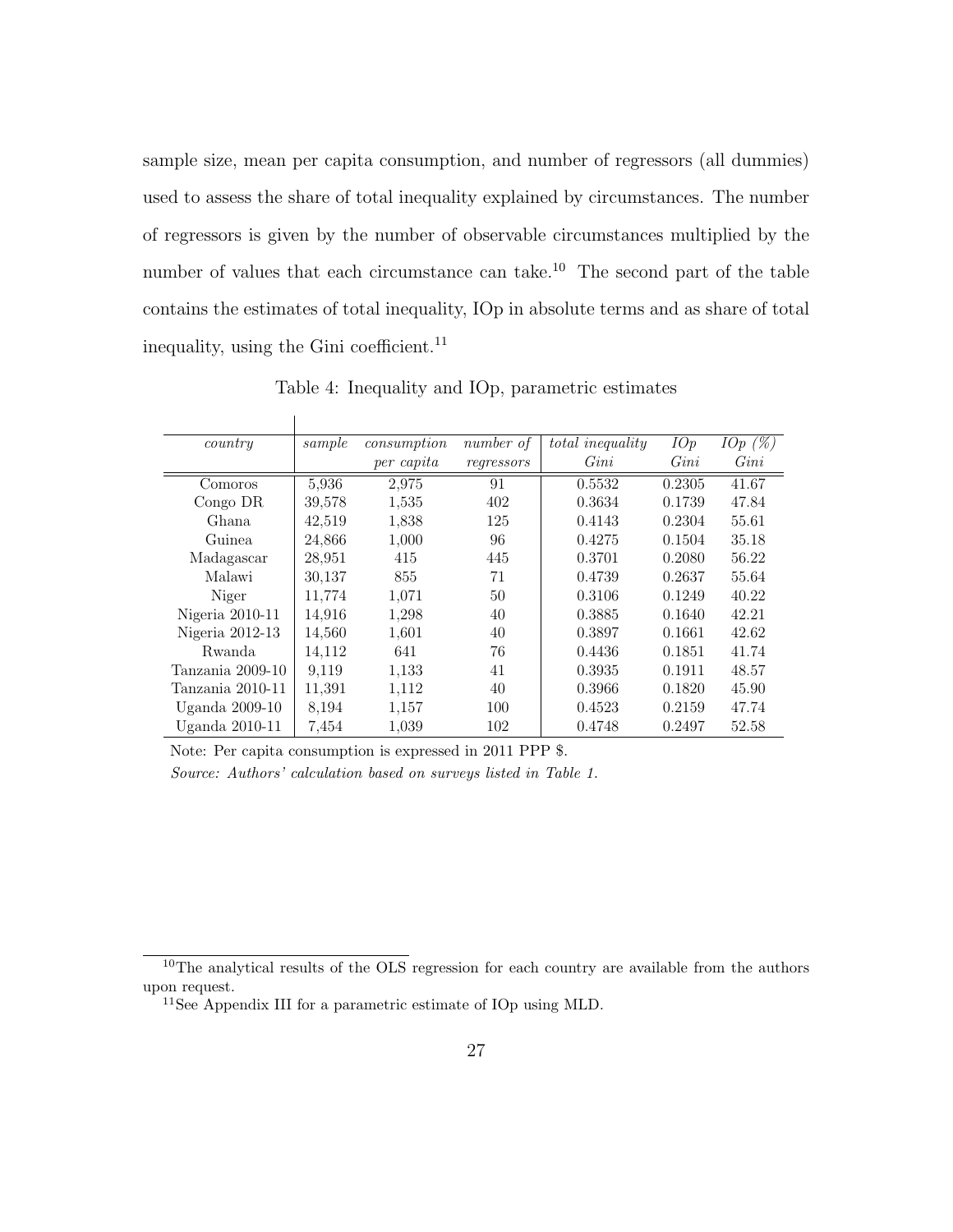In general, non-parametric estimates tend to be lower than their parametric version; however, this must not be necessarily the case. Recall that parametric and non-parametric approaches differ in two aspects: the former imposes a linear relationship between circumstances and outcome, the latter aggregates some information contained in variables beyond individual control. Setting aside the problem of partial observability, both constraints imply that IOp is a downward bias estimate of the real IOp under very general conditions. Imposing linearity reduces the variability that can be explained by circumstances in all cases except when *y* is a linear function of *c*. Similarly, ignoring some of the circumstances' variability decreases the ability of these variables to explain total inequality, unless the inequality between the groups aggregated is zero.

Thus, when the bias implied by the assumption of linearity is smaller than the bias introduced aggregating circumstances, the parametric IOp is larger than the non-parametric IOp. However, there can be cases in which the linearity assumption implies a larger distortion than the aggregation of circumstances: in this case the non-parametric IOp will be larger.

Figure 4 shows the discrepancy between the two approaches. Parametric estimates are reported on the vertical axis and the non-parametric estimates on the horizontal axis. The first clear feature that stands out is that, with the exception of Guinea, parametric estimates are always larger than non-parametric ones. As for the ranking, with the considerable exception of Guinea, Ghana, and Madagascar, there is a clear positive relationship between the rankings generated by the two approaches.

The discrepancy between the two approaches seems to be driven by the very high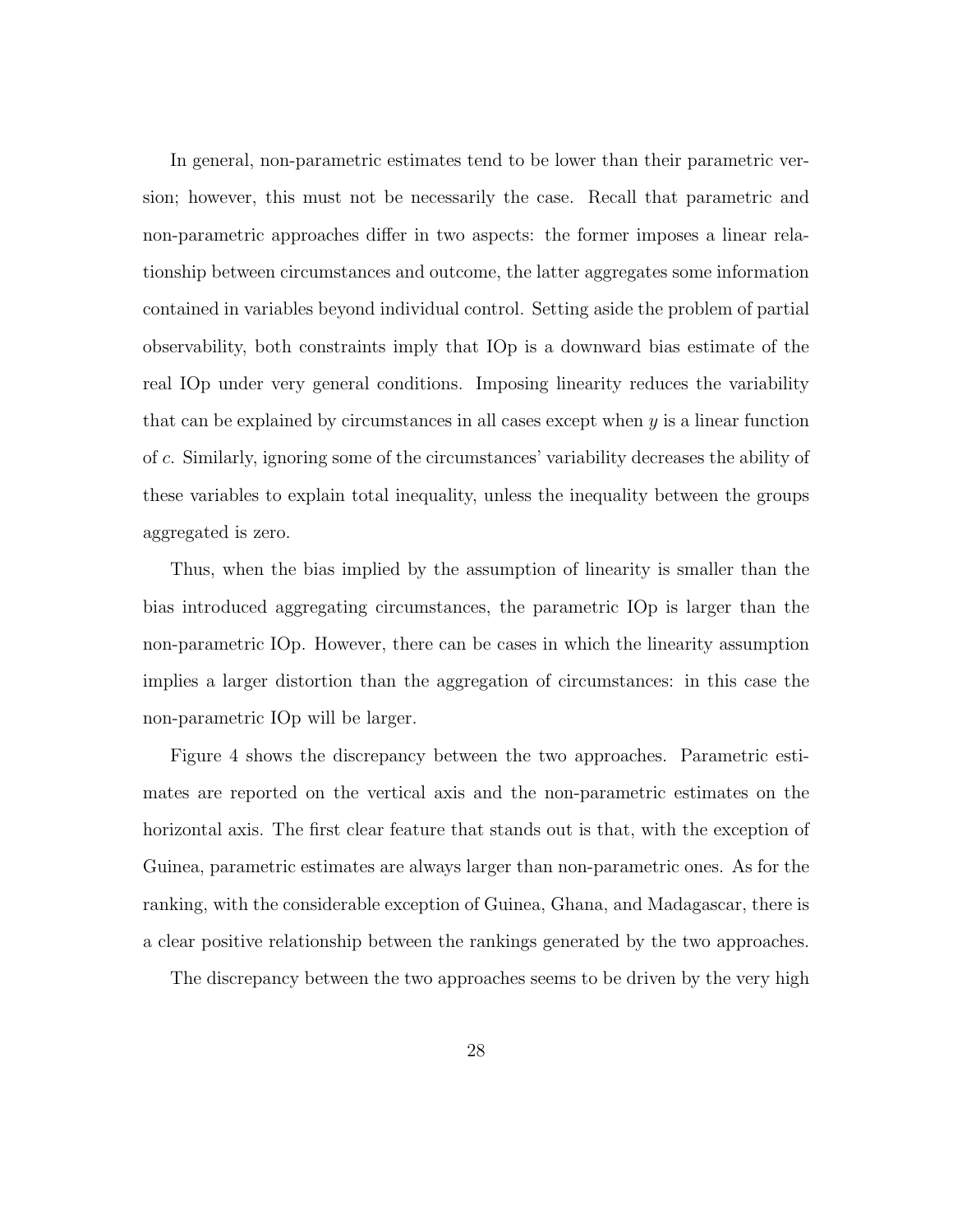number of regressors used to estimate equation (5) and the rather low number of types used to construct the counterfactual distribution for the non-parametric estimates. An extreme case is that of Madagascar, in which the number of regressors is the highest, 462, while the number of types is 30, one of the lowest. Moreover, Madagascar jumps from being one of the least unequal countries when IOp is parametrically estimated to being one of the most unequal when IOp is non-parametrically estimated. Such a difference should be expected whenever the number of regressors (which by definition increases the total variability explained) is much larger than the number of types.

Figure 4: IOp parametric and non-parametric estimates



*Source: Surveys listed in Table 1.*

However, it must be noted that the high number of regressors in Madagascar is mainly due to the high number of possible birthplace, that is, 397 dummies, far more than the six provinces in which Madagascar was divided at the time of the survey (now 22 regions), and also more than three times the 111 districts of the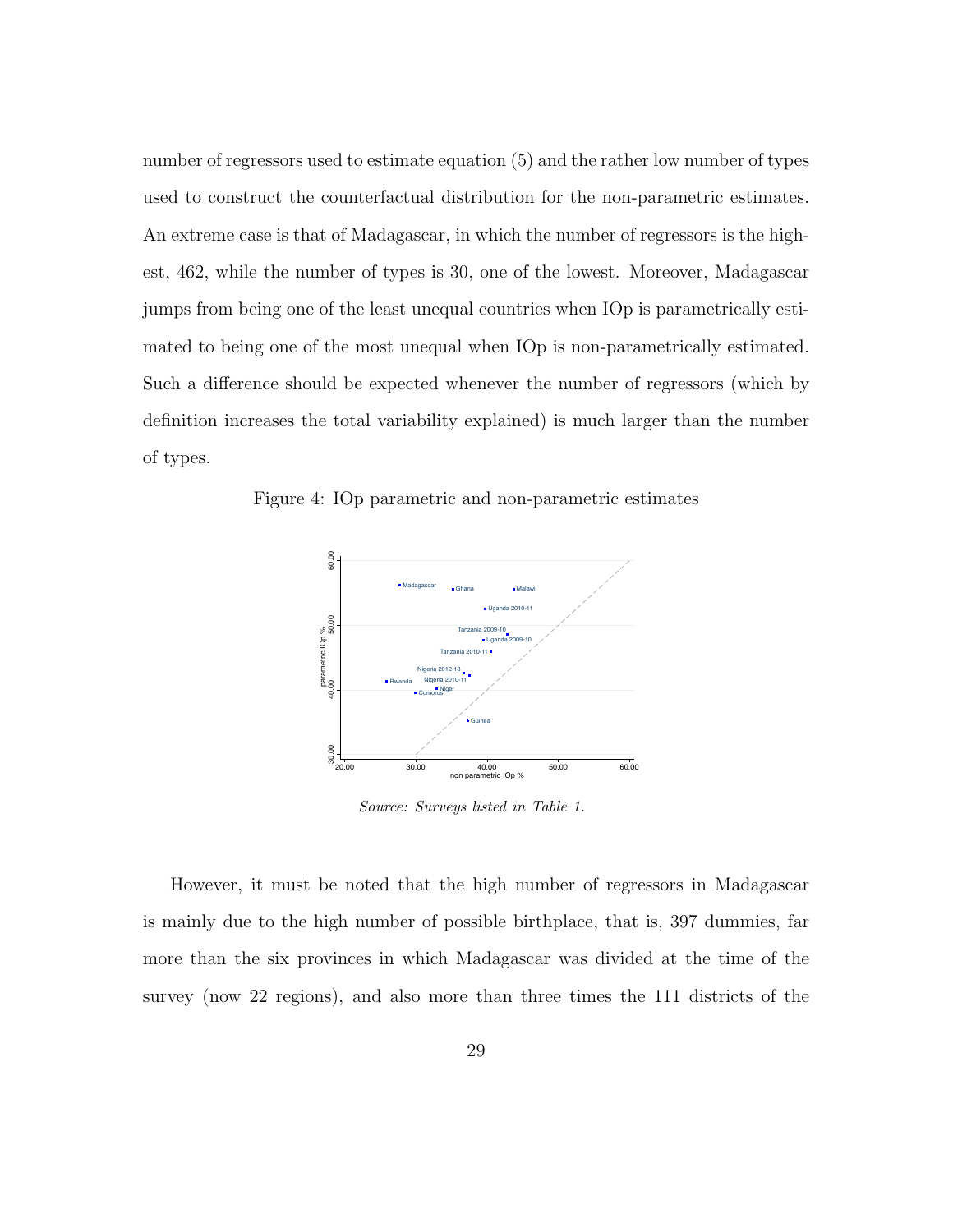country. Birthplace in this survey are cities (commune urbaines). Not surprisingly the coefficients for the dummies of such a detailed subdivision of the territory are generally not statistically significant. It seems, therefore, unreasonable to include all the possible birthplaces among the controls of the OLS estimation of equation  $(5)$ , since the estimates of their effect on circumstances would not be reliable. A viable solution consists of aggregating birthplaces into districts or provinces. Indeed this is exactly what we do with the non-parametric approach: we trade-off some of our regressors' variability with statistical significance. Therefore, in cases like that of Madagascar, with few observable qualitative characteristics that can take a large number of values, it would be more advisable to follow a non-parametric approach, which has the additional quality of not imposing linearity, rather than a parametric one.

This issue is examined for all countries in Figure [5](#page-31-0) where we determine whether the difference between parametric and non-parametric estimates is really due to the difference between the number of types and the number of regressors. The vertical axis reports the ratio between the two estimates (non-parametric over parametric), and the horizontal axis reports the ratio between the number of types and the number of regressors. Indeed, the positive correlation between the two ratios suggests that the number of regressors does play a role in making parametric estimates. Obviously, the correlation is far from perfect, and Guinea is an interesting case. Although for this country we have 113 regressors and 32 types, the parametric estimate of IOp is smaller than the non-parametric one. The case of Guinea provides an example of how assuming a linear effect of circumstances on outcome actually provokes a downward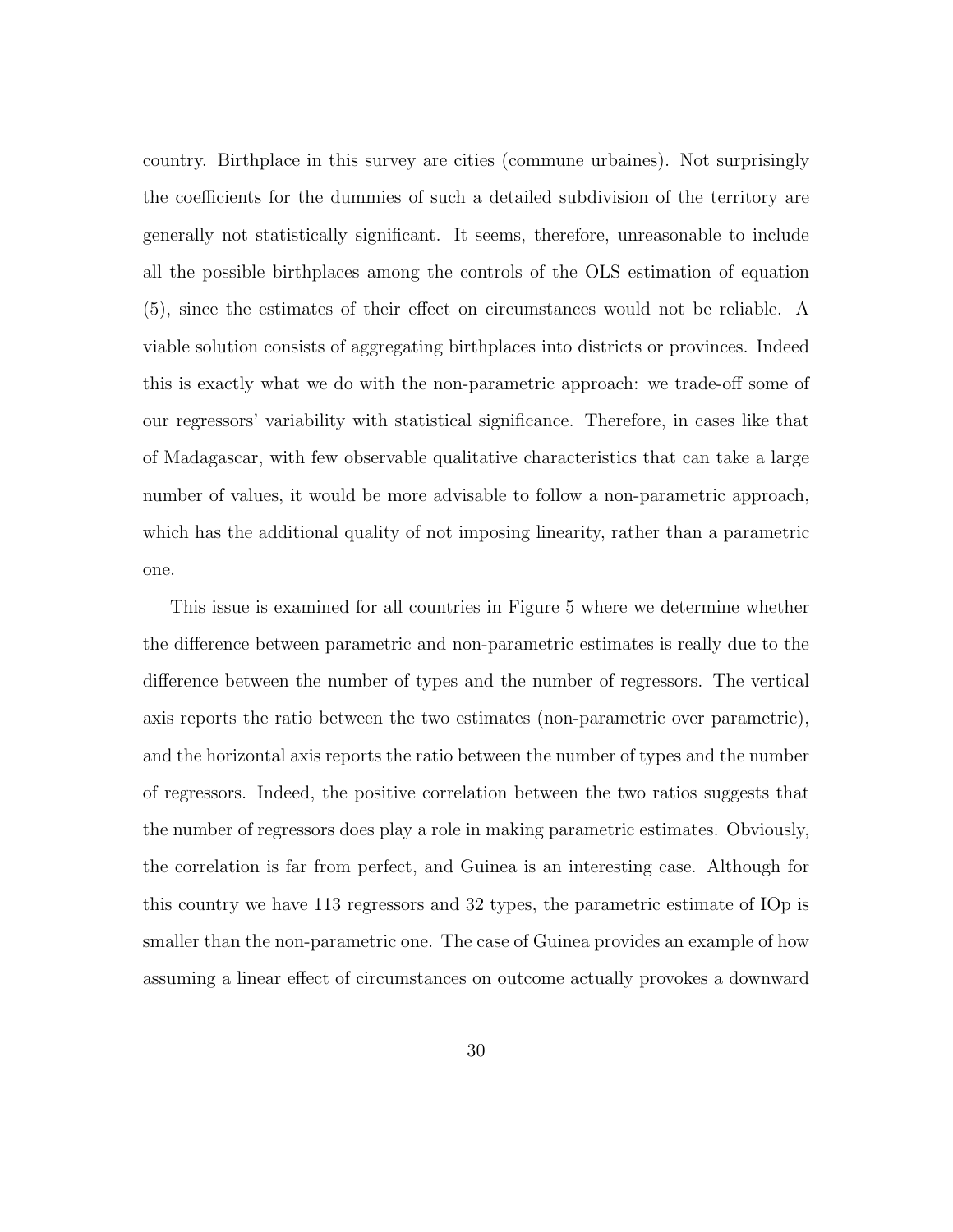<span id="page-31-0"></span>bias of our IOp estimates, which is larger than the bias induced by aggregating circumstances when using the non-parametric approach.



Figure 5: Number of types and number of regressors

*Source: Surveys listed in Table 1.*

The literature has traditionally judged the assumption of linearity to be less important in determining the magnitude of IOp than the issue related to the number of circumstances. However, the case of Guinea clearly highlights that there are cases in which the opposite can happen. Table [5,](#page-32-0) a simplified version of the opportunity profile presented in Table [9](#page-46-0) in Appendix II, clarifies this point. The effect of parental occupation on children outcome depends on area of birth: on average, in Guinea, having a father employed in agriculture is associated with low consumption. By contrast, being born in the region of Labe to parents working in the agricultural sector implies that one belongs to the type with the best outcome prospects. The effect of birthplace and parental occupation on consumption are clearly not linear. This is not just a statistical feature, but it has a clear economic meaning: the Labe re-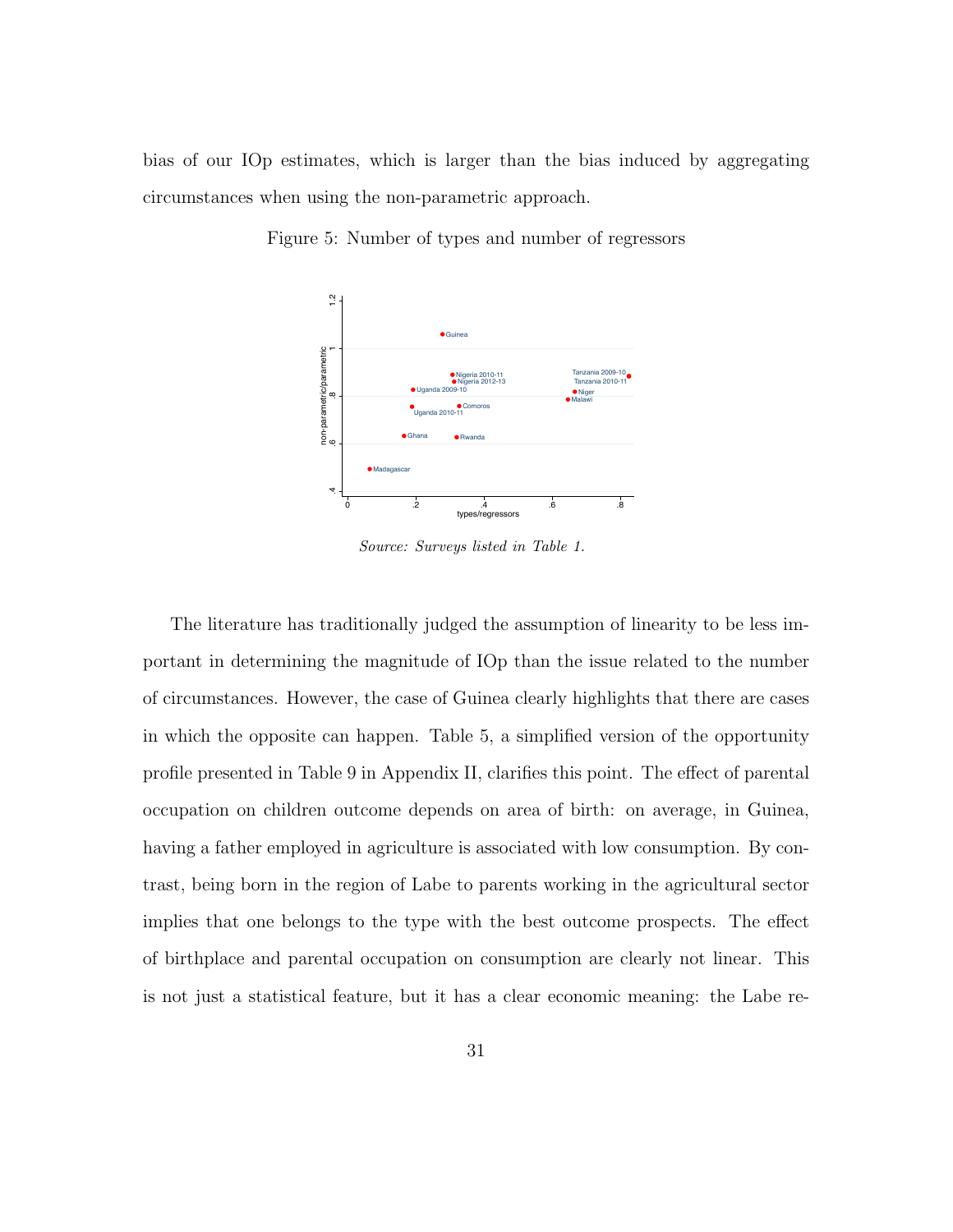| birthplace     |             | parental occupation per capita consumption |
|----------------|-------------|--------------------------------------------|
| rest of Guinea | agriculture | 843.10                                     |
| rest of Guinea | other       | 1,117.60                                   |
| Labe           | other       | 1,272.88                                   |
| Labe           | agriculture | 1,805.57                                   |

<span id="page-32-0"></span>Table 5: Non-linear impact of circumstances: the case of Guinea

Note: This example is obtained by aggregating data in Table [9.](#page-46-0)

gion has recently experienced prolonged periods of substantial surplus in agricultural production and is one of several comprising the centre of national and international agricultural trade flows (FEWS, 2013). Therefore, an individual who was born into a farming family in Labe has the best possible condition in terms of economic opportunities. It is clear that for the specific case of Guinea, the parametric procedure neglects the interaction between parental occupation and area of birth.

In sum, among the main reasons for the possible inconsistency between the parametric and non-parametric approaches, we find that the small number of observable characteristics and the possible high number of values they can assume do play an important role. In fact, our results demonstrate that a high number of regressors tends to make parametric estimates higher than the non-parametric estimates. However, the assumption of a linear effect of circumstances on outcome, implicit in the parametric approach, can provoke a downward bias of IOp.

#### 5.1 Detecting the contribution of the specific circumstances

In this section we analyse the degree of association between each circumstance and the level of individual consumption, in order to shed some light on the relative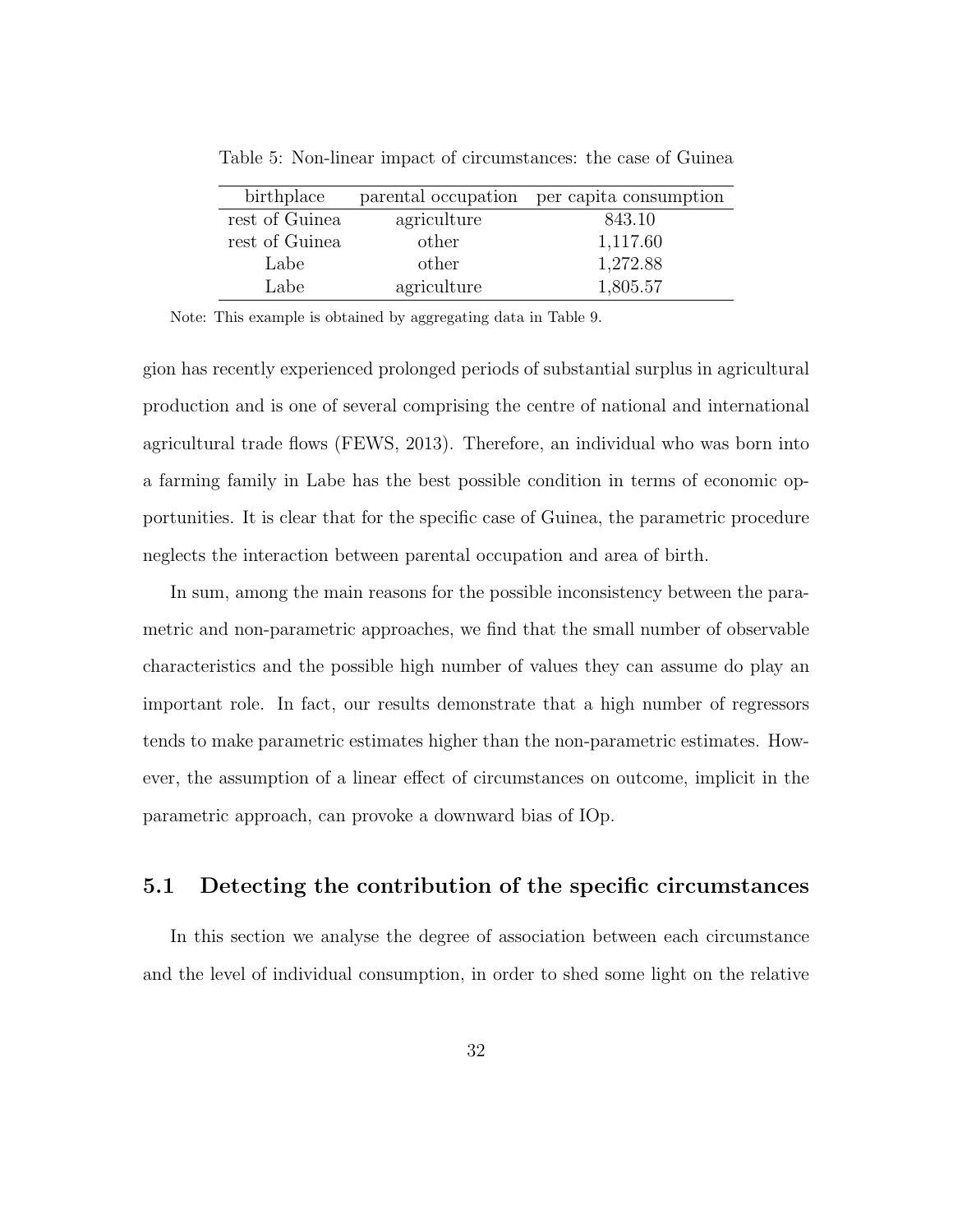importance of the different circumstances in determining inequality of opportunity. We are aware that this analysis does not identify the causal effect of each circumstance to IOp, unobservable determinants of the individual outcome are likely to be correlated with the observable circumstances preventing a causal identification (see Ferreira and Gignoux (2011) for a discussion). Nevertheless, we believe that the description of the different degrees of association may help to provide an interpretative framework for our estimates of IOp across the SSA countries considered. In doing so we are going beyond the distinction between inequality of opportunity and other inequalities; we are decomposing IOp by source. The same level of IOp can have rather distinct meaning depending on the relative importance of different circumstances. A country with a predominant role for ethnic inequalities may appear very different from a country in which the main channel of transmission of wealth is parental education or occupation.

In this analysis, an important aspect to consider is how circumstances are coded. As we already discussed ordinal and categorical variables are recoded by a set of dummy variables (as many as the number of values the circumstance assumes). Now, *ceteris paribus*, the share of total IOp explained by a circumstance is an increasing function of the number of dummies used to measure it. If, like in Madagascar, birth location assumes 397 possible values, this circumstance is likely to explain more variability than the circumstance 'ethnicity', captured in the same country by 24 dummies. Therefore, when looking at the partial effect of a circumstance, one should consider both the share of total IOp "explained" by that circumstance and the number of variables used to describe it.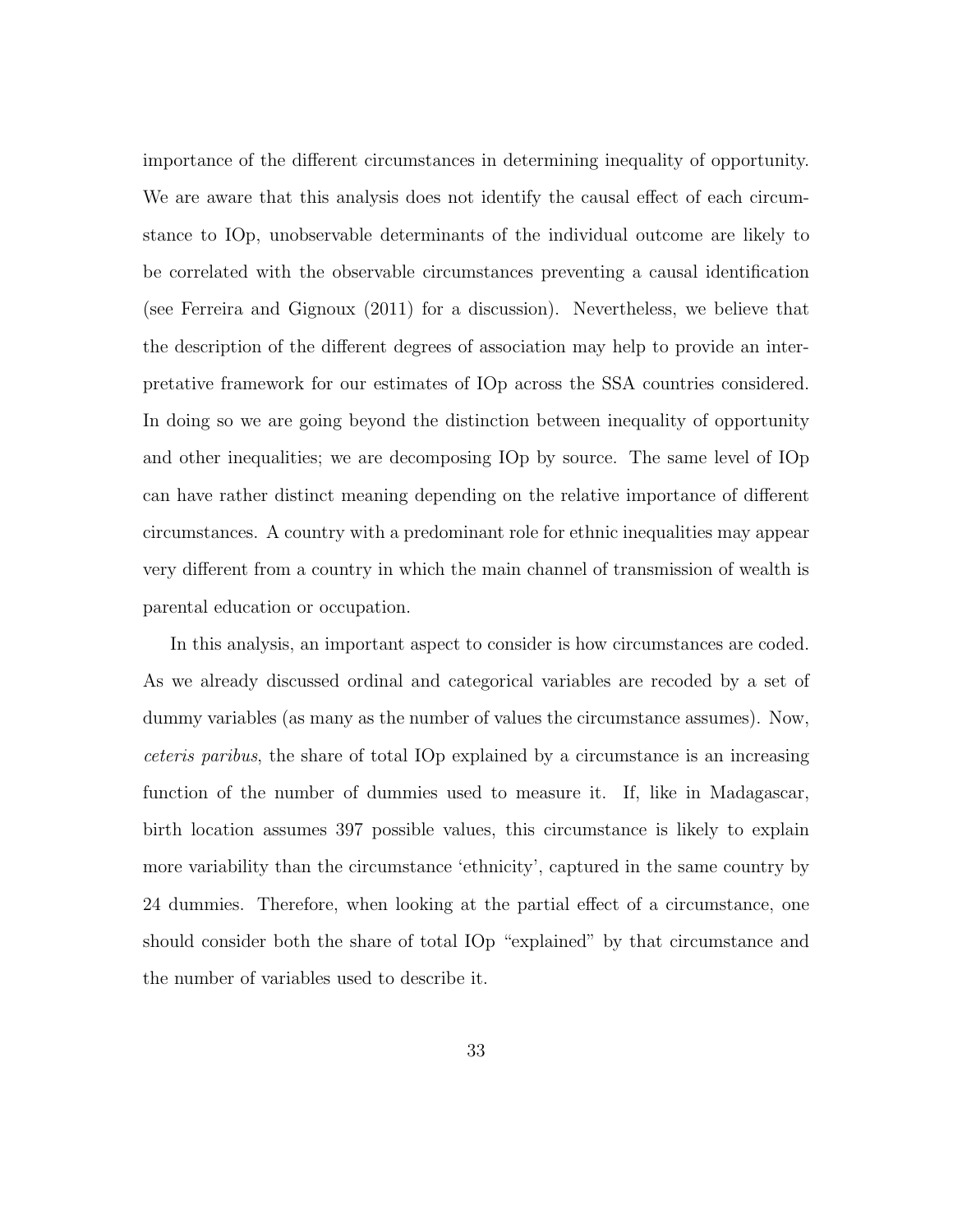Table [6](#page-36-0) contains the share of IOp explained by each circumstance (left) and number of variables used to explain each circumstance (right). The partial IOp of each circumstance is obtained by applying the Shapley value decomposition of the between-type Gini coefficient.<sup>[12](#page-1-0)</sup>

Birth location appears to be the most important factor explaining IOp in Niger and in Comoros. At the time of the survey - 2004 - Comoros islands were in a period of relative stability after Colonel Azali Assoumani was elected President in 2002 and agreement about the federal institutional framework was reached. However, one must bear in mind that these islands have been historically characterised by political instability originated from conflicts between islands. On the one hand the political power is traditionally concentrated in Grand Comore (Ngazidja), on the other Anjouan - the second largest island - has the largest port of the archipelago which has brought economic development and power to the island (IMF, 2006). Birth region has a very small role in Malawi there 42 of the 71 regressors explain only 29% of total IOp.

A point is worth emphasising here: birthplace is a relatively easy piece of information to collect and often refers to a very detailed partition of the national territory. Of course, this variable correlates with a number of other variables such as ethnicity, mother tongue, and family wealth. Therefore, in the interpretation of this decomposition, one should bear in mind that any inequality due to omitted circumstances that correlates with observable circumstances is captured by the latter. This could be the case of Rwanda, where ethnicity is not observed and inequality between 18

 $12$ For this analysis we rely on the algorithm proposed by Araar and Duclos (2009).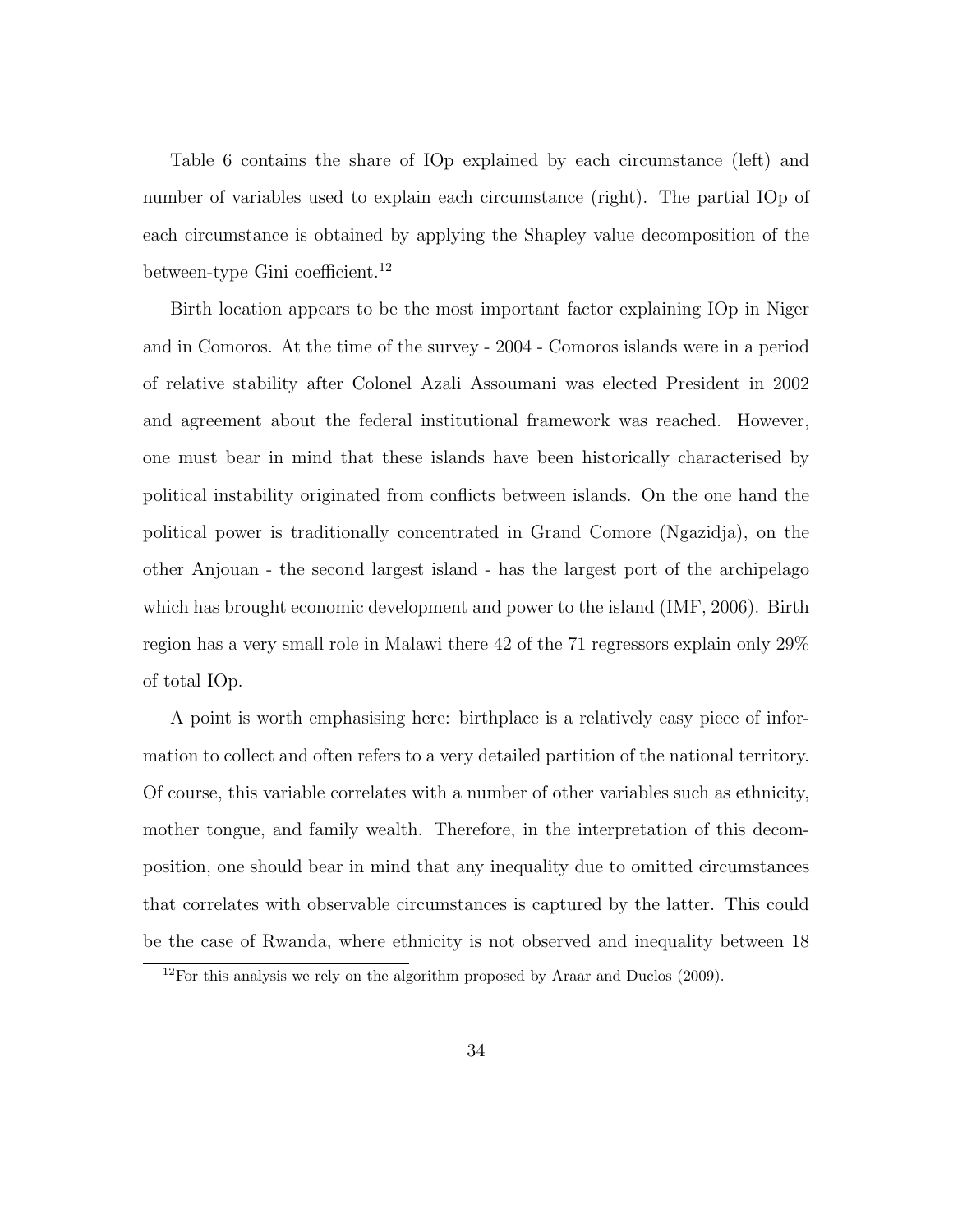regions of birth explains 29% of total IOp.

Ethnicity is observed in Congo, Ghana, Madagascar, Malawi, and Niger. Congo is one of the country in the world with the highest level of ethnic diversity (Goren, 2014). Its 374 recorded ethnic groups explain a large share of total IOp (68%). In Uganda, ethnicity consistently explains nearly 50% of total IOp. Although inequality between ethnic groups is much smaller in Madagascar - only 17% of total IOp - it is explained by inequality between only 24 ethnic groups.

Parental occupation and education explain half of total IOp in Nigeria. The role of parental education appears also important in Guinea (47%) and Rwanda (36%). This is consistent with what observed in the opportunity profiles of the two countries (see Appendix II): in both cases individuals in types with parents employed in the agricultural sector crowd the lowest position of the ranking. Parental occupation has an important role also in Ghana (35%) and Congo (20%). In the case of Congo 20% of total IOp is explained by only 9 dummies describing parental occupation.

Parental education is the most frequently observed circumstance (it is missing only for Uganda and Niger). Its role is heterogeneous with a share ranging from 57% in Tanzania to 5% in Comoros. Finally, in Malawi parental education explains a high share of IOp (52%); a share that is explained by only 14 of the 71 dummies.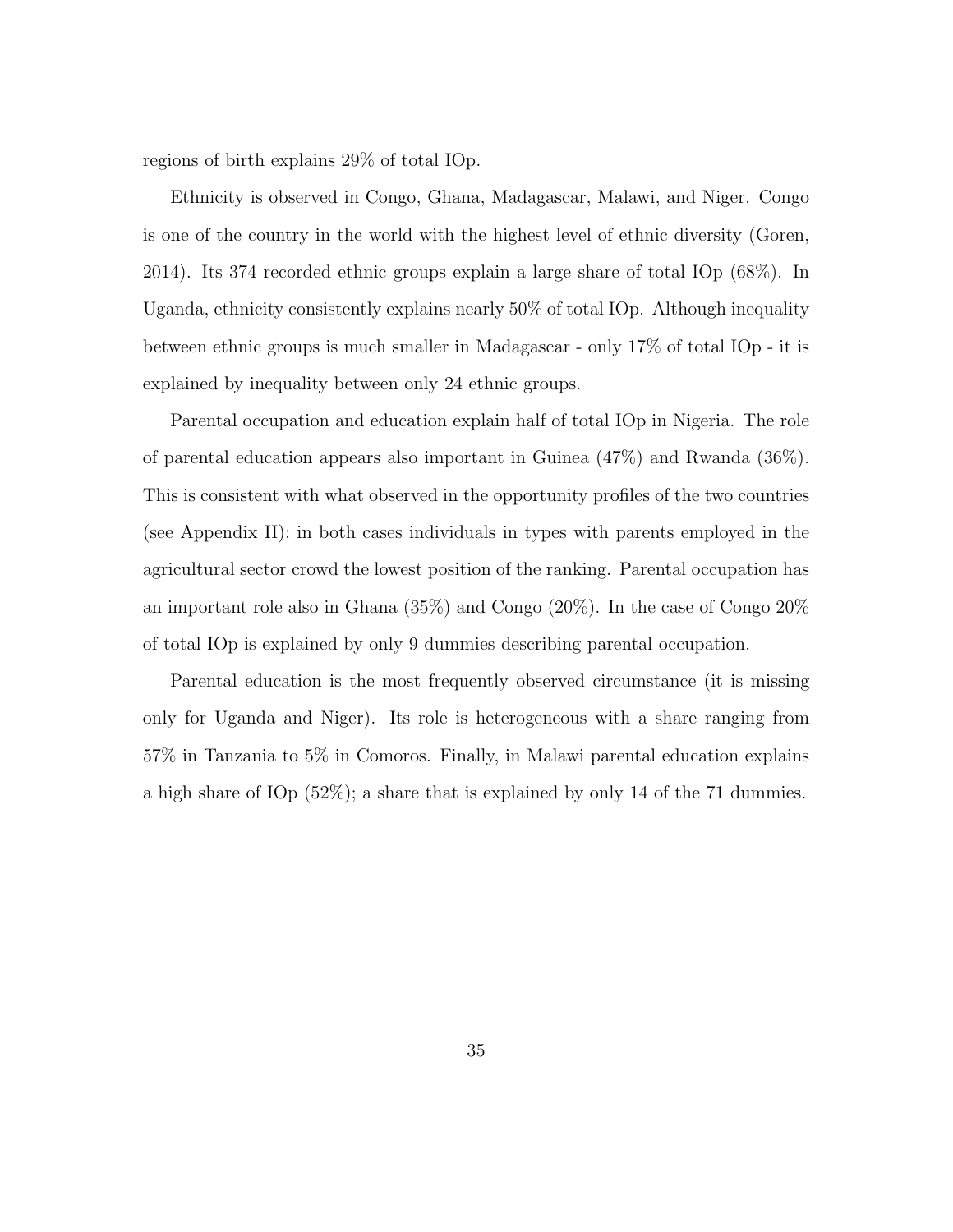<span id="page-36-0"></span>

|                    |                |           | Share of $\overline{IOp}(\%)$ |               |                |           | regressors    |               |       |
|--------------------|----------------|-----------|-------------------------------|---------------|----------------|-----------|---------------|---------------|-------|
| countru            | Birth location | Ethnicity | Parental occ.                 | Parental edu. | Birth location | Ethnicity | Parental occ. | Parental edu. | Total |
| Comoros 2004       | 84.19          |           | 10.76                         | 5.06          | 55             | $\Omega$  | 23            | 12            | 90    |
| Congo $2012$       |                | 67.88     | 20.07                         | 12.05         | $\Omega$       | 374       | 9             | 17            | 400   |
| Ghana 2013         |                | 40.75     | 34.89                         | 24.36         | $\Omega$       | 63        | 18            | 42            | 123   |
| Guinea 2003        | 38.22          |           | 46.68                         | 15.10         | 44             | $\theta$  | 18            | 35            | 97    |
| Madagascar 2005    | 59.16          | 17.28     |                               | 23.56         | 397            | 24        |               | 24            | 445   |
| Malawi 2010        | 29.34          | 18.19     |                               | 52.47         | 42             | 15        |               | 14            | 71    |
| Niger 2011-2012    | 87.36          | 12.64     |                               |               | 40             | 10        |               |               | 50    |
| Nigeria 2011-2012  |                |           | 53.86                         | 46.14         | $\Omega$       | $\theta$  | 22            | 18            | 40    |
| Nigeria 2012-2013  |                |           | 52.64                         | 47.36         |                | $\theta$  | 22            | 18            | 40    |
| Rwanda 2000        | 29.03          |           | 36.14                         | 34.83         | 18             | $\Omega$  | 20            | 38            | 76    |
| Tanzania 2009-2010 | 49.39          |           |                               | 50.61         | $\Omega$       | $\theta$  | 27            | 13            | 40    |
| Tanzania 2010-2011 | 43.46          |           |                               | 56.54         |                | $\theta$  | 27            | 13            | 40    |
| Uganda 2009-2010   | 52.44          | 47.56     |                               |               | 57             | 43        |               |               | 100   |
| Uganda 2010-2011   | 50.57          | 49.43     |                               |               | 57             | 43        |               |               | 100   |

Table 6: Shapley value decomposition of IOp

The share of regressors is the number of regressors that describe the circumstances divided by the total number of regressors *Source: Authors' calculation based on surveys listed in Table 1.*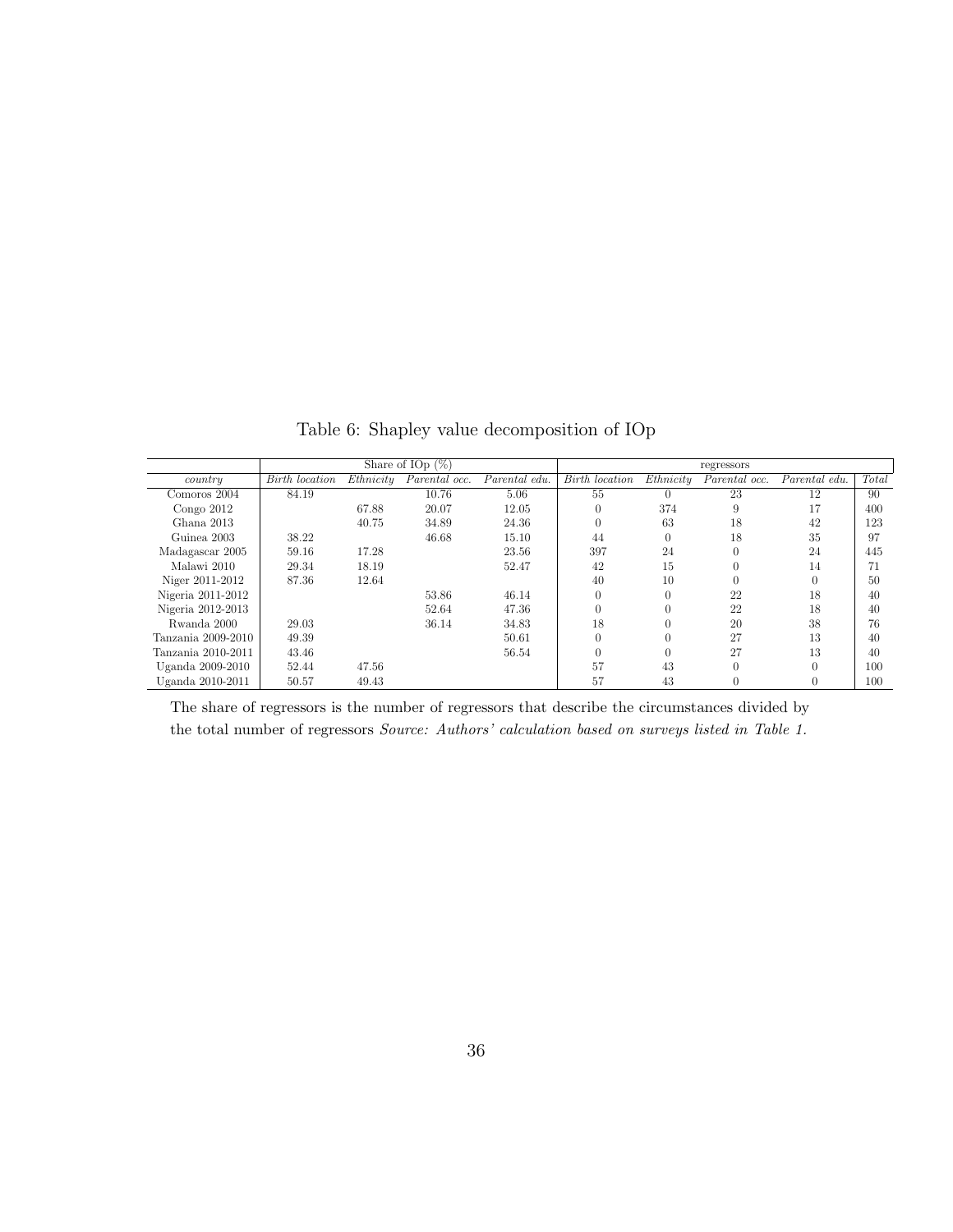## 6 Conclusion

Inequality in SSA countries is generated by many factors. The area of birth, ethnicity or the education level of the parents are, for instance, among the most important factors. Inequality of opportunity, that is, the extent to which these kinds of factors determine the outcome of individuals in adulthood, contribute to increase overall inequality, and violate principles of fairness. Although the empirical literature on IOp measurement has proliferated in the last decades, there are very few contributions that focus on inequality of opportunity in SSA countries. The lack of estimates for this part of the world is mainly due to the lack of reliable data on individual outcome and circumstances.

This paper has utilised 13 reliable household consumption surveys to assess IOp in 11 SSA countries. All information about exogenous factors provided by these surveys have been used. These encompass information on region of birth, parental education and occupation, and ethnicity. We have complemented the analysis by estimating the partial effect of each circumstance in determining IOp and the adjusted measure of IOp proposed by Elbers et al. (2008).

Overall, inequality of opportunity is very high in every country in this analysis, although this is quite variable across them, and countries with higher total inequality do not always show higher IOp. With respect to the ranking of countries, instead, while our results are robust to the choice of the inequality measure, they appear to be less robust to the choice of the estimation method.

From a methodological point of view, our analysis shows that some of the tools proposed in the literature for the measurement of inequality of opportunity in West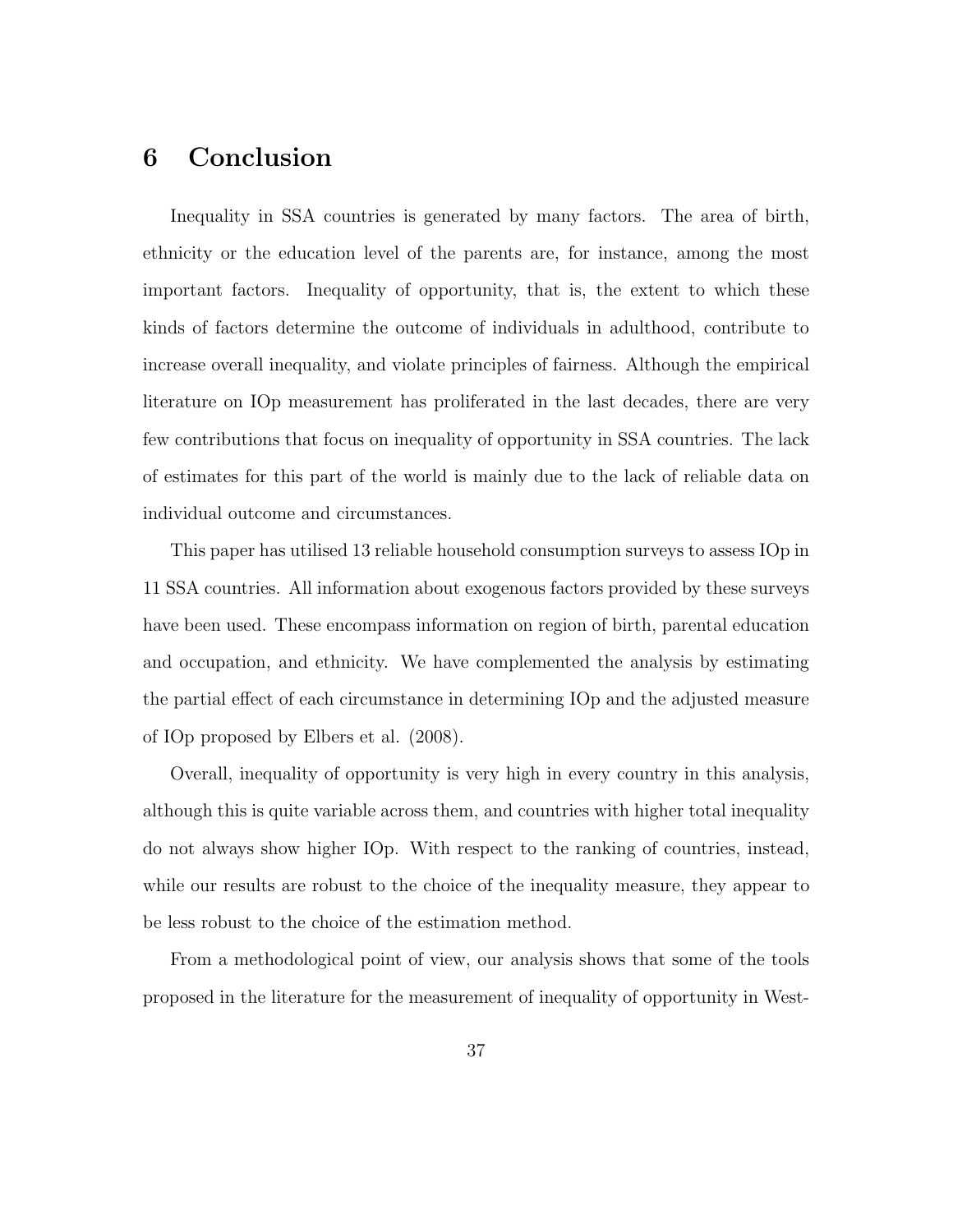ern countries need to be handled with caution when analysing IOp in SSA. In all countries analysed, circumstances beyond individual control such as ethnicity, birthplace, and parental background interact in determining individual opportunity in a much more complex way than what we typically observe in Western societies. Thus, as a focus of future research, this complexity should be examined with country-specific and more data-intensive studies to further elucidate the best possible methods for determining IOp in non-Western countries.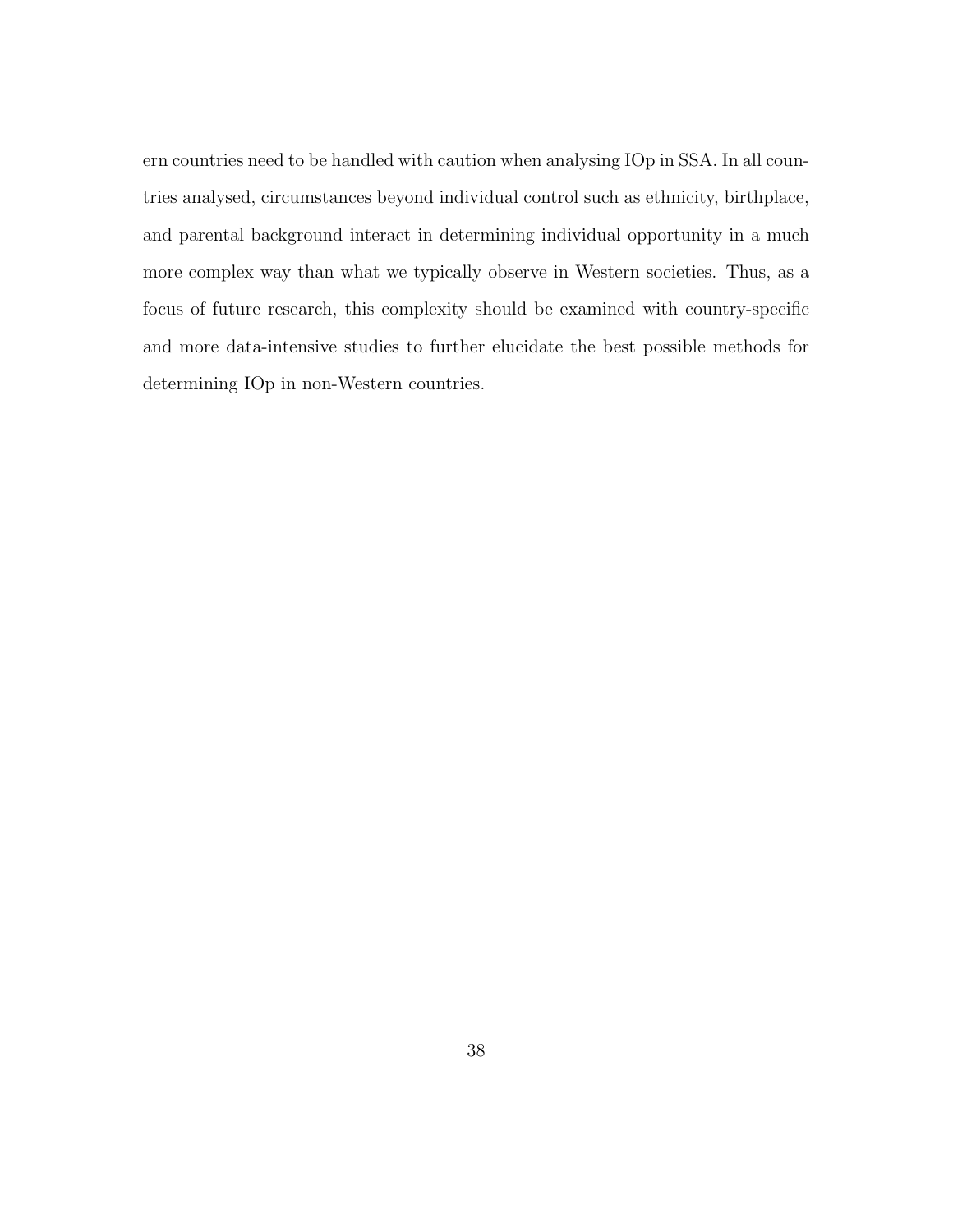# Appendix I. Circumstances treatment for the nonparametric estimates

For Comoros, the circumstances considered are birthplace, parental education, and father and mother occupation. Birthplace (originally categorised into 37 villages) is recoded into three categories: born in Grande Comore, born in Anjouan (Grande Comore and Anjouan being the largest and most important islands), others (born in other smaller islands or outside Comoros). Parental education is coded into two categories: both parents having no education, at least one of the two having an elementary degree or higher. Father occupation is coded into three categories: employed in the agricultural sector, housekeeper, or other. The same coding is applied to mother occupation (see Table [7](#page-44-0) in Appendix II for details).

In the Democratic Republic of Congo, the observable individual characteristics include father education, father occupation, and ethnicity. Father education is coded in number of years of education completed. Father occupation is recorded in ten categories ranging from family helper to senior executive. The survey records 399 possible ethnic groups. Unfortunately, these groups cannot be decoded using the available documentation, so although we can identify individuals sharing the same ethnicity, we cannot group them into a homogeneous macro-group as we do for other countries. This lack of information renders it impossible to construct types of sufficient size to allow inferences about their average per capita consumption  $(32)$ ethnic groups contain only one respondent and 131 less than 10). However, ethnicity can still be used as a dummy to explain inequality following the parametric approach.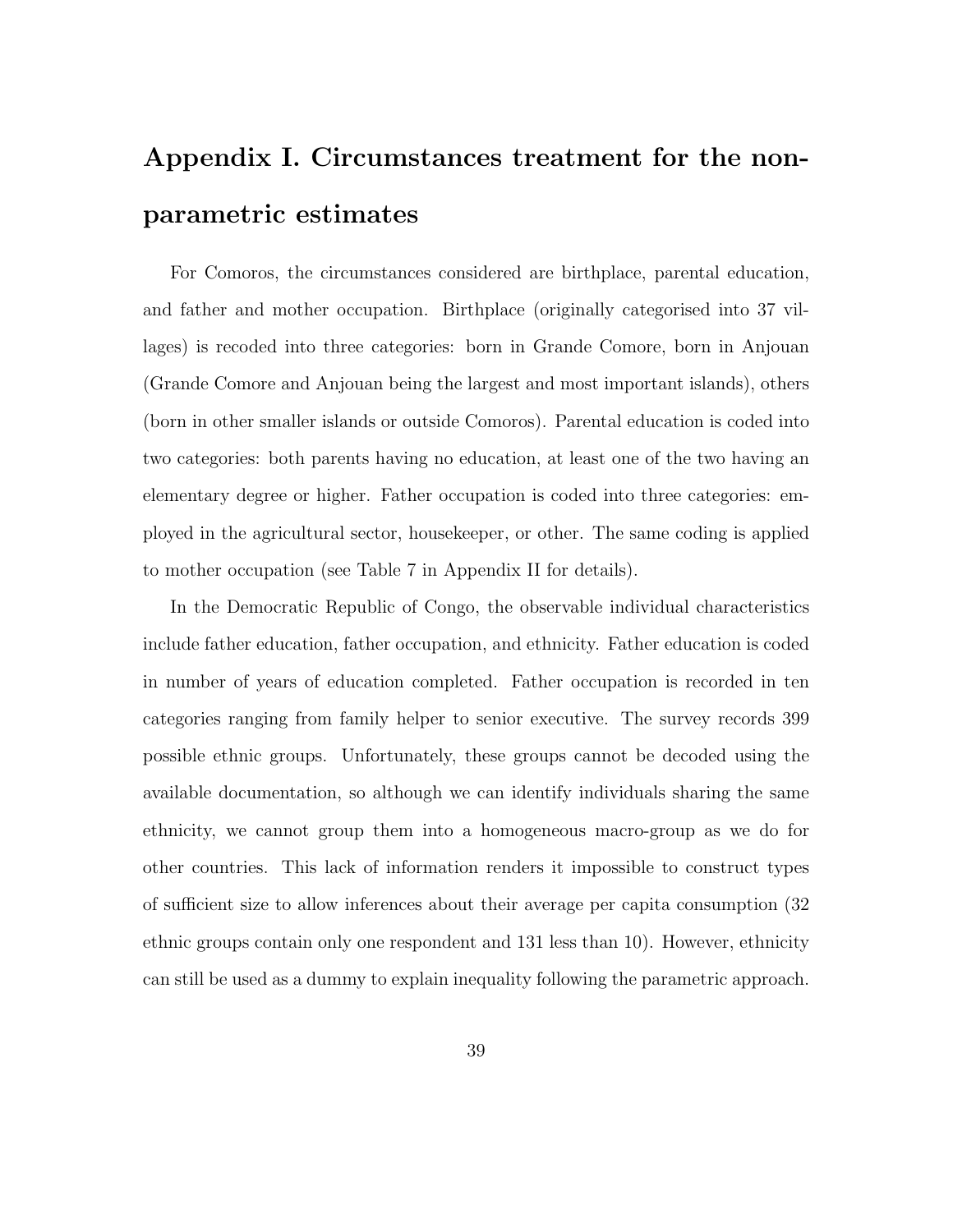We therefore present only parametric IOp estimates for Congo.

In the case of Ghana, we use information on three circumstances: birthplace, parental education, and ethnicity. In order to have a proper partition of the distribution, all three circumstances are recoded. In particular, birthplace (originally represented by 17 regions of birth) distinguishes between individuals born in the northern, central, and southern parts of the country. Parental education is coded as for Comoros. Finally, we divide the 64 ethnic groups present in the original data into four categories, according to their linguistic similarities. To this aim, we refer to the three main linguistic groups of the country: KWA, Gur, and Mande. Obviously, the fourth category encompasses the remaining ethnic groups (see Table [8](#page-45-0) in Appendix II for details).

Birthplace, parental education, and parental occupation are the circumstances used for Guinea. Birthplace (originally represented by 34 villages of birth) is partitioned into seven categories depending on the region of birth: Kankan, Nzerekore, Faranah, Kindia, Labe, Mamou, and Boke. The last category refers to those individuals born outside Guinea. Parental education is coded as for Comoros, whereas parental occupation is partitioned into two categories: the first encompassing those individuals whose parents are employed in the agricultural sector, and the second encompassing all the individuals who have at least one parent that is employed in a sector other than the agricultural one (see Table [9](#page-46-0) in Appendix II for details).

The data of Madagascar provides birthplace, parental education, and ethnicity as endogenous characteristics. Birthplace (originally represented by about 400 villages) is based on the 6 administrative provinces of birth: Antananarivo, Fianarantsoa,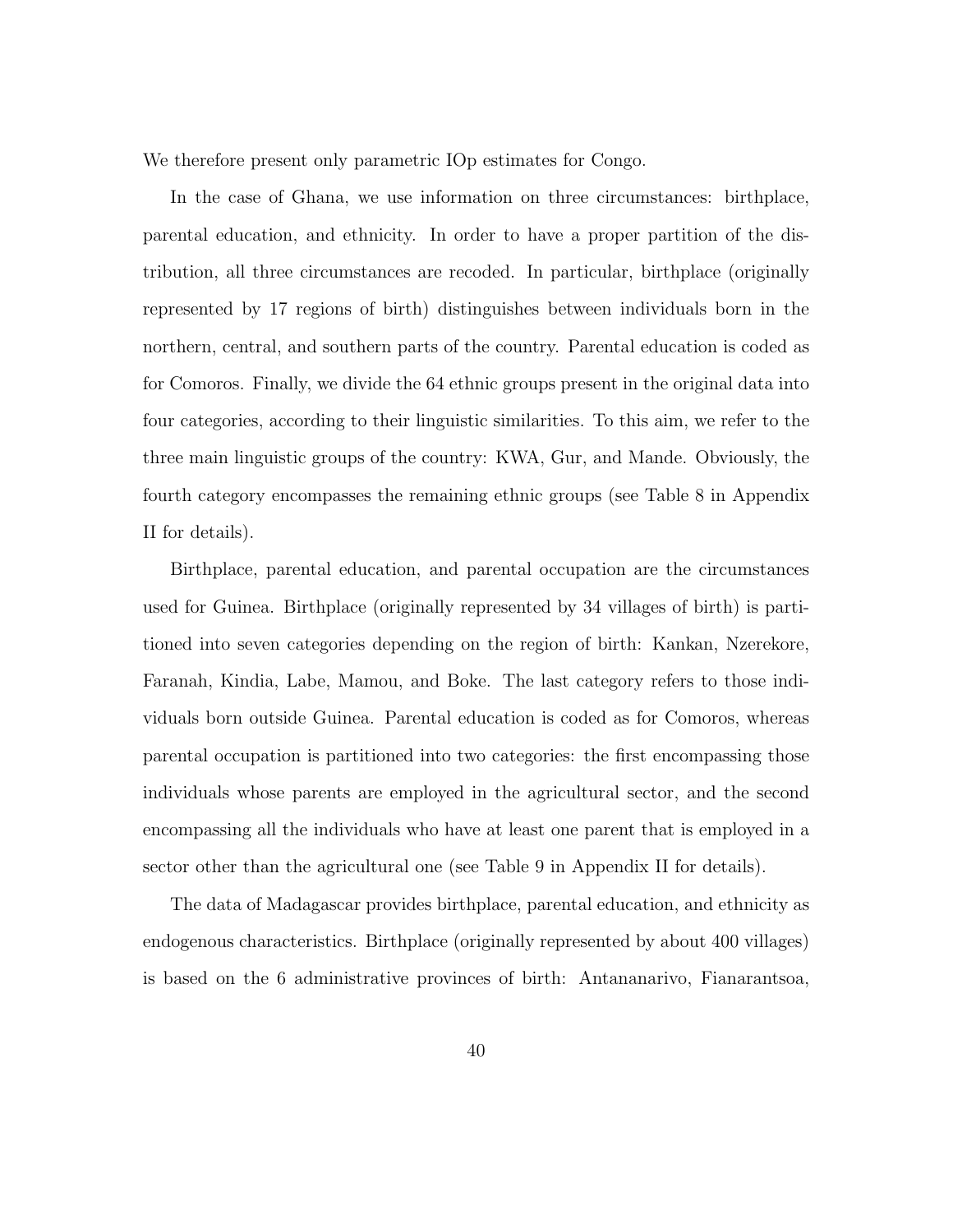Mahajanga, Toamasina, Toliara, and Antsiranana. Note, however, that we aggregate Mahajanga and Toamasina (on the basis of geographic distance), ending up with five categories. Parental education is coded as for Comoros. The 25 ethnic groups present in the original dataset are grouped into three main categories on the basis of their main geographic location: the Costal, the Highlander, others (see Table [10](#page-47-0) in Appendix II for details).

Observations for Malawi, in contrast, are only available for two circumstances: birthplace and parental education. Birthplace encompasses 31 categories, one for each district, plus one category grouping those individuals born outside Malawi. Again, parental education is coded as for Comoros (see Table [11](#page-48-0) in Appendix II for details). Note that although information on mother tongue (used as a proxy of ethnicity) is available for Malawi, this information is only used for the parametric estimates because of the problem generated by the smallest size of types when the partition also accounts for ethnicity.

For Niger, the set of circumstances is represented by birthplace and ethnicity. Birthplaces (originally indicated as one of the 40 departments of birth) is coded into nine categories: the seven regions of the country (Agadez, Diffa, Dosso, Maradi, Tahoua, Tillaberi, and Zinder), the capital (Niamey), and others (individuals born outside Niger). The ethnic groups represented in the survey are Arab, Djema, Haoussa, Kanouri-Manga, Peul, Touareg, Toukou, foreigners, and a residual made of other ethnic groups. In order to have types with a sufficiently large population to allow for inference, in our analysis we group together Arab, Toukou, foreigners, and others (see Table [12](#page-49-0) in Appendix II for details).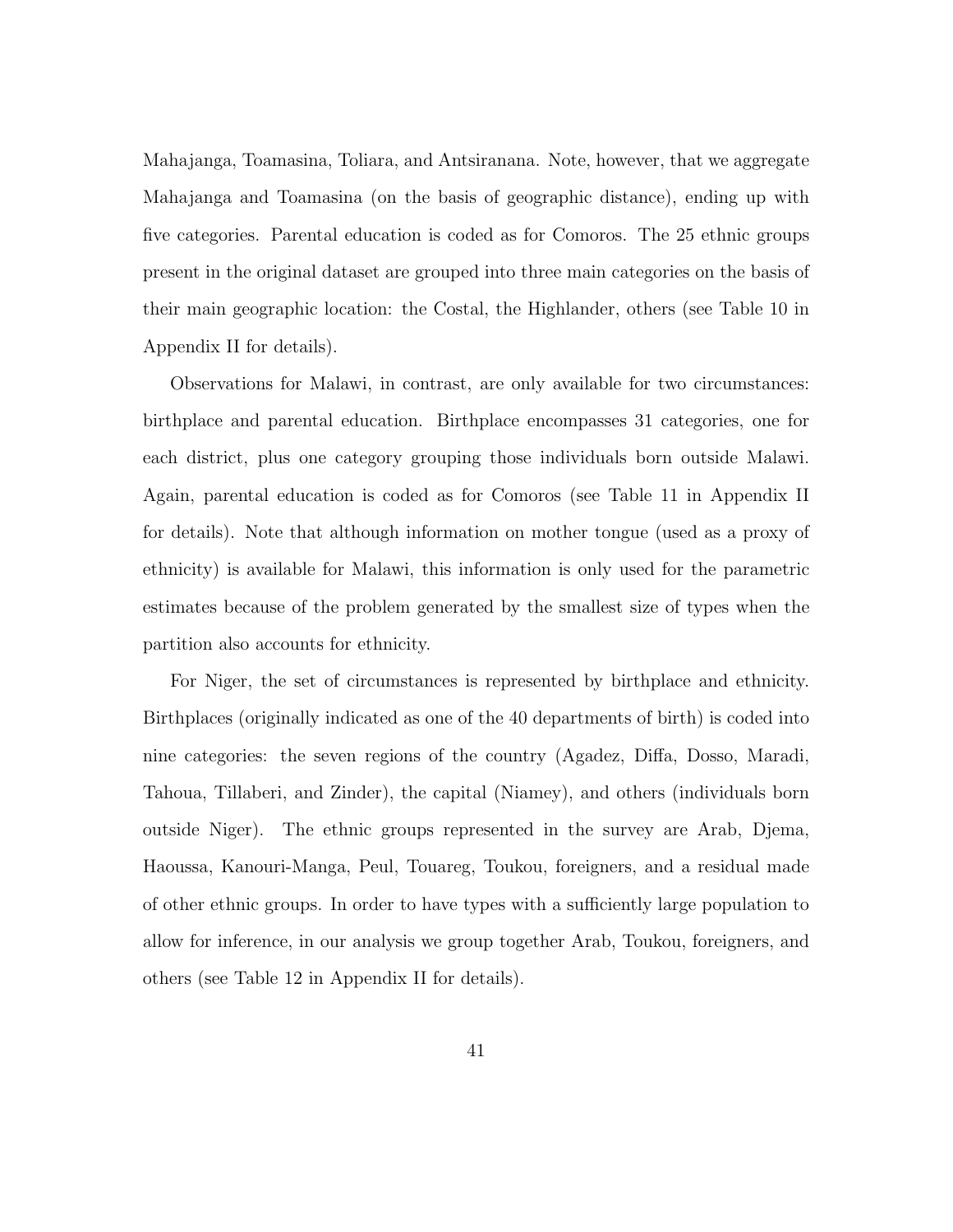In the case of Nigeria, the circumstances considered are parental education, father occupation, and mother occupation. Concerning the first circumstance of education, we define the following categories: individuals with parents who have no education, individuals with at least one parent who has some primary education (not completed), individuals with at least one parent who completed primary education, individuals with at least one parent who has some secondary education (not completed), and individuals with at least one parent who completed secondary education or has a higher degree. Concerning the second circumstance of father occupation, we define the following categories: individuals whose father is employed in agriculture or not working and individuals whose father is employed in a different sector. The same coding is used for mother occupation. The partitions are made of 20 types with a sample size ranging between 99 and 4,941 (see Table [13](#page-50-0) in Appendix II for details).

The circumstances available from Rwanda's data are birthplace, parental education, and parental occupation. Birthplace is characterised by six categories, each of them representing one of the five administrative regions of the country, with the last encompassing people born outside Rwanda. For parental education we follow the coding used for Comoros. The third circumstance, parental occupation, is coded into two categories: the first groups individuals with parents who both work in the agricultural or fishery sector, and the second groups individuals with at least one parent who does not work in the agricultural or fishery sector (see Table [14](#page-51-0) in Appendix II for details).

As for Tanzania, we observe two circumstances: birthplace and parental educa-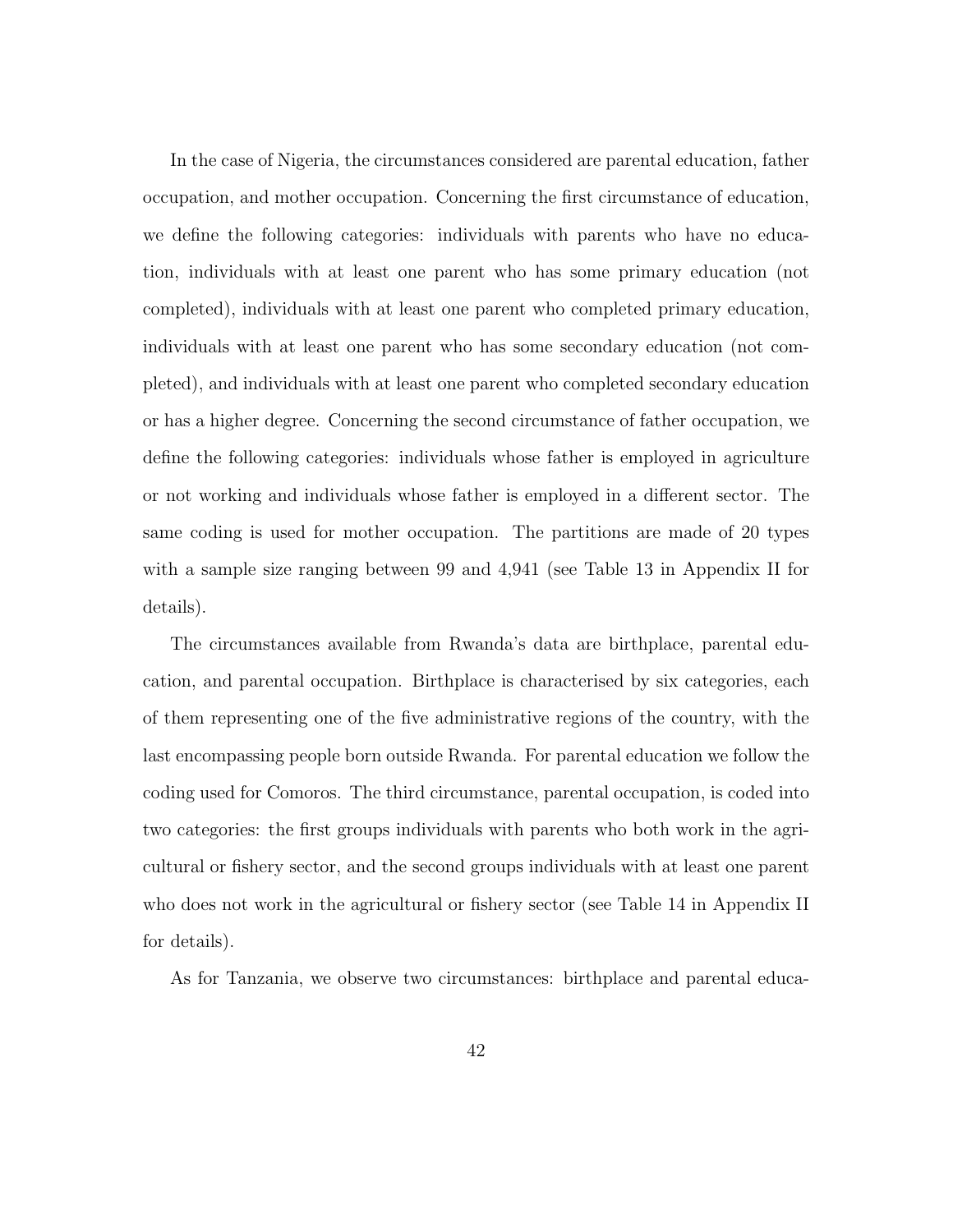tion. Birthplace is categorised into 25 administrative regions: Dodoma, Arusha, Kilimanjaro, Tanga, Morogoro, Pwani, Dar es Salaam, Lindi, Mtwara, Ruvuma, Iringa, Mbeya, Singida, Tabora, Rukwa, Kigoma, Shinyanga, Kagera, Mwanza, Mara, Manyara, Kaskazini Unguja, Kusini Unguja, Mjini Magharibi, Kaskazini Pemba, and Kusini Pemba. Parental education is classified in one of two categories: both parents having a degree of education below elementary level or at least one parent having an elementary degree or higher (see Table [15](#page-52-0) in Appendix II for details).

Birthplace and ethnicity are the information available for Uganda. Although the survey contains a large set of circumstances, such as parental education, parental occupation, area of birth, and ethnicity, we are forced to choose only two of them because of the large number of missing information for the other variables. In the original dataset, birthplace is distinguished into 56 districts plus the capital city. For practical reasons, this circumstance is recoded into four groups according to the level of development of each district as measured by the Human Development Index (UNDP, 2014), that is: low development (HDI between 0.231-0.433), lower intermediate (0.434-0.470), upper intermediate (0.472-0.498), and high (above 0.500). We also recode the 68 ethnic groups present in the original data on the basis on their linguistic origin: Easter Lacustrine Bantu, Western Lacustrine Bantu, Eastern Nilotic, Western Nilotic, and Ethnic Minorities (see Table [16](#page-53-0) in Appendix II for  $deta$ ils).<sup>[13](#page-1-0)</sup>

 $13$ This subdivision is based on information reported by UNDP (2014) and Wairama (2001).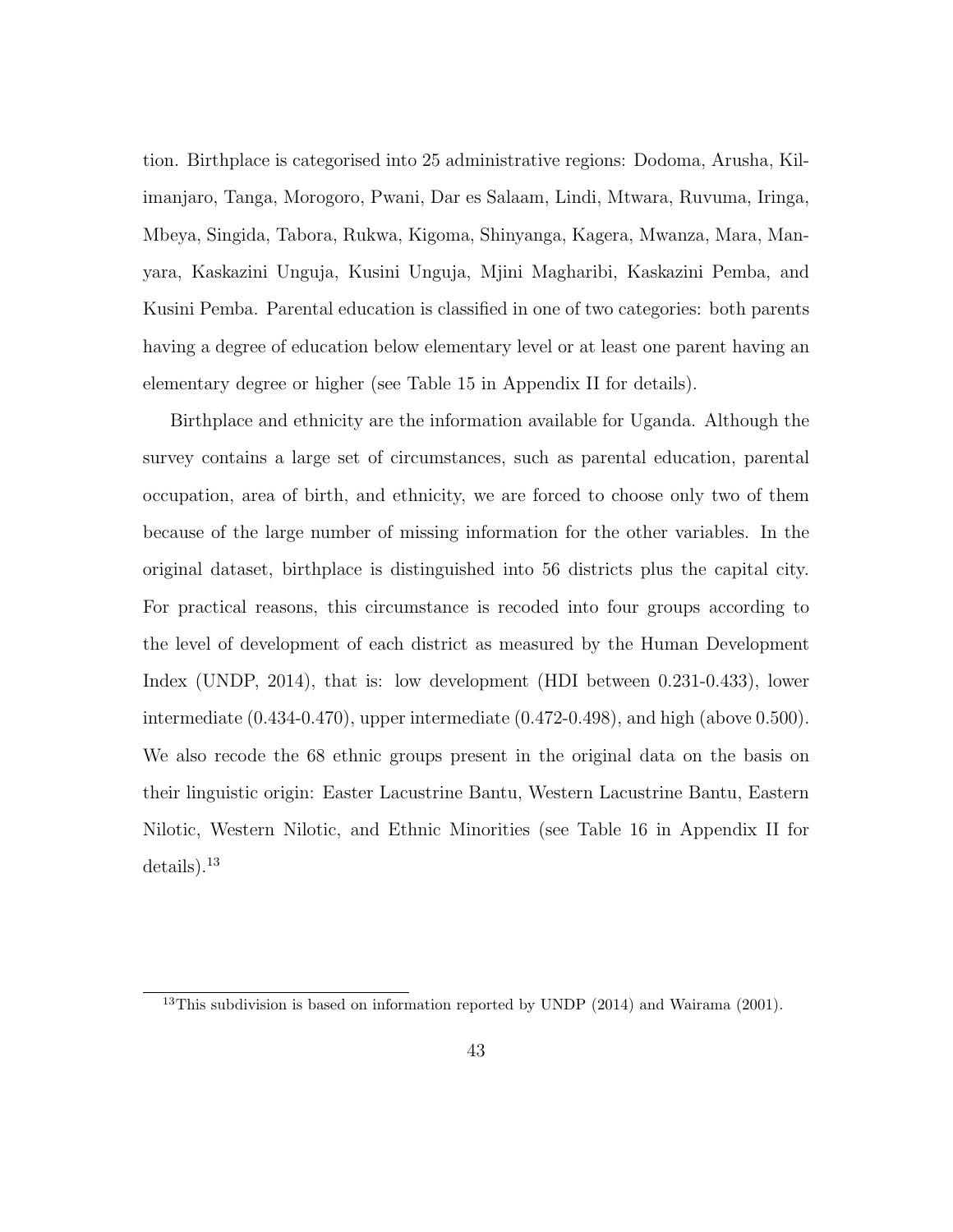## <span id="page-44-0"></span>Appendix II. Opportunity Profiles

| rank             | birth location | parental education  | father occupation | $mother$ $occupation$ | $n \ 2004$     | p.c. consumption 2004 |
|------------------|----------------|---------------------|-------------------|-----------------------|----------------|-----------------------|
| 1                | others         | none                | other             | other                 | 29             | 1,844.41              |
| $\sqrt{2}$       | others         | none                | housekeeper       | agriculture           | 208            | 1,986.20              |
| $\overline{3}$   | others         | none                | agriculture       | other                 | 71             | 2,088.10              |
| $\,4\,$          | Anjouan        | elementary or above | other             | agriculture           | 8              | 2,092.21              |
| $\rm 5$          | Anjouan        | elementary or above | other             | other                 | 21             | 2,178.00              |
| $\,6$            | Grande Comore  | none                | agriculture       | other                 | 94             | 2,240.15              |
| $\overline{7}$   | others         | elementary or above | agriculture       | agriculture           | 14             | 2,286.77              |
| $8\,$            | Anjouan        | elementary or above | agriculture       | other                 | 26             | 2,294.45              |
| $\boldsymbol{9}$ | Grande Comore  | none                | housekeeper       | other                 | 381            | 2,321.49              |
| 10               | Anjouan        | none                | other             | other                 | 89             | 2,350.16              |
| 11               | Grande Comore  | none                | agriculture       | agriculture           | 643            | 2,351.03              |
| 12               | Grande Comore  | elementary or above | other             | other                 | $53\,$         | 2,380.17              |
| 13               | Grande Comore  | elementary or above | housekeeper       | agriculture           | 59             | 2,467.56              |
| 14               | Grande Comore  | none                | housekeeper       | agriculture           | 957            | 2,524.50              |
| 15               | others         | elementary or above | other             | agriculture           | $\overline{2}$ | 2,546.14              |
| 16               | Anjouan        | none                | housekeeper       | other                 | 268            | 2,562.99              |
| 17               | Grande Comore  | elementary or above | agriculture       | other                 | $22\,$         | 2,577.82              |
| 18               | others         | none                | housekeeper       | other                 | 125            | 2,589.02              |
| 19               | Grande Comore  | none                | other             | agriculture           | 173            | 2,608.87              |
| 20               | others         | elementary or above | agriculture       | other                 | 12             | 2,630.26              |
| 21               | others         | none                | agriculture       | agriculture           | 244            | 2,634.96              |
| 22               | Anjouan        | elementary or above | agriculture       | agriculture           | 28             | 2,735.11              |
| 23               | Anjouan        | elementary or above | housekeeper       | agriculture           | 10             | 2,857.03              |
| 24               | Anjouan        | none                | agriculture       | other                 | 259            | 2,988.62              |
| 25               | Grande Comore  | elementary or above | other             | agriculture           | 13             | 3,016.21              |
| 26               | Anjouan        | none                | other             | agriculture           | $75\,$         | 3,022.97              |
| 27               | Grande Comore  | none                | other             | other                 | 142            | 3,029.03              |
| 28               | others         | none                | other             | agriculture           | 16             | 3,059.25              |
| $\,29$           | Grande Comore  | elementary or above | housekeeper       | other                 | 92             | 3,145.42              |
| 30               | others         | elementary or above | housekeeper       | agriculture           | 16             | 3,219.43              |
| 31               | Anjouan        | none                | housekeeper       | agriculture           | 439            | 3,243.63              |
| 32               | others         | elementary or above | housekeeper       | other                 | 99             | 3,547.67              |
| 33               | Anjouan        | none                | agriculture       | agriculture           | 1,082          | 3,837.00              |
| 34               | others         | elementary or above | other             | other                 | 27             | 3,940.04              |
| 35               | Anjouan        | elementary or above | housekeeper       | other                 | 106            | 4,468.70              |
| 36               | Grande Comore  | elementary or above | agriculture       | agriculture           | 33             | 36,616.50             |

#### Table 7: Opportunity profile: Comoros 2004

Note: n 2004 is the sample size of each type in 2004; p.c. consumption is per capita consumption and it is expressed in 2011 PPP \$.

*Source: Authors' calculation based on surveys listed in Table 1.*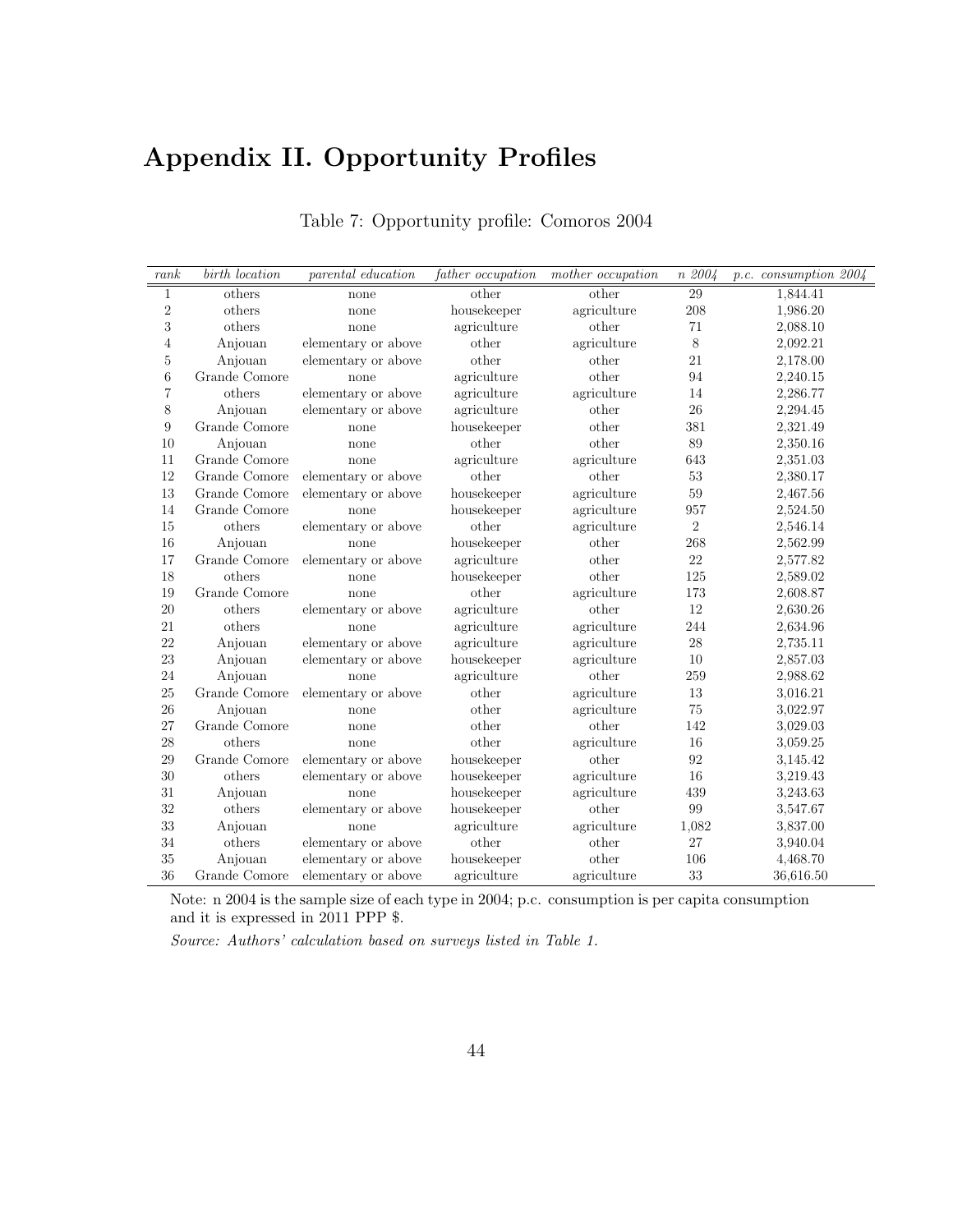<span id="page-45-0"></span>

| rank           | $\mathit{ethnicity}$ | birth location | parental education  | n 2013 | p.c. consumption 2013 |
|----------------|----------------------|----------------|---------------------|--------|-----------------------|
| 1              | Kwa                  | north          | none                | 793    | 917.40                |
| $\overline{2}$ | others               | north          | none                | 282    | 923.73                |
| 3              | Gur                  | north          | none                | 11,519 | 1,103.89              |
| $\overline{4}$ | Mande                | north          | none                | 244    | 1,285.88              |
| $\overline{5}$ | Gur                  | centre         | none                | 1,079  | 1,328.15              |
| $\!6\,$        | Gur                  | south          | none                | 844    | 1,536.28              |
| 7              | Gur                  | north          | elementary or above | 1,722  | 1,550.71              |
| 8              | Mande                | centre         | none                | 78     | 1,561.71              |
| 9              | Kwa                  | north          | elementary or above | 188    | 1,567.31              |
| $10\,$         | others               | centre         | none                | 147    | 1,570.04              |
| 11             | Mande                | south          | none                | 67     | 1,683.66              |
| 12             | others               | centre         | elementary or above | 79     | 1,688.43              |
| 13             | Mande                | centre         | elementary or above | $36\,$ | 1,731.18              |
| 14             | Gur                  | centre         | elementary or above | 354    | 1,753.10              |
| 15             | Kwa                  | south          | none                | 7,852  | 1,792.07              |
| 16             | Kwa                  | centre         | none                | 2,962  | 1,907.49              |
| 17             | Mande                | north          | elementary or above | 23     | 1,980.65              |
| 18             | Gur                  | south          | elementary or above | 363    | 2,154.66              |
| 19             | Kwa                  | centre         | elementary or above | 3,715  | 2,181.44              |
| 20             | others               | north          | elementary or above | 34     | 2,257.19              |
| 21             | others               | south          | none                | 185    | 2,330.63              |
| 22             | Kwa                  | south          | elementary or above | 9,799  | 2,370.11              |
| 23             | Mande                | south          | elementary or above | $39\,$ | 2,554.33              |
| 24             | others               | south          | elementary or above | 115    | 2,565.80              |

Table 8: Opportunity profile: Ghana 2013

Note: n 2013 is the sample size of each type in 2013; p.c. consumption is per capita consumption and it is expressed in 2011 PPP \$.

*Source: Authors' calculation based on surveys listed in Table 1.*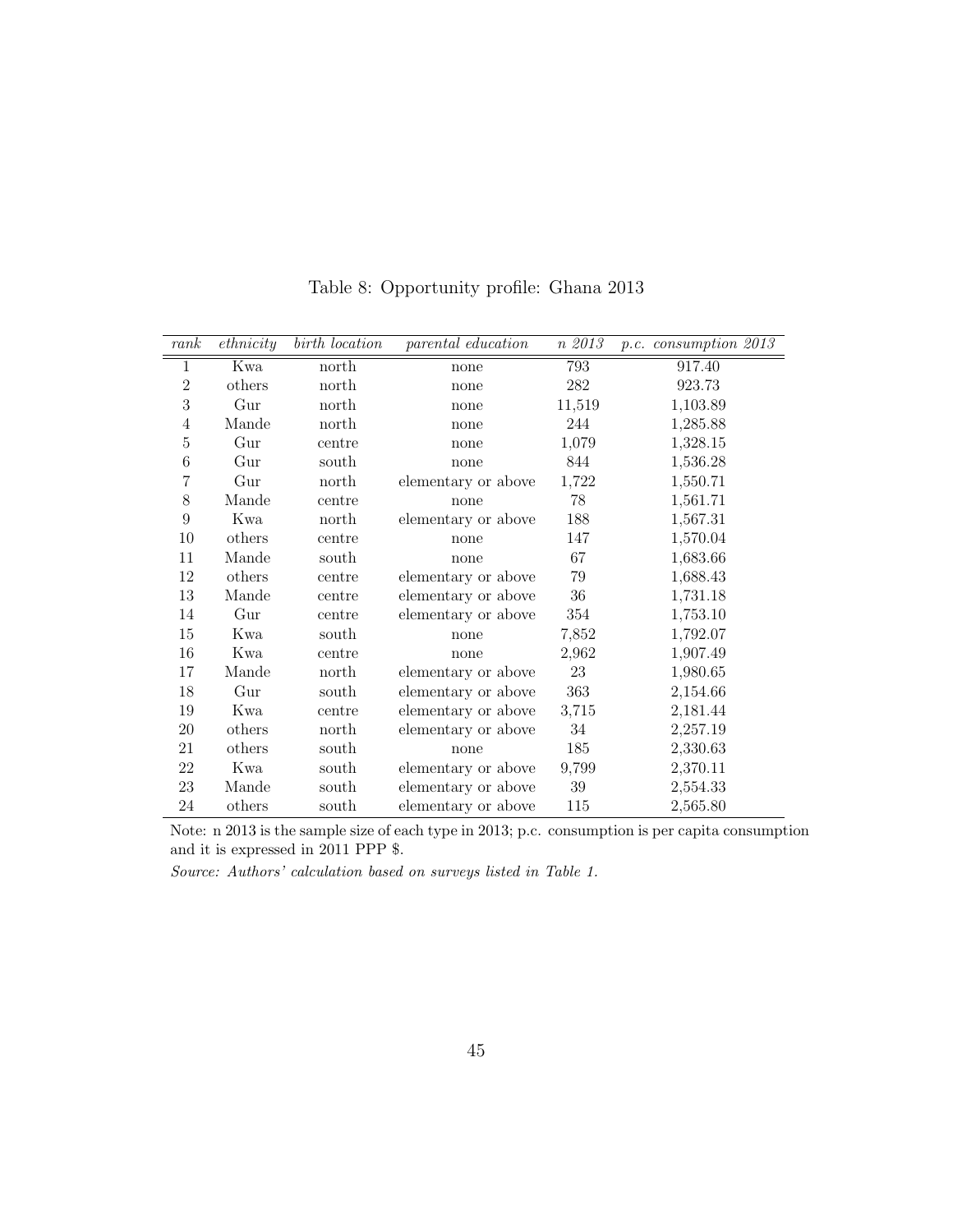<span id="page-46-0"></span>

| rank           | birth location | parental education  | parenta occupation | n 2003 | p.c. consumption 2003 |
|----------------|----------------|---------------------|--------------------|--------|-----------------------|
| $\mathbf{1}$   | Kankan         | none                | agriculture        | 1,608  | 634.83                |
| $\overline{2}$ | outside Guinea | elementary or above | agriculture        | 6      | 648.25                |
| 3              | Nzerekore      | elementary or above | agriculture        | 186    | 724.56                |
| 4              | Faranah        | none                | agriculture        | 1,375  | 737.11                |
| 5              | Nzerekore      | none                | agriculture        | 2,288  | $755.25\,$            |
| 6              | <b>Boke</b>    | elementary or above | agriculture        | 65     | 772.03                |
| 7              | outside Guinea | none                | agriculture        | 155    | 843.57                |
| $8\,$          | Kankan         | elementary or above | agriculture        | 83     | 846.85                |
| 9              | Kankan         | none                | other              | 1,532  | 864.71                |
| 10             | Mamou          | elementary or above | agriculture        | 21     | 892.79                |
| 11             | Mamou          | none                | agriculture        | 1,424  | 935.20                |
| 12             | Faranah        | elementary or above | agriculture        | 80     | 1,002.34              |
| 13             | <b>Boke</b>    | none                | agriculture        | 1,321  | 1,020.08              |
| 14             | Kindia         | none                | agriculture        | 1,740  | 1,024.43              |
| 15             | <b>Boke</b>    | none                | other              | 973    | 1,029.60              |
| 16             | Nzerekore      | none                | other              | 1,204  | 1,032.19              |
| 17             | Faranah        | none                | other              | 930    | 1,081.10              |
| 18             | Kindia         | none                | other              | 2,413  | 1,082.47              |
| 19             | Kindia         | elementary or above | agriculture        | 98     | 1,134.86              |
| $20\,$         | Kankan         | elementary or above | other              | 278    | 1,211.21              |
| 21             | Nzerekore      | elementary or above | other              | 542    | 1,213.00              |
| 22             | Labe           | none                | other              | 1,270  | 1,224.88              |
| 23             | Mamou          | none                | other              | 1,131  | 1,235.99              |
| 24             | <b>Boke</b>    | elementary or above | other              | 329    | 1,289.69              |
| $25\,$         | outside Guinea | none                | other              | 361    | 1,345.27              |
| 26             | Labe           | none                | agriculture        | 1,456  | 1,356.63              |
| 27             | Kindia         | elementary or above | other              | 1,049  | 1,394.03              |
| $28\,$         | Mamou          | elementary or above | other              | 221    | 1,422.85              |
| $29\,$         | Labe           | elementary or above | other              | 258    | 1,590.13              |
| $30\,$         | outside Guinea | elementary or above | other              | 137    | 1,660.16              |
| 31             | Faranah        | elementary or above | other              | 277    | 1,699.66              |
| $32\,$         | Labe           | elementary or above | agriculture        | $55\,$ | 8,370.83              |

Table 9: Opportunity profile: Guinea 2003

Note: n 2003 is the sample size of each type in 2003; p.c. consumption is per capita consumption and it is expressed in 2011 PPP \$.

*Source: Authors' calculation based on surveys listed in Table 1.*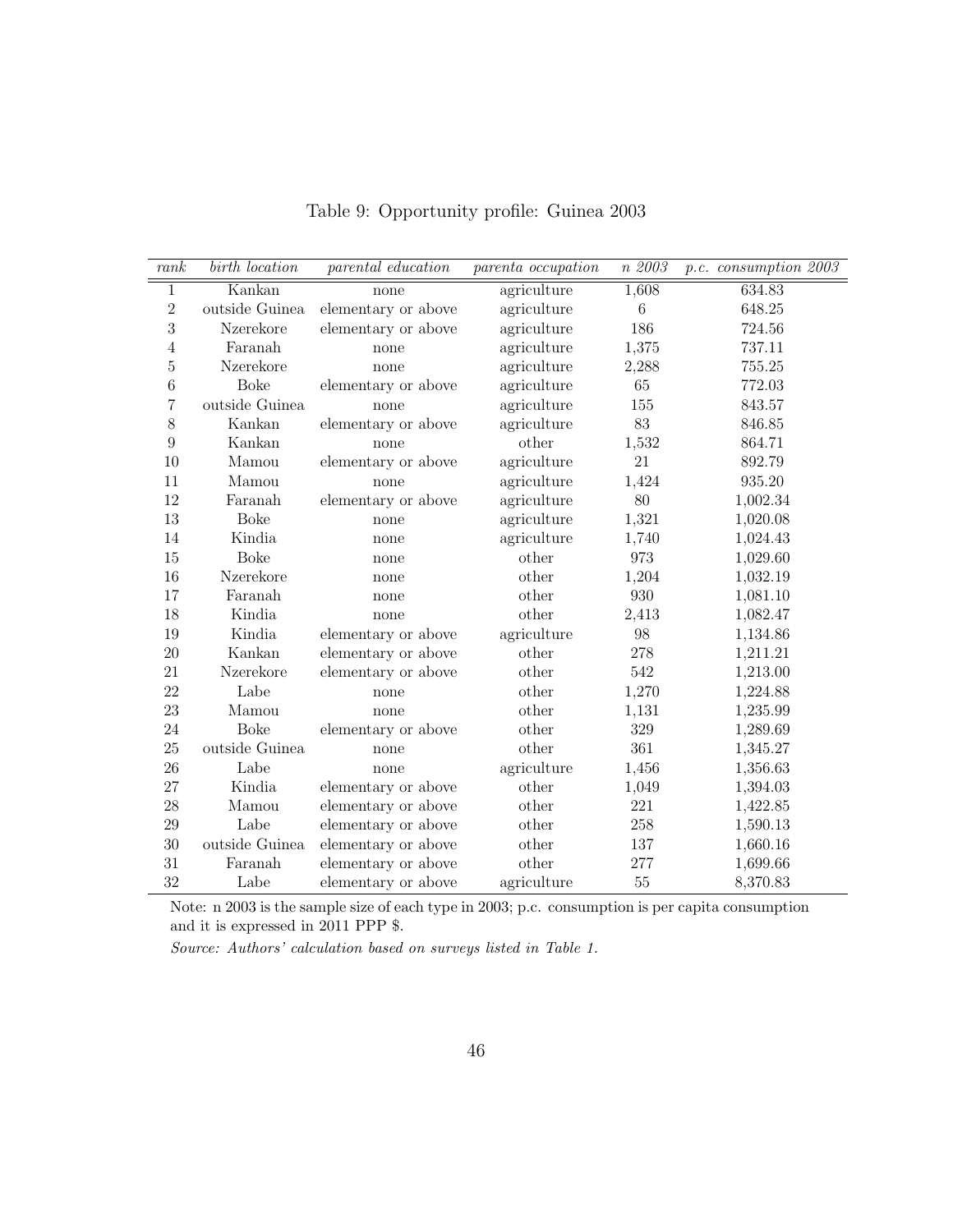<span id="page-47-0"></span>

| rank           | $\mathit{ethnicity}$ | birth location      | parental education  | n 2005 | $p.c.$ consumption $2005$ |
|----------------|----------------------|---------------------|---------------------|--------|---------------------------|
| $\mathbf{1}$   | Coastal              | Fianarantsoa        | none                | 1,970  | 288.3178                  |
| $\overline{2}$ | others               | Antananarivo        | none                | 17     | 307.1195                  |
| 3              | Coastal              | Mahajanga-Toamasina | none                | 4,094  | 324.658                   |
| 4              | Highlanders          | Fianarantsoa        | none                | 1,307  | 331.2441                  |
| 5              | Coastal              | Toliara             | none                | 2,137  | 344.4594                  |
| 6              | others               | Toliara             | none                | 35     | 391.0437                  |
| 7              | Coastal              | Mahajanga-Toamasina | elementary or above | 2,977  | 406.876                   |
| 8              | Coastal              | Fianarantsoa        | elementary or above | 1,143  | 406.9271                  |
| 9              | Highlanders          | Toliara             | none                | 296    | 408.4453                  |
| 10             | Coastal              | Antsiranana         | none                | 1,121  | 414.0577                  |
| 11             | Highlanders          | Fianarantsoa        | elementary or above | 2,232  | 421.0522                  |
| 12             | Highlanders          | Antananarivo        | none                | 1,796  | 429.2367                  |
| 13             | Highlanders          | Antsiranana         | none                | 66     | 431.6902                  |
| 14             | Coastal              | Antananarivo        | none                | 65     | 440.788                   |
| 15             | Highlanders          | Mahajanga-Toamasina | none                | 1,124  | 457.916                   |
| 16             | others               | Toliara             | elementary or above | 51     | 463.7084                  |
| 17             | others               | Fianarantsoa        | elementary or above | 198    | 468.6341                  |
| 18             | others               | Antananarivo        | elementary or above | 17     | 471.0351                  |
| 19             | Coastal              | Toliara             | elementary or above | 1,118  | 471.8447                  |
| 20             | Highlanders          | Toliara             | elementary or above | 662    | 484.0782                  |
| 21             | Highlanders          | Mahajanga-Toamasina | elementary or above | 1,766  | 494.0706                  |
| 22             | Coastal              | Antsiranana         | elementary or above | 1,041  | 506.3073                  |
| 23             | Highlanders          | Antananarivo        | elementary or above | 3,079  | 509.4836                  |
| 24             | others               | Mahajanga-Toamasina | none                | 90     | 526.955                   |
| 25             | others               | Fianarantsoa        | none                | 199    | 534.6658                  |
| 26             | Highlanders          | Antsiranana         | elementary or above | 103    | 564.9221                  |
| 27             | Coastal              | Antananarivo        | elementary or above | 84     | 658.7123                  |
| 28             | others               | Mahajanga-Toamasina | elementary or above | 57     | 771.5343                  |
| 29             | others               | Antsiranana         | none                | 57     | 782.28                    |
| 30             | others               | Antsiranana         | elementary or above | 49     | 1755.31                   |

Table 10: Opportunity profile: Madagascar 2005

Note: n 2005 is the sample size of each type in 2005; p.c. consumption is per capita consumption and it is expressed in 2011 PPP \$.

*Source: Authors' calculation based on surveys listed in Table 1.*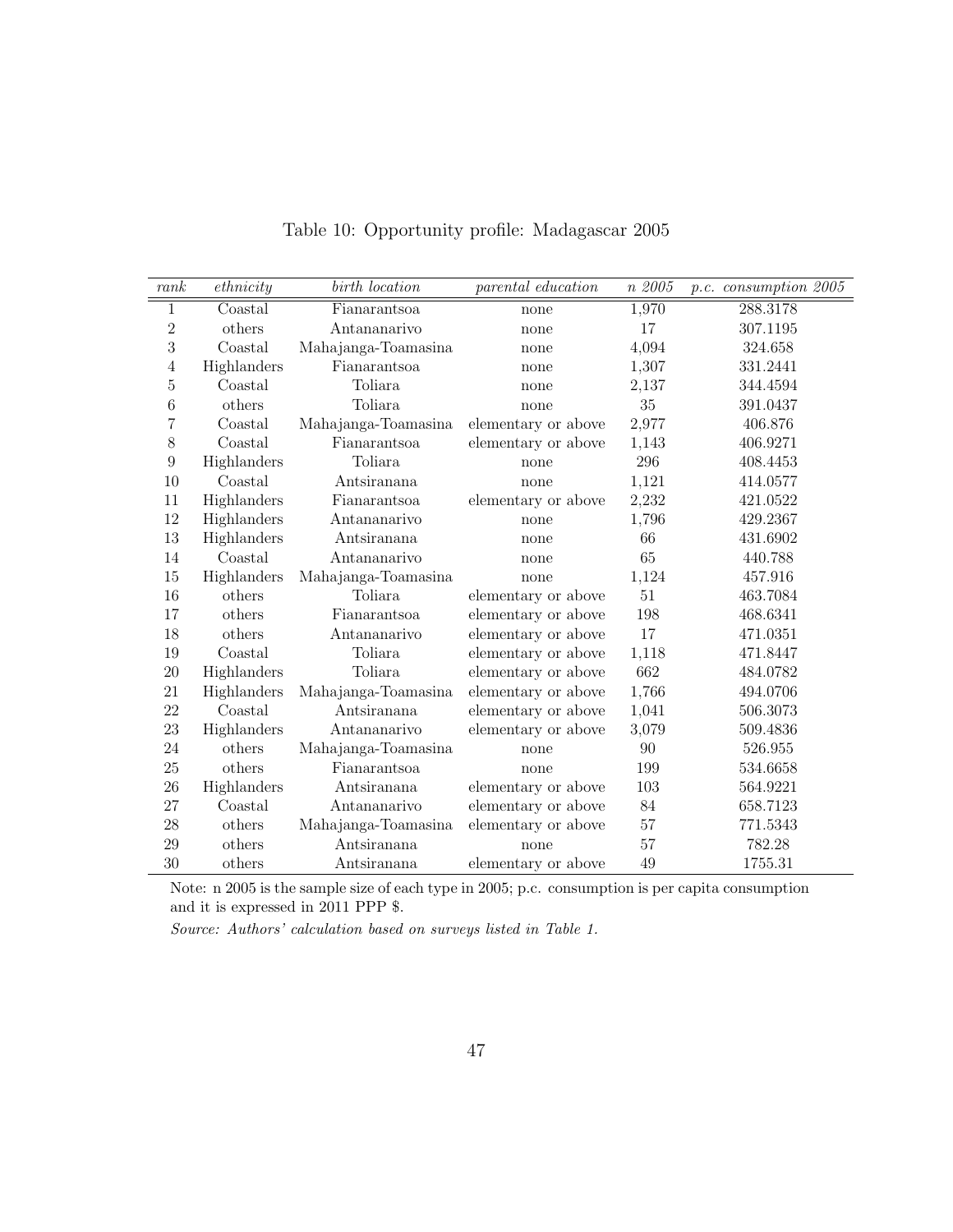<span id="page-48-0"></span>

| rank           | birth location                   | parental education          | n 2010     | p.c. consumption 2010 |
|----------------|----------------------------------|-----------------------------|------------|-----------------------|
| 1              | 310. Chikwawa                    | none                        | 754        | 436.94                |
| $\overline{2}$ | 311. Nsanje                      | none                        | 795        | 452.60                |
| 3              | 313. Neno                        | elementary or above         | 207        | 517.73                |
| 4              | 302. Machinga                    | none                        | 807        | 522.29                |
| 5              | 301. Mangochi                    | none                        | 861        | 524.74                |
| 6              | 313. Neno                        | none                        | 483        | 535.28                |
| 7              | 310. Chikwawa                    | elementary or above         | 167        | 575.37                |
| 8              | 207. Mchinji                     | none                        | 622        | 608.09                |
| 9              | 206. Lilongwe                    | none                        | 1,332      | 649.88                |
| 10             | 306. Mwanza                      | none                        | 501        | 649.95                |
| 11             | 312. Balaka                      | none                        | 505        | 654.28                |
| 12             | 105. Mzimba                      | none                        | 851        | 658.78                |
| 13             | 101. Chitipa                     | none                        | 701        | 671.01                |
| 14             | 102. Karonga                     | none                        | 652        | 674.53                |
| 15             | 309. Phalombe                    | none                        | 727        | 676.20                |
| 16             | 208. Dedza                       | none                        | 908        | 683.15                |
| 17             | other                            | none                        | 550        | 688.53                |
| 18             | 303. Zomba                       | none                        | 677        | 707.21                |
| 19             | 205. Salima                      | none                        | 671        | 710.82                |
| 20<br>21       | 204. Dowa                        | none                        | 780<br>473 | 731.48                |
| 22             | 103. Nkhatabay<br>308. Mulanje   | none<br>none                | 944        | 736.68<br>737.53      |
| 23             | 312. Balaka                      | elementary or above         | 235        | 751.51                |
| 24             | 306. Mwanza                      | elementary or above         | 215        | 780.78                |
| 25             | 305. Blanytyre                   | none                        | 583        | 794.66                |
| 26             | 209. Ntcheu                      | none                        | 725        | 796.74                |
| 27             | 301. Mangochi                    | elementary or above         | 167        | 798.94                |
| 28             | 201. Kasungu                     | none                        | 553        | 811.98                |
| 29             | 203. Ntchisi                     | none                        | 702        | 816.00                |
| 30             | 104. Rumphi                      | none                        | 447        | 819.09                |
| 31             | 311. Nsanje                      | elementary or above         | 141        | 821.42                |
| 32             | 307. Thyolo                      | none                        | 950        | 840.31                |
| 33             | 204. Dowa                        | elementary or above         | 311        | 855.84                |
| 34             | 202. Nkhota kota                 | none                        | 534        | 867.61                |
| 35             | 303. Zomba                       | elementary or above         | 324        | 868.73                |
| 36             | 103. Nkhatabay                   | elementary or above         | 401        | 880.57                |
| 37             | 206. Lilongwe                    | elementary or above         | 406        | 883.34                |
| 38             | 207. Mchinji                     | elementary or above         | 243        | 895.77                |
| 39             | 302. Machinga                    | elementary or above         | 149        | 897.28                |
| 40             | 304. Chiradzulu                  | none                        | 690        | 919.62                |
| 41             | 104. Rumphi                      | elementary or above         | 427        | 940.01                |
| 42             | 201. Kasungu                     | elementary or above         | 311        | 942.09                |
| 43             | 107. Mzuzu City                  | none                        | 119        | 959.04                |
| 44             | 309. Phalombe                    | elementary or above         | 172        | 961.65                |
| 45             | 101. Chitipa                     | elementary or above         | 328        | 963.58                |
| $\sqrt{46}$    | 105. Mzimba                      | elementary or above         | 423        | 993.17                |
| 47<br>48       | 308. Mulanje                     | elementary or above         | 310        | 1,018.33              |
| 49             | 210. Lilongwe City<br>208. Dedza | none<br>elementary or above | 296        | 1,040.87              |
| $50\,$         | 304. Chiradzulu                  | elementary or above         | 244<br>298 | 1,079.29<br>1,187.05  |
| $51\,$         | 209. Ntcheu                      | elementary or above         | 351        | 1,197.40              |
| 52             | 305. Blanytyre                   | elementary or above         | 317        | 1,209.50              |
| 53             | 102. Karonga                     | elementary of above         | 355        | 1,213.68              |
| 54             | 202. Nkhota kota                 | elementary or above         | 222        | 1,281.76              |
| 55             | 307. Thyolo                      | elementary or above         | 223        | 1,289.17              |
| 56             | 203. Ntchisi                     | elementary or above         | 245        | 1,305.45              |
| $57\,$         | $205. \text{ Salima}$            | elementary or above         | 261        | 1,376.61              |
| 58             | 314. Zomba City                  | none                        | 313        | 1,382.68              |
| 59             | 315. Blantyre City               | none                        | 262        | 1,545.74              |
| 60             | 107. Mzuzu City                  | elementary or above         | 271        | 1,700.73              |
| 61             | 210. Lilongwe City               | elementary or above         | 516        | 1,754.84              |
| 62             | 314. Zomba City                  | elementary or above         | 414        | 2,192.29              |
| 63             | 315. Blantyre City               | elementary or above         | 493        | 2,724.07              |
| 64             | other                            | elementary or above         | 222        | 3,021.64              |

Table 11: Opportunity profile: Malawi 2010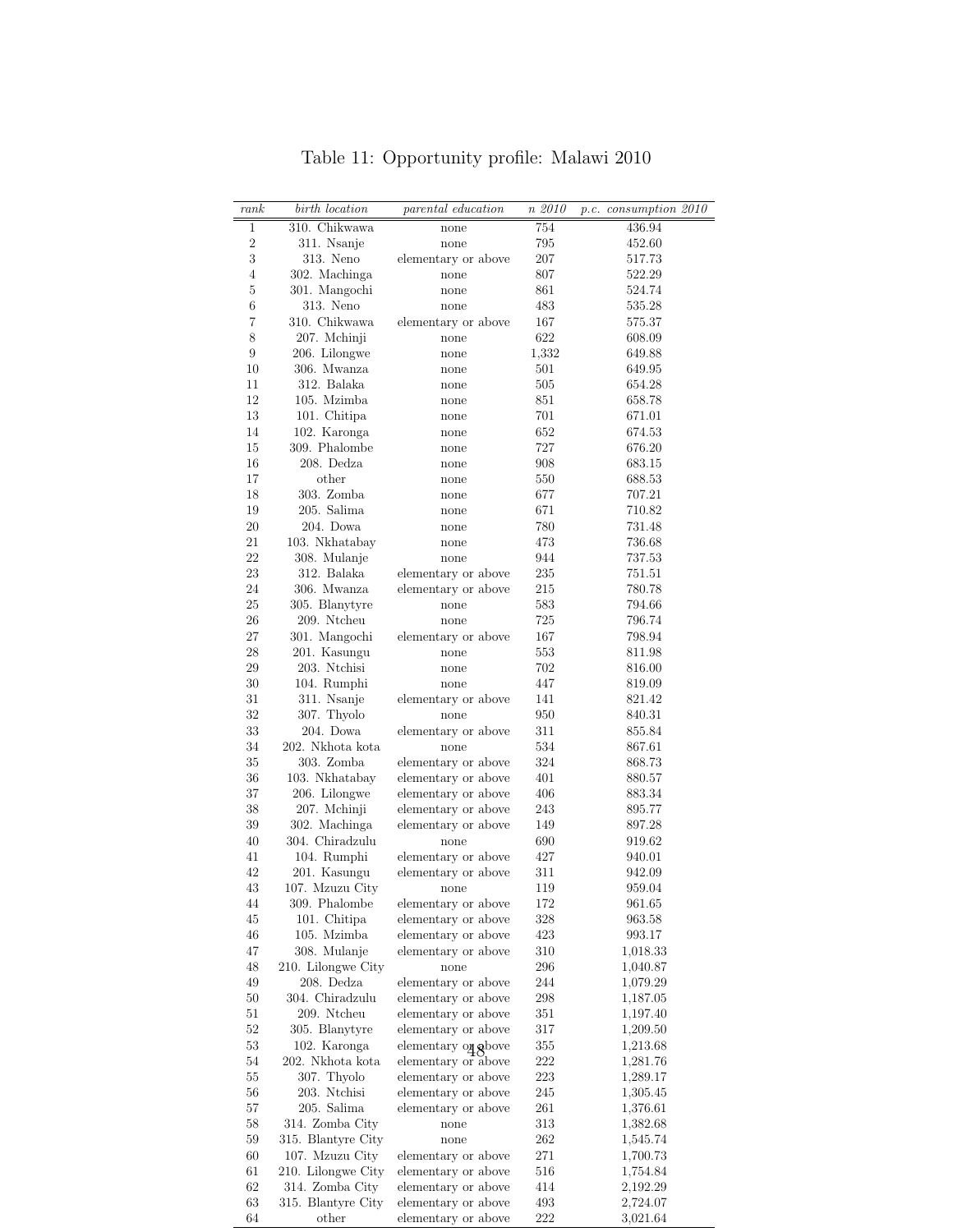<span id="page-49-0"></span>

| rank             | birth location | $\mathit{ethnicity}$ | $n\overline{11-12}$ | p.c. consumption 11-12 |
|------------------|----------------|----------------------|---------------------|------------------------|
| $\,1$            | Maradi         | Peul                 | 51                  | 609.50                 |
| $\sqrt{2}$       | Maradi         | Kanouri-Manga        | $16\,$              | 747.85                 |
| 3                | Tillaberi      | Touareg              | $251\,$             | 753.47                 |
| $\overline{4}$   | Maradi         | Touareg              | 113                 | 826.32                 |
| $\overline{5}$   | Tahoua         | Peul                 | $29\,$              | 893.59                 |
| $\,6$            | Zinder         | Touareg              | 176                 | 927.62                 |
| $\overline{7}$   | Tillaberi      | Djema                | 1,262               | 930.65                 |
| 8                | Maradi         | Haoussa              | 1,215               | 945.87                 |
| $\boldsymbol{9}$ | Tahoua         | Touareg              | 284                 | 952.41                 |
| 10               | Dosso          | Djema                | 996                 | 969.80                 |
| 11               | Dosso          | Kanouri-Manga        | $\,6\,$             | 972.14                 |
| 12               | Zinder         | Peul                 | $52\,$              | $\bf{975.32}$          |
| $13\,$           | Zinder         | Kanouri-Manga        | 325                 | 975.60                 |
| 14               | Zinder         | other                | $90\,$              | 977.14                 |
| 15               | Dosso          | Peul                 | 74                  | 1,001.90               |
| 16               | Dosso          | Haoussa              | 565                 | 1,026.85               |
| 17               | Maradi         | other                | 7                   | 1,033.58               |
| 18               | Zinder         | Haoussa              | 870                 | 1,048.96               |
| 19               | Tahoua         | Haoussa              | 1,108               | 1,066.47               |
| $20\,$           | Diffa          | Peul                 | 198                 | 1,121.57               |
| 21               | Diffa          | Kanouri-Manga        | 516                 | 1,127.07               |
| 22               | Tillaberi      | Haoussa              | 198                 | 1,219.05               |
| 23               | Diffa          | other                | 170                 | 1,224.04               |
| 24               | Diffa          | Touareg              | 10                  | 1,325.61               |
| 25               | Tahoua         | Kanouri-Manga        | 7                   | 1,358.41               |
| $26\,$           | Agadez         | Peul                 | 55                  | 1,371.44               |
| $27\,$           | Tillaberi      | other                | 14                  | 1,432.79               |
| $28\,$           | Diffa          | Djema                | 7                   | 1,467.50               |
| $29\,$           | Tillaberi      | Kanouri-Manga        | $\boldsymbol{6}$    | 1,510.25               |
| $30\,$           | Tillaberi      | Peul                 | $89\,$              | 1,549.28               |
| $31\,$           | Agadez         | Touareg              | 914                 | 1,552.45               |
| $32\,$           | Agadez         | Kanouri-Manga        | $\bf 5$             | 1,637.37               |
| $33\,$           | Dosso          | Touareg              | 10                  | 1,686.33               |
| $34\,$           | Diffa          | Haoussa              | 18                  | 1,697.75               |
| $35\,$           | Niamey         | Touareg              | 60                  | 1,707.21               |
| 36               | Dosso          | other                | $\boldsymbol{6}$    | 1,717.18               |
| $37\,$           | Agadez         | other                | $22\,$              | 1,769.21               |
| $38\,$           | Niamey         | Haoussa              | 489                 | 1,914.64               |
| $39\,$           | Agadez         | Haoussa              | $83\,$              | 1,946.15               |
| $40\,$           | Niamey         | Djema                | 954                 | 2,015.78               |
| $41\,$           | Agadez         | Djema                | $58\,$              | 2,046.35               |
| 42               | Niamey         | Peul                 | 165                 | 2,179.48               |
| 43               | Tahoua         | Djema                | $26\,$              | 2,329.03               |
| $44\,$           | Niamey         | other                | 112                 | 2,514.84               |
| 45               | Zinder         | Djema<br>49          | $33\,$              | 2,531.27               |
| $46\,$           | Maradi         | Djema                | 17                  | 2,602.06               |
| $47\,$           | Tahoua         | other                | 7                   | 3,156.40               |
| $48\,$           | Niamey         | Kanouri-Manga        | 35                  | 3,160.12               |

Table 12: Opportunity profile: Niger 2011-2012

Note: n 2011-2012 is the sample size of each type in 2011-2012; p.c. consumption is per capita consumption and it is expressed in 2011 PPP \$.

*Source: Authors' calculation based on surveys listed in Table 1.*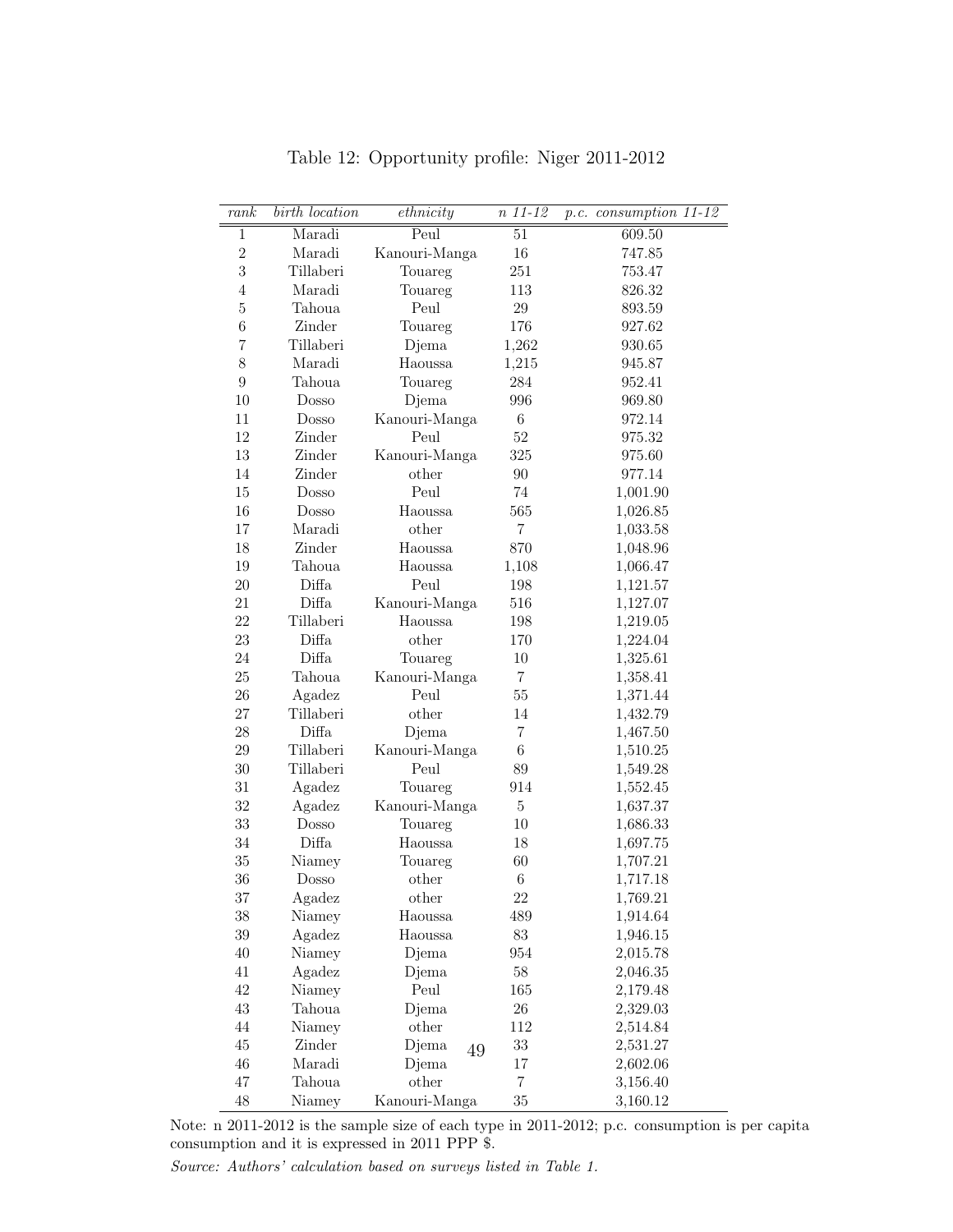<span id="page-50-0"></span>

| eq. consumption $2012 - 2013$ | ,304.95                 | ,155.32                 | ,389.08                 | ,120.54                 | ,473.13            | .,599.52                | .653.99                 | .645.72                 | ,538.64                 | ,849.59                 | ,858.29       | .772.21                 | ,779.26                 | ,841.72                 | .779.18                     | 2,339.49                    | 2,061.40         | 2,084.43             | 2,602.63                                            | 2,782.42                    |                                                                                                                          |
|-------------------------------|-------------------------|-------------------------|-------------------------|-------------------------|--------------------|-------------------------|-------------------------|-------------------------|-------------------------|-------------------------|---------------|-------------------------|-------------------------|-------------------------|-----------------------------|-----------------------------|------------------|----------------------|-----------------------------------------------------|-----------------------------|--------------------------------------------------------------------------------------------------------------------------|
| n 2012-13                     | 4,923                   | 1,460                   | 416                     | 1,076                   | 301                | 837                     | 1,314                   | 240                     | 141                     | 364                     | 411           | 261                     | 442                     | 303                     | 123                         | 254                         | 642              | 676                  | 175                                                 | 591                         |                                                                                                                          |
| eq. consumption 2010-11       | 995.59                  | ,022.60                 | ,030.36                 | ,033.73                 | ,184.65            | 1,233.36                | .235.93                 | 1,244.19                | .270.40                 | .457.19                 | .477.95       | 1,485.66                | .526.24                 | .,545.63                | $-.620.88$                  | ,628.39                     | ,784.08          | .822.75              | 2,006.31                                            | 2,350.06                    |                                                                                                                          |
| n 2010-11                     | 4,941                   | 1,478                   | 357                     | 1,048                   | 357                | 818                     | 1,471                   | 241                     | 150                     |                         | 463           | 248                     | 459                     | 342                     | 99                          | 189                         | 582              | 694                  | 216                                                 | 590                         |                                                                                                                          |
| mother sector                 | agriculture/not working | agriculture/not working | agriculture/not working | other sectors           | other sectors      | agriculture/not working | other sectors           | agriculture/not working | agriculture/not working | agriculture/not working | other sectors | agriculture/not working | other sectors           | other sectors           | agriculture/not working     | agriculture/not working     | other sectors    | other sectors        | other sectors                                       | other sectors               |                                                                                                                          |
| father sector                 | agriculture/not working | agriculture/not working | agriculture/not working | agriculture/not working | other sectors      | agriculture/not working | agriculture/not working | other sectors           | other sectors           | other sectors           | other sectors | other sectors           | agriculture/not working | agriculture/not working | agriculture/not working     | other sectors               | other sectors    | other sectors        |                                                     | other sectors               |                                                                                                                          |
| parental education            | none                    | primary incomplete      | secondary incomplete    | primary incomplete      | primary incomplete | primary complete        | none                    | none                    | primary incomplete      | primary complete        | none          | secondary incomplete    | primary complete        | secondary incomplete    | secondary complete or above | secondary complete or above | primary complete | secondary incomplete | secondary complete or above agriculture/not working | secondary complete or above | Note: n 2010-2011 (n 2012-2013) is the sample size of each type in 2010-2011 (2012-2013); p.c. consumption is per capita |
| rank                          |                         |                         |                         |                         |                    |                         |                         |                         |                         |                         |               |                         |                         |                         |                             |                             |                  |                      |                                                     |                             |                                                                                                                          |

Table 13: Opportunity profile: Nigeria 2010-2011 and 2012-2013 Table 13: Opportunity profile: Nigeria 2010-2011 and 2012-2013

50

consumption and it is expressed in 2011 PPP  $\$$ consumption and it is expressed in 2011 PPP \$.

Source: Authors' calculation based on surveys listed in Table 1. *Source: Authors' calculation based on surveys listed in Table 1.*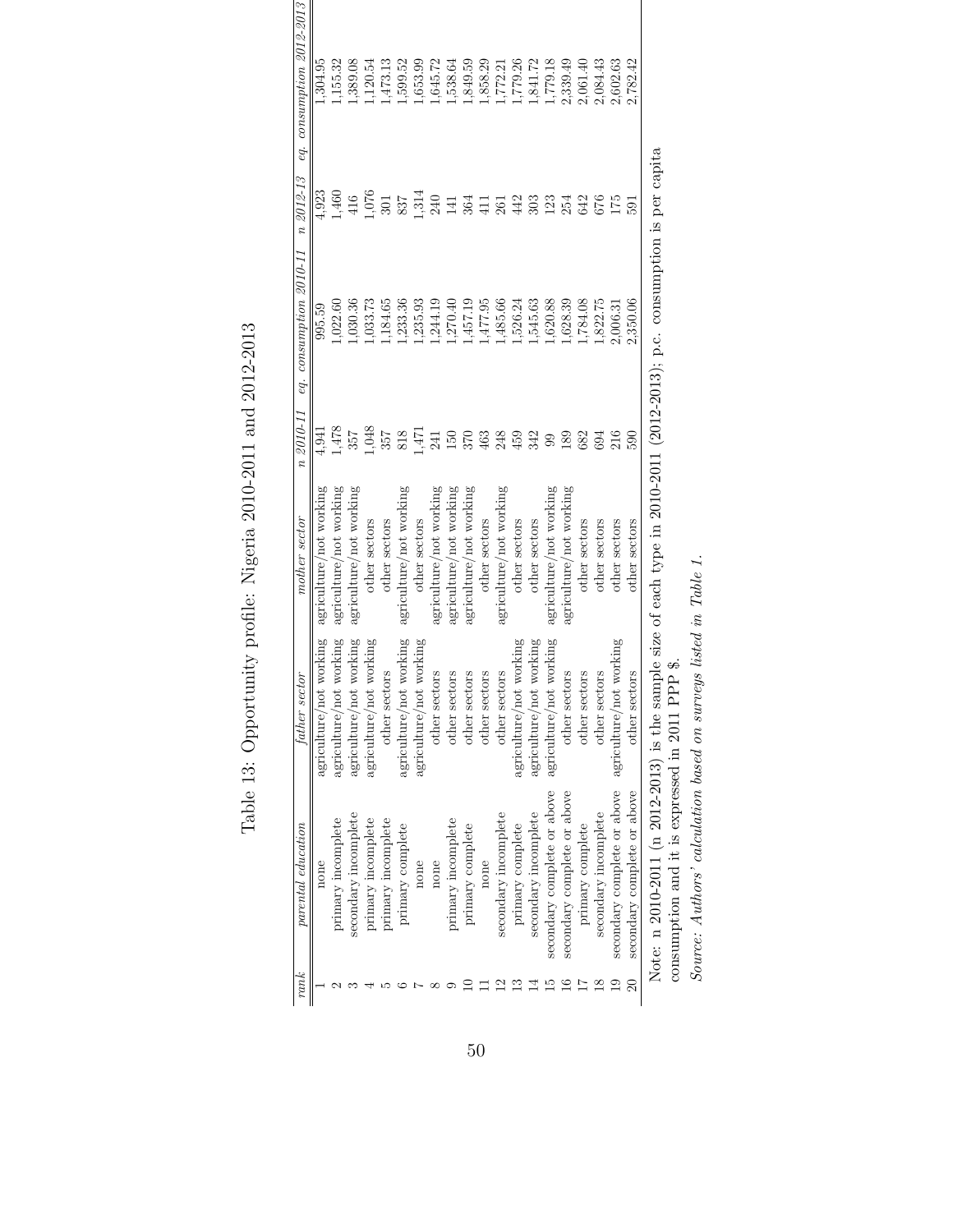<span id="page-51-0"></span>

| rank           | birth location | parental education  | parenta occupation | n 2000 | p.c. consumption 2000 |
|----------------|----------------|---------------------|--------------------|--------|-----------------------|
| 1              | Kigali         | none                | agriculture        | 856    | 499.89                |
| $\overline{2}$ | North          | none                | agriculture        | 1,969  | 503.94                |
| 3              | North          | elementary or above | agriculture        | 684    | 516.34                |
| $\overline{4}$ | Kigali         | elementary or above | agriculture        | 345    | 530.25                |
| $\overline{5}$ | South          | none                | agriculture        | 2,744  | 542.20                |
| $\,6$          | West           | none                | agriculture        | 2,626  | 555.12                |
| $\overline{7}$ | West           | elementary or above | agriculture        | 996    | 577.33                |
| 8              | South          | elementary or above | agriculture        | 1,320  | 593.17                |
| $\overline{9}$ | East           | elementary or above | agriculture        | 531    | 615.80                |
| 10             | East           | none                | agriculture        | 1,004  | 635.71                |
| 11             | South          | none                | other              | $28\,$ | 831.01                |
| 12             | outside Rwanda | none                | agriculture        | 325    | 907.77                |
| 13             | East           | none                | other              | 3      | 938.79                |
| 14             | outside Rwanda | elementary or above | agriculture        | 311    | 1,028.17              |
| 15             | Kigali         | none                | other              | 8      | 1,295.43              |
| 16             | West           | elementary or above | other              | 65     | 1,521.86              |
| 17             | outside Rwanda | none                | other              | 17     | 1,639.40              |
| 18             | South          | elementary or above | other              | $78\,$ | 1,678.08              |
| $19\,$         | East           | elementary or above | other              | 12     | 1,712.88              |
| $20\,$         | North          | none                | other              | 3      | 1,777.56              |
| 21             | North          | elementary or above | other              | 33     | 1,796.77              |
| $22\,$         | West           | none                | other              | 16     | 1,840.53              |
| $23\,$         | Kigali         | elementary or above | other              | $51\,$ | 1,993.87              |
| 24             | outside Rwanda | elementary or above | other              | 87     | 4,163.61              |

Table 14: Opportunity profile: Rwanda 2000

Note: n 2000 is the sample size of each type in 2000; p.c. consumption is per capita consumption and it is expressed in 2011 PPP \$.

*Source: Authors' calculation based on surveys listed in Table 1.*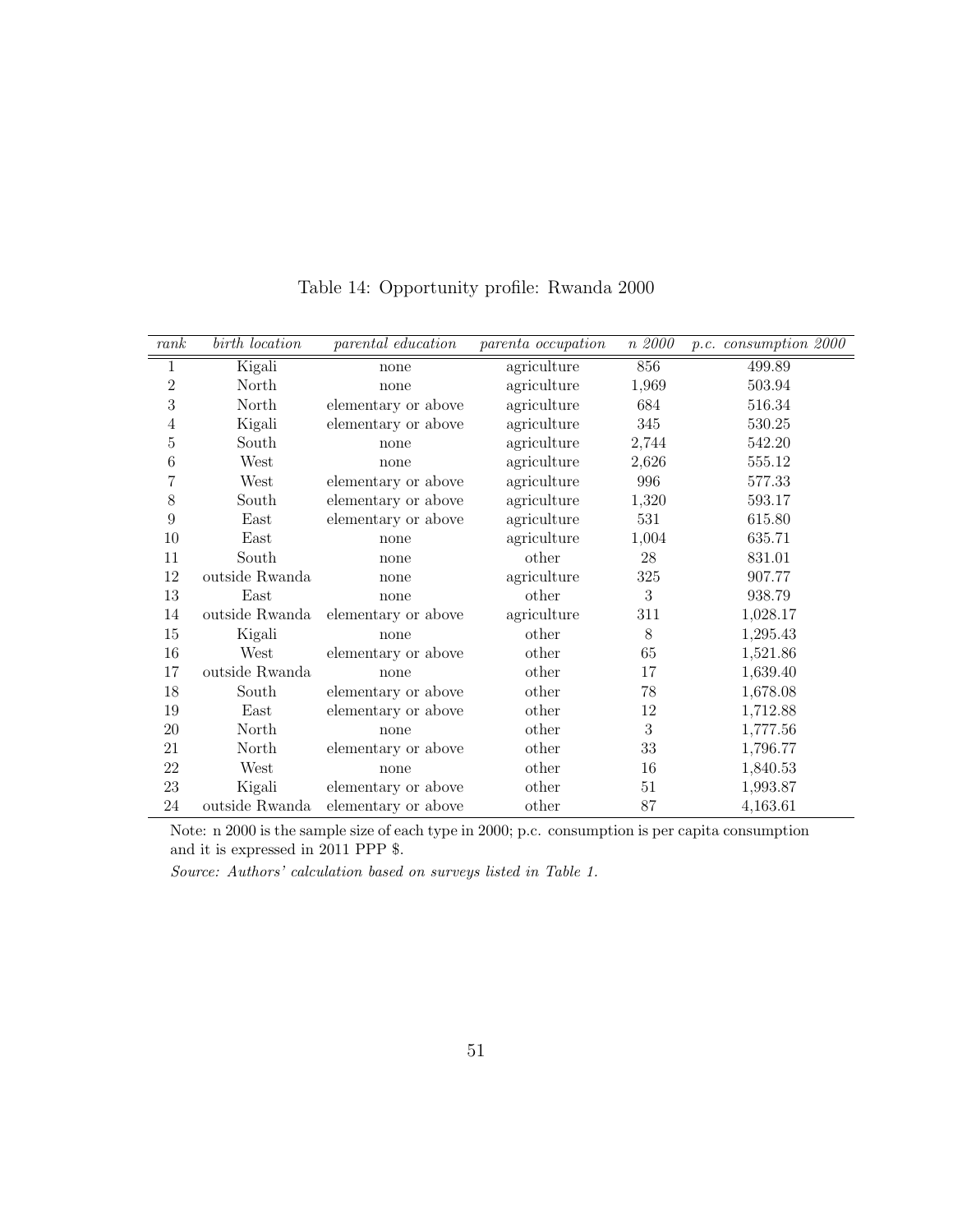| 1                                      |
|----------------------------------------|
| l                                      |
| l                                      |
| $\overline{a}$<br>ı                    |
|                                        |
| ı                                      |
| ¢                                      |
| $\overline{\phantom{a}}$<br>ı          |
| Ï                                      |
| į                                      |
|                                        |
| J                                      |
| $\frac{1}{1}$<br>l                     |
|                                        |
|                                        |
| ı<br>١                                 |
| con co                                 |
|                                        |
|                                        |
|                                        |
| くうくいこう<br>ı                            |
| ı                                      |
|                                        |
|                                        |
| l                                      |
| Ì                                      |
| F<br>I                                 |
|                                        |
| $\frac{1}{2}$<br>į                     |
| l<br>Ï                                 |
|                                        |
| こうこうしょう                                |
| I                                      |
|                                        |
|                                        |
|                                        |
| 4                                      |
|                                        |
|                                        |
|                                        |
|                                        |
|                                        |
| ľ                                      |
| j                                      |
| J<br>$\overline{\phantom{a}}$          |
|                                        |
| J<br>ı                                 |
| $\overline{\phantom{a}}$<br>ľ          |
|                                        |
| l<br>ı                                 |
| l                                      |
| Į<br>.<br> <br> <br>$\frac{1}{2}$<br>l |

<span id="page-52-0"></span>

| Kaskazini Pemba        | below elementary    | 198        | $p.c.$ consumption $09-10$<br>629.43 | 218    | consumption 10-11<br>762.69<br>p.c. |
|------------------------|---------------------|------------|--------------------------------------|--------|-------------------------------------|
| Rukwa                  | below elementary    | 103        | 693.35                               | 104    | 642.80                              |
| Kigoma                 | below elementary    | 88         | 706.21                               | 214    | 663.65                              |
| Dodoma                 | below elementary    | 189        | 784.72                               | 211    | 731.62                              |
| Kusini Pemba           | below elementary    | 204        | 791.48                               | 239    | 905.25                              |
| Kigoma                 | elementary or above | 135        | 792.55                               | 220    | 925.11                              |
| Mwanza                 | below elementary    | 230        | 809.92                               | 332    | 827.18                              |
| Tabora                 | below elementary    | 234        | 824.96                               | 278    | 884.48                              |
| Shinyanga              | below elementary    | 365        | 827.26                               | 462    | 784.89                              |
| Singida                | below elementary    | 122        | 837.61                               | 142    | 817.32                              |
| Kaskazini Unguja       | below elementary    | 181        | 856.39                               | 198    | 940.17                              |
| Ruvuma                 | below elementary    | 199        | 859.33                               | 222    | 828.95                              |
| Manyara                | below elementary    | 114        | 866.17                               | 132    | 696.51                              |
| Mbeya                  | below elementary    | 239        | 903.06                               | 249    | 977.03                              |
| Rukwa                  | elementary or above | 100        | 917.05                               | 133    | 894.88                              |
| Lindi                  | below elementary    | 289        | 918.80                               | 327    | 945.96                              |
| $\rm Mtwara$           | below elementary    | 312        | 921.24                               | 358    | 936.81                              |
| $\rm{Tanga}$           | below elementary    | 204        | 929.60                               | 234    | 790.71                              |
| Ruvuma                 | elementary or above | 178        | 930.56                               | 231    | 795.08                              |
| Mara                   | below elementary    | $97\,$     | 930.74                               | 100    | 1,011.30                            |
| Kusini Pemba           | elementary or above | 133        | 939.32                               | 155    | 1,080.71                            |
| Kaskazini Unguja       | elementary or above | $8\%$      | 955.11                               | 104    | 1,155.49                            |
| Kusini Unguja          | elementary or above | 54         | 958.46                               | $82\,$ | 1,169.14                            |
| Kaskazini Pemba        | elementary or above | 105        | 983.33                               | 129    | 1,005.68                            |
| Morogoro               | below elementary    | 187        | 992.61                               | 207    | 995.97                              |
| Kusini Unguja          | below elementary    | 46         | 996.15                               | 65     | 1,213.29                            |
| Tabora                 | elementary or above | 92         | 1,022.51                             | 174    | .,142.56                            |
| Kagera                 | below elementary    | 157        | 1,047.17                             | 195    | 1,050.00                            |
| Shinyanga              | elementary or above | 186        | 1,111.98                             | 312    | .068.13                             |
| Dodoma                 | elementary or above | 96         | 1.131.33                             | 112    | 1,144.34                            |
| Manyara                | elementary or above | $62\,$     | ,142.32                              | $65\,$ | 846.97                              |
| Lindi                  | elementary or above | 135        | ,152.99                              | 202    | .268.26                             |
| Iringa                 | below elementary    | 214        | 1,158.59                             | 218    | 1,039.38                            |
| Arusha                 | below elementary    | 130        | .,215.97                             | 168    | 1,069.28                            |
| $\rm Mheya$            | elementary or above | 158<br>159 | ,218.00<br>,271.92                   | 250    | 1,236.54<br>1,274.27                |
| Mjini/Magharibi Unguja | below elementary    |            |                                      | 178    |                                     |
| Mtwara                 | elementary or above | 213        | ,272.47                              | 304    | 1,316.40                            |
| Mara                   | elementary or above | 107        | .293.36                              | 155    | 1,136.23                            |
| Mwanza                 | elementary or above | 186        | ,294.52                              | 328    | 1,209.00                            |
| Kagera                 | elementary or above | 194        | ,307.17                              | 280    | $-347.72$                           |
| Mjini/Magharibi Unguja | elementary or above | 289        | ,322.01                              | 341    | ,505.85                             |
| Pwani                  | below elementary    | 191        | ,332.65                              | 227    | 1,250.90                            |
| Singida                | elementary or above | 102        | ,340.07                              | 137    | 1,324.37                            |
| Morogoro               | elementary or above | 211        | 409.79                               | 280    | 1,408.47                            |
| Iringa                 | elementary or above | 190        | ,502.40                              | 244    | .436.83                             |
| $\rm{Tang}$ a          | elementary or above | 227        | .,511.35                             | 300    | 1,242.77                            |
| Pwani                  | elementary or above | 127        | .,524.16                             | 143    | 1,639.94                            |
| Kilimanjaro            | below elementary    | 210        | ,546.54                              | 219    | ,259.20                             |
| Dar es salaam          | below elementary    | 146        | ,609.63                              | 167    | 1,606.85                            |
| Arusha                 | elementary or above | 108        | .616.80                              | 140    | 1,433.71                            |
| Kilimanjaro            | elementary or above | 469<br>276 | 1,938.00<br>2,455.81                 | 336    | 1,950.82                            |
| Dar es salaam          | elementary or above |            |                                      | 570    | 2,248.75                            |

 $\,$ per $\,$ capita Note: n 2009-2010 (2010-2011) is the sample size of each type in 2009-2010 (2010-2011); p.c. consumption is per capita Ļ .<br>.<br>.<br>. رآ  $\mathbb{R}^n$ Note: n $2009-2010$  (2010-2011) is the sample size consumption and it is expressed in 2011 PPP  $\$,$ consumption and it is expressed in 2011 PPP \$.

*Source: Authors' calculation based on surveys listed in Table 1.*

Source: Authors' calculation based on surveys listed in Table 1.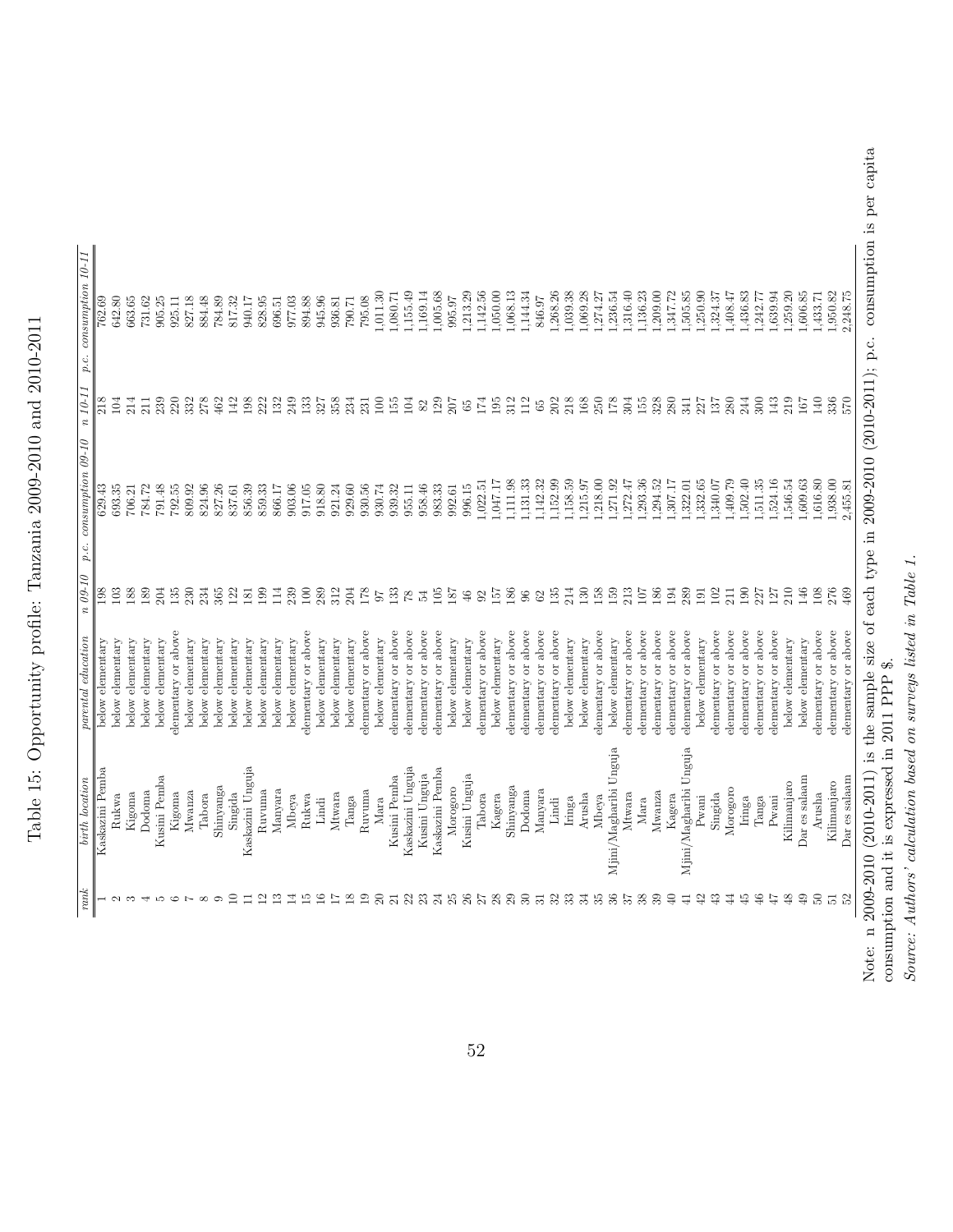<span id="page-53-0"></span>

| $eq.$ consumption $10-11$ | 643.57            | 687.87          | 737.31          | 717.18          | 668.88                 | 634.67            | .052.6                   | 772.92            | 874.06          | .563.04                  | .063.68                  | 902.45          | 009.49                   | .105.65                  | 837.56          | 945.67          | 0.639.90                 | 0.35.08         | 010-2011) is the sample size of each type in 2009-2010 (2010-2011); p.c. consumption is per capita |                                                                                          |
|---------------------------|-------------------|-----------------|-----------------|-----------------|------------------------|-------------------|--------------------------|-------------------|-----------------|--------------------------|--------------------------|-----------------|--------------------------|--------------------------|-----------------|-----------------|--------------------------|-----------------|----------------------------------------------------------------------------------------------------|------------------------------------------------------------------------------------------|
| $n 10-11$                 | 25                | 758             | 630             | 146             | 502                    | 432               | 552                      | 173               | 52              | $\overline{9}$           | $\Xi$                    | 266             | 601                      | 692                      | 24              | 287             | 1,633                    | $\overline{11}$ |                                                                                                    |                                                                                          |
| $eq.$ consumption $09-10$ | 565.01            | 599.26          | 655.57          | 744.23          | 765.74                 | 796.01            | 957.96                   | 993.25            | ,055.22         | ,064.23                  | ,070.37                  | .112.25         | .166.45                  | ,257.25                  | .296.31         | .301.76         | $-646.84$                | 2,499.20        |                                                                                                    |                                                                                          |
| n 09-10                   | $\frac{4}{6}$     | 739             |                 | 138             | 499                    | 535               | 646                      | 237               | 89              | 198                      | 146                      | 284             | 880                      | <b>CGZ</b>               |                 | 296             | 1,920                    |                 |                                                                                                    |                                                                                          |
| ethnic group              | Ethnic minorities | Western Nilotic | Western Nilotic | Central Sudanic | Eastern Nilotic        | Ethnic minorities | Western lacustrine Bantu | Ethnic minorities | Eastern Nilotic | Eastern lacustrine Bantu | Western lacustrine Bantu | Eastern Nilotic | Eastern lacustrine Bantu | Western lacustrine Bantu | Western Nilotic | Central Sudanic | Eastern lacustrine Bantu | Central Sudanic |                                                                                                    | expressed in 2011 PPP \$ Source: Authors' calculation based on surveys listed in Table 1 |
| HDI class                 | 10W               | intermediate    | 10W             |                 | $_{\rm low}^{\rm low}$ | high              | intermediate             | intermediate      | high            | $_{\rm low}$             | $\log$                   | ntermediate     | intermediate             | high                     | high            | intermediate    | high                     | high            | Note: n 2009-2010 (2                                                                               | consumption and it is                                                                    |
| rank                      |                   |                 |                 |                 |                        |                   |                          |                   |                 |                          |                          | $\overline{2}$  | $\frac{3}{1}$            | ᅼ                        |                 |                 |                          | $\frac{8}{18}$  |                                                                                                    |                                                                                          |

| I<br>ſ<br>J<br>C<br>C<br>ı<br>ļ<br>$\frac{1}{2}$<br>Ì<br>$\frac{1}{2}$<br>į<br>í<br>Ò                                                    |
|------------------------------------------------------------------------------------------------------------------------------------------|
| CrCC CCC<br>)<br>I<br>ì<br>ı<br>J<br>l<br>一つ こうしょう<br>ţ<br>$\frac{1}{2}$<br>ś<br>Ö<br>Î<br>۲.                                            |
| $\frac{1}{2}$<br>contracted in the contraction.<br>ā<br>Í<br>ľ                                                                           |
| Í<br>ļ<br>(                                                                                                                              |
| I<br>- 1<br>֧֧֧֧֧֧֧֧֧֧֧֧֧֧֧֧֧֧֧֧֧֧֧֧֧֡֬֓֓֓֓֓֓֓֓֓֓֓֓֓֓֓֓֬֓֓֓֓֓֬֓֓֬֓֓֬֓֓֓֓֩֓֓֬֓֓֩֓֓֬֓֓֓֩֓֓֬֬֩֓֓֬֩֓֓֬֩֓֓֓֬֩֓֬֩֓֓֩<br>֧֧֧֧֧֜֩֩֩֩֩֕<br>I<br>f |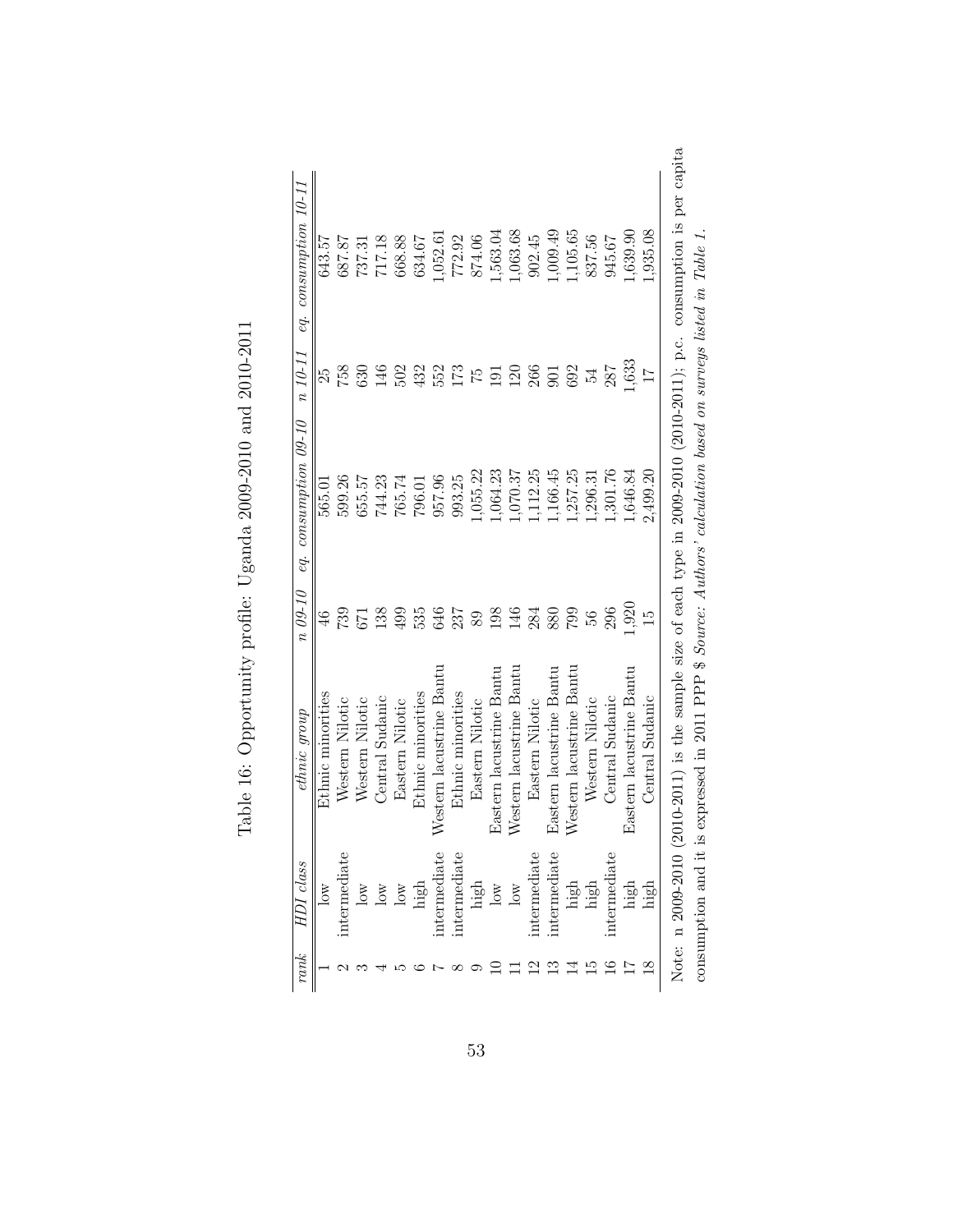# Appendix III. MLD estimates

| country          | sample | consumption | types | inequality | IOp    | $IOp\ \%$ | max MLD | Adj. IOp $\%$ |
|------------------|--------|-------------|-------|------------|--------|-----------|---------|---------------|
| Comoros          | 5,936  | 2,975       | 36    | 0.5358     | 0.0669 | 12.49     | 0.5225  | 12.81         |
| Ghana            | 42,519 | 1,838       | 24    | 0.2949     | 0.0392 | 13.29     | 0.2741  | 14.30         |
| Guinea           | 24,866 | 1,000       | 32    | 0.3121     | 0.0510 | 16.36     | 0.3071  | 16.62         |
| Madagascar       | 28,951 | 415         | 30    | 0.2294     | 0.0179 | 7.82      | 0.2253  | 7.96          |
| Malawi           | 30,137 | 855         | 64    | 0.3806     | 0.0744 | 19.54     | 0.3791  | 19.61         |
| Niger            | 11.774 | 1,071       | 48    | 0.1562     | 0.0245 | 15.67     | 0.1549  | 15.80         |
| Nigeria 2010-11  | 14,916 | 1,298       | 20    | 0.2623     | 0.0347 | 13.25     | 0.2376  | 14.62         |
| Nigeria 2012-13  | 14,560 | 1,601       | 20    | 0.2603     | 0.0321 | 12.34     | 0.2367  | 13.57         |
| Rwanda           | 14,112 | 641         | 24    | 0.3357     | 0.0425 | 12.66     | 0.3215  | 13.22         |
| Tanzania 2009-10 | 9,119  | 1,133       | 52    | 0.2547     | 0.0448 | 17.59     | 0.2537  | 17.66         |
| Tanzania 2010-11 | 11,391 | 1,112       | 52    | 0.2598     | 0.0410 | 15.79     | 0.2588  | 15.85         |
| Uganda $2009-10$ | 8,194  | 1,157       | 24    | 0.3450     | 0.0529 | 15.34     | 0.3310  | 15.99         |
| Uganda 2010-11   | 7,454  | 1,039       | 24    | 0.3836     | 0.0558 | 14.55     | 0.3672  | 15.20         |

Table 17: Non-parametric estimates (MLD)

Note: Per capita consumption is expressed in 2011 PPP \$.

*Source: Authors' calculation based on surveys listed in Table 1.*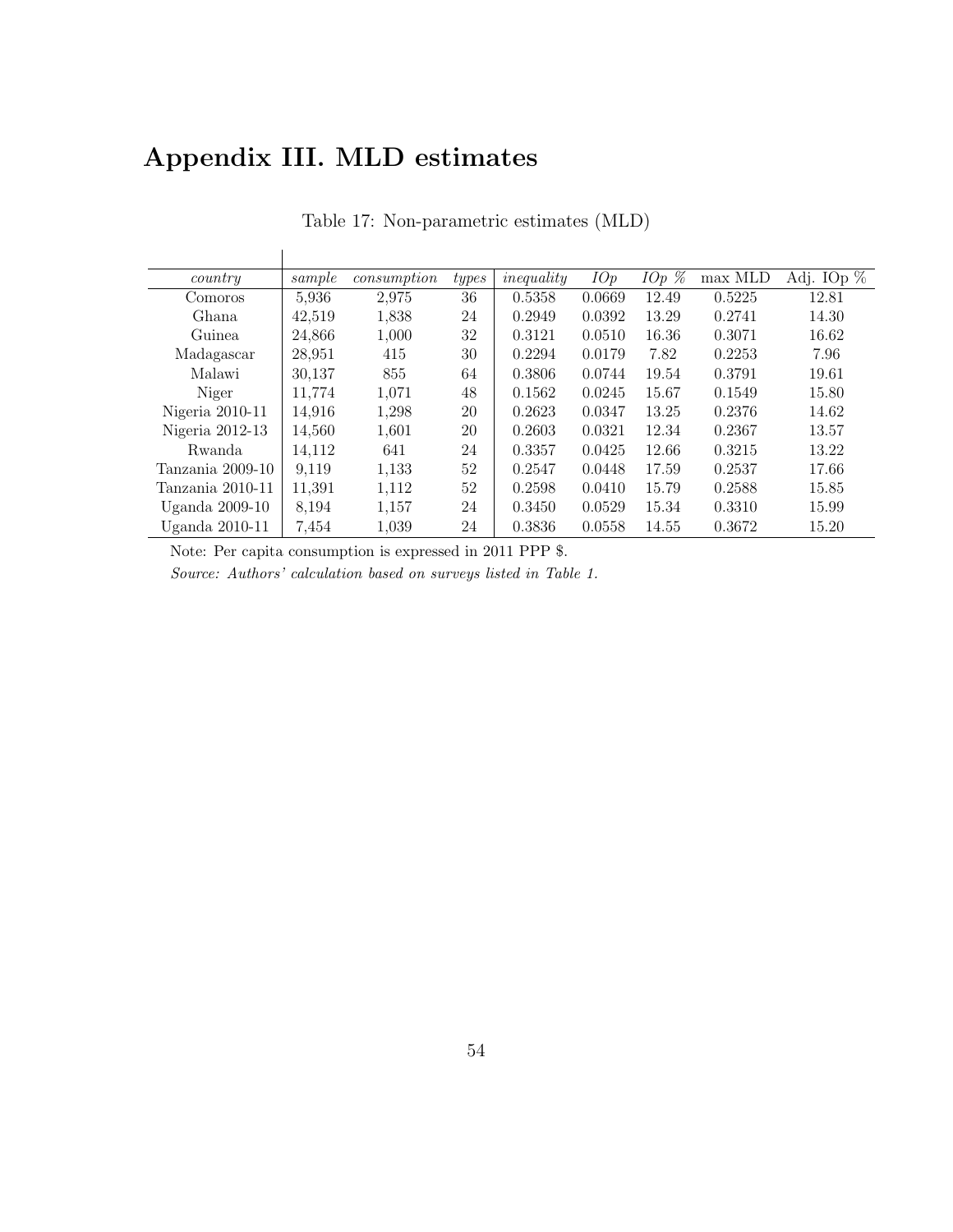| country          | sample | consumption | types | inequality | IOp    | $IOp\ \%$ |
|------------------|--------|-------------|-------|------------|--------|-----------|
| Comoros          | 5.936  | 2,975       | 91    | 0.5358     | 0.0875 | 16.34     |
| Congo DR         | 39,578 | 1,535       | 402   | 0.2236     | 0.0494 | 22.10     |
| Ghana            | 42,519 | 1,838       | 125   | 0.2949     | 0.0858 | 29.10     |
| Guinea           | 24,866 | 1,000       | 96    | 0.3121     | 0.0352 | 11.27     |
| Madagascar       | 28,951 | 415         | 445   | 0.2294     | 0.0719 | 31.35     |
| Malawi           | 30,137 | 855         | 71    | 0.3806     | 0.1268 | 33.32     |
| Niger            | 11,774 | 1,071       | 50    | 0.1562     | 0.0259 | 16.58     |
| Nigeria 2010-11  | 14,916 | 1,298       | 40    | 0.2623     | 0.0425 | 16.22     |
| Nigeria 2012-13  | 14,560 | 1,601       | 40    | 0.2603     | 0.0457 | 17.57     |
| Rwanda           | 14,112 | 641         | 76    | 0.3357     | 0.0696 | 20.73     |
| Tanzania 2009-10 | 9,119  | 1,133       | 41    | 0.2547     | 0.0590 | 23.16     |
| Tanzania 2010-11 | 11,391 | 1,112       | 40    | 0.2598     | 0.0538 | 20.71     |
| Uganda 2009-10   | 8,194  | 1,157       | 100   | 0.3450     | 0.0771 | 22.35     |
| Uganda 2010-11   | 7,454  | 1,039       | 102   | 0.3836     | 0.1062 | 27.69     |

Table 18: Parametric estimates (MLD)

Note: Per capita consumption is expressed in 2011 PPP \$.

*Source: Authors' calculation based on surveys listed in Table 1.*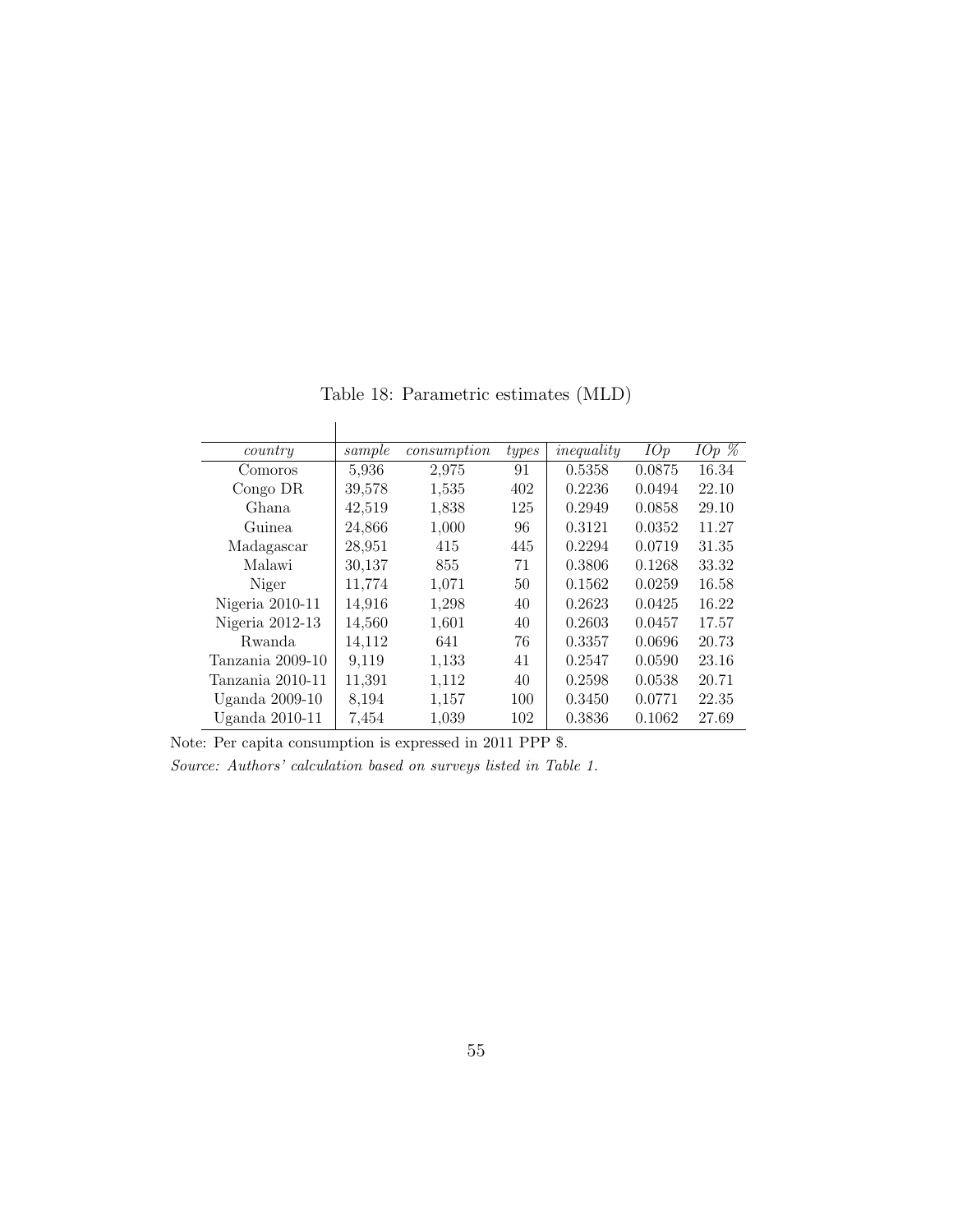## References

Aaberge, R., Mogstad, M., Peragine, V. (2011). Measuring long-term inequality of opportunity, *Journal of Public Economics*, 95(3), 193-204.

Araar A. and Duclos J. Y. (2009), An algorithm for computing the Shapley Value, Mimeo, PEP and CIRPEE, Universite Laval. available at: [http://dad.ecn.ulaval.](http://dad.ecn.ulaval.ca/pdf_files/shap_dec_aj.pdf) [ca/pdf\\_files/shap\\_dec\\_aj.pdf](http://dad.ecn.ulaval.ca/pdf_files/shap_dec_aj.pdf).

Bourguignon, F., Ferreira, F.H.G., Menéndez, M. (2007). Inequality of opportunity in Brazil, *Review of Income and Wealth*, 53(4), 585-18.

Brautigam, D.A, Knack, S. (2014). Foreign aid, institutions, and governance in Sub-Saharan Africa, *Economic Development and Cultural Change*, 52(2), 255-285.

Checchi, D., Peragine, V. (2010). Inequality of opportunity in Italy, *Journal of Economic Inequality*, 8(4), 429-50.

Cogneau, D., Mesplé-Somps, S. (2008). Inequality of opportunity for income in five countries of Africa, in J. Bishop and B. Zheng (eds.) *Research on Economic Inequality*, Volume 16, Emerald Group Publishing Limited, 99-128.

Corak, M. (2013). Income inequality, equality of opportunity, and intergenerational mobility, *The Journal of Economic Perspectives*, 79-102.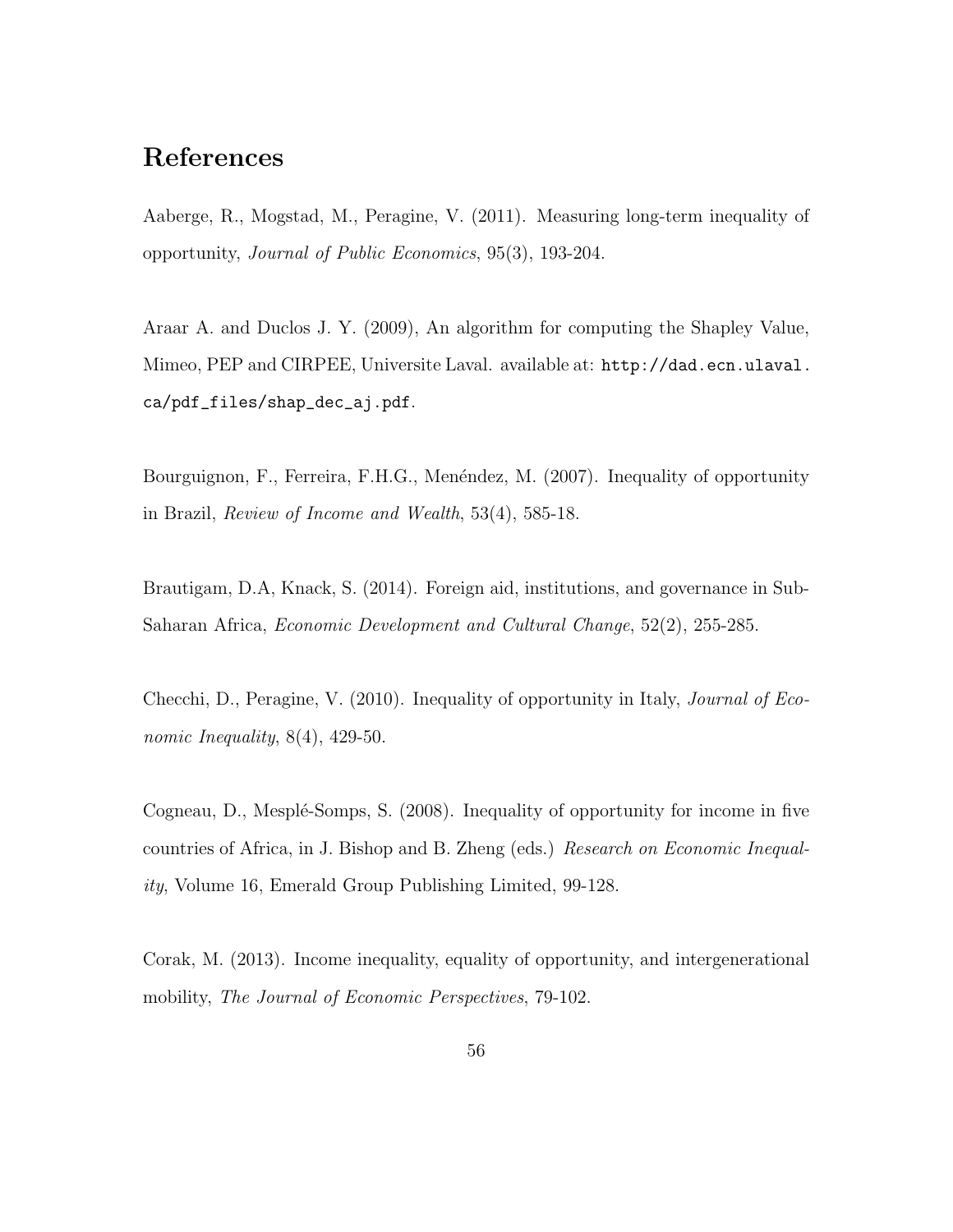De Ree, J., Nillesen, E. (2009). Aiding violence or peace? The impact of foreign aid on the risk of civil conflict in sub-Saharan Africa, *Journal of Development Economics*, 88(2), 301-313.

Easterly, W., Levine, R. (1997). Africa's growth tragedy: policies and ethnic divisions, *The Quarterly Journal of Economics*, 1203-1250.

Elbers, C., Lanjouw, P., Mistiaen, J., Ozler, B. (2008). Re-interpreting sub-group inequality decompositions, *The Journal of Economic Inequality*, 6(3), 1569-1721.

Ellis, F.  $(2012)$ . 'We are all poor here': economic difference, social divisiveness and targeting cash transfers in sub-saharan Africa, *Journal of Development Studies*, 48(2), 201-214.

FEWS (2013). GUINEA production and market flow map report, FEWS NET April 2013, available at: http://www.fews.net/sites/default/files/documents/reports/Guineamarketflow-final-en.pdf.

Ferreira, F.H.G., Gignoux, J. (2011). The measurement of inequality of opportunity: theory and an application to Latin America, *Review of Income and Wealth*, 57(4), 622-657.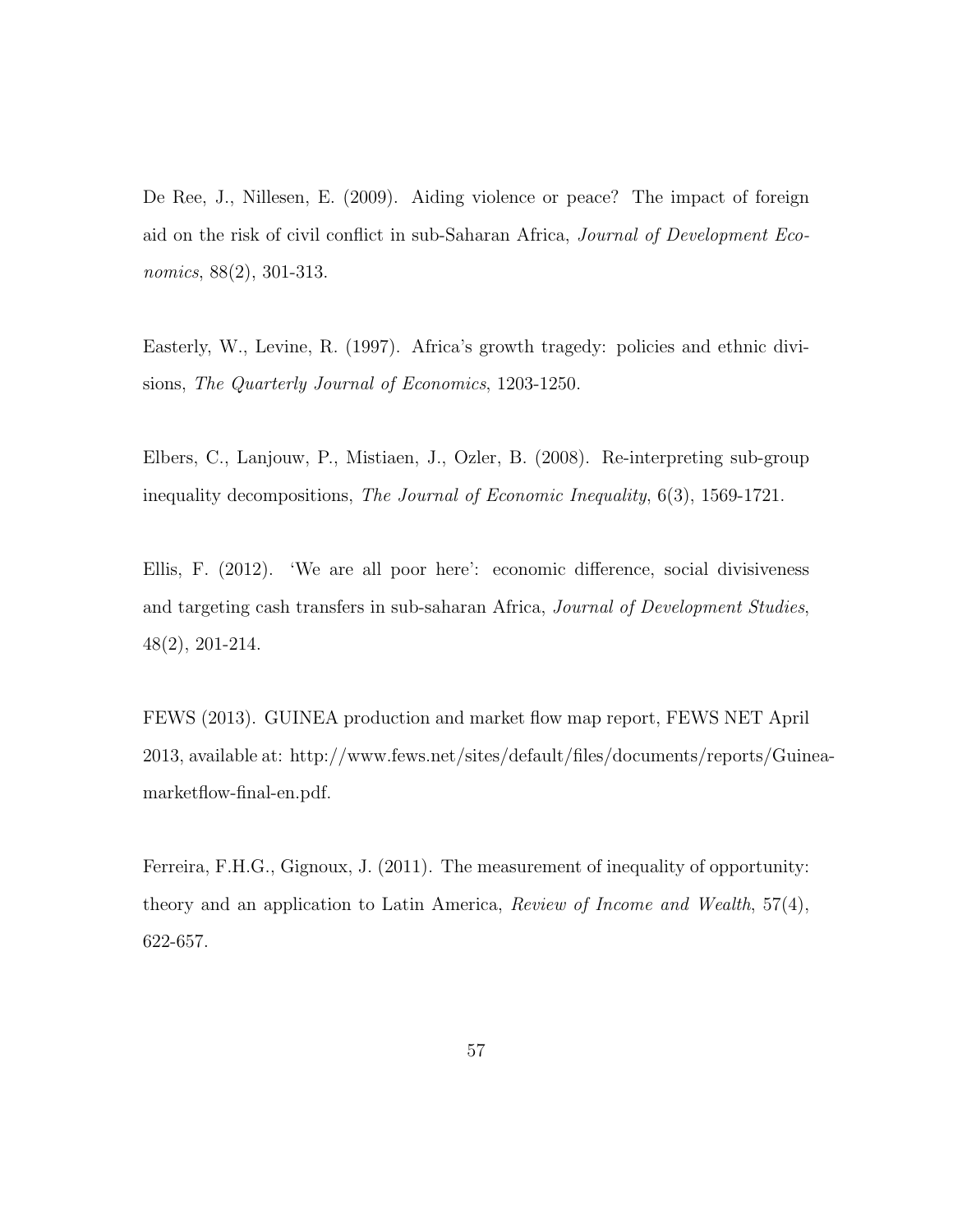Ferreira, F.H.G., Peragine, V. (2015). Equality of opportunity: theory and evidence, World Bank Policy Research Working Paper, (7217).

Ferreira, F.H.G., Lakner, C., Lugo, M., Ozler, B. (2014). Inequality of opportunity and economic growth : a cross-country analysis, Policy Research Working Paper WPS6915, World Bank.

Ferreira, F.H.G., Gignoux, J., Aran, M. (2011). Measuring inequality of opportunity with imperfect data: the case of Turkey, *The Journal of Economic Inequality*, 9(4), 651-680.

Fleurbaey, M. (2008). *Fairness, responsibility and welfare*, Oxford University Press.

Glick, P., Sahn, D.E. (2000). Schooling of girls and boys in a West African country: the effects of parental education, income, and household structure, *Economics of education review*, 19(1), 63-87.

Hassine, N.B. (2011). Inequality of opportunity in Egypt, *World Bank Economic Review*, 26(2), 265-295.

Goren E. (2014). How ethnic diversity affects economic growth, *World Development*, 59, 275-297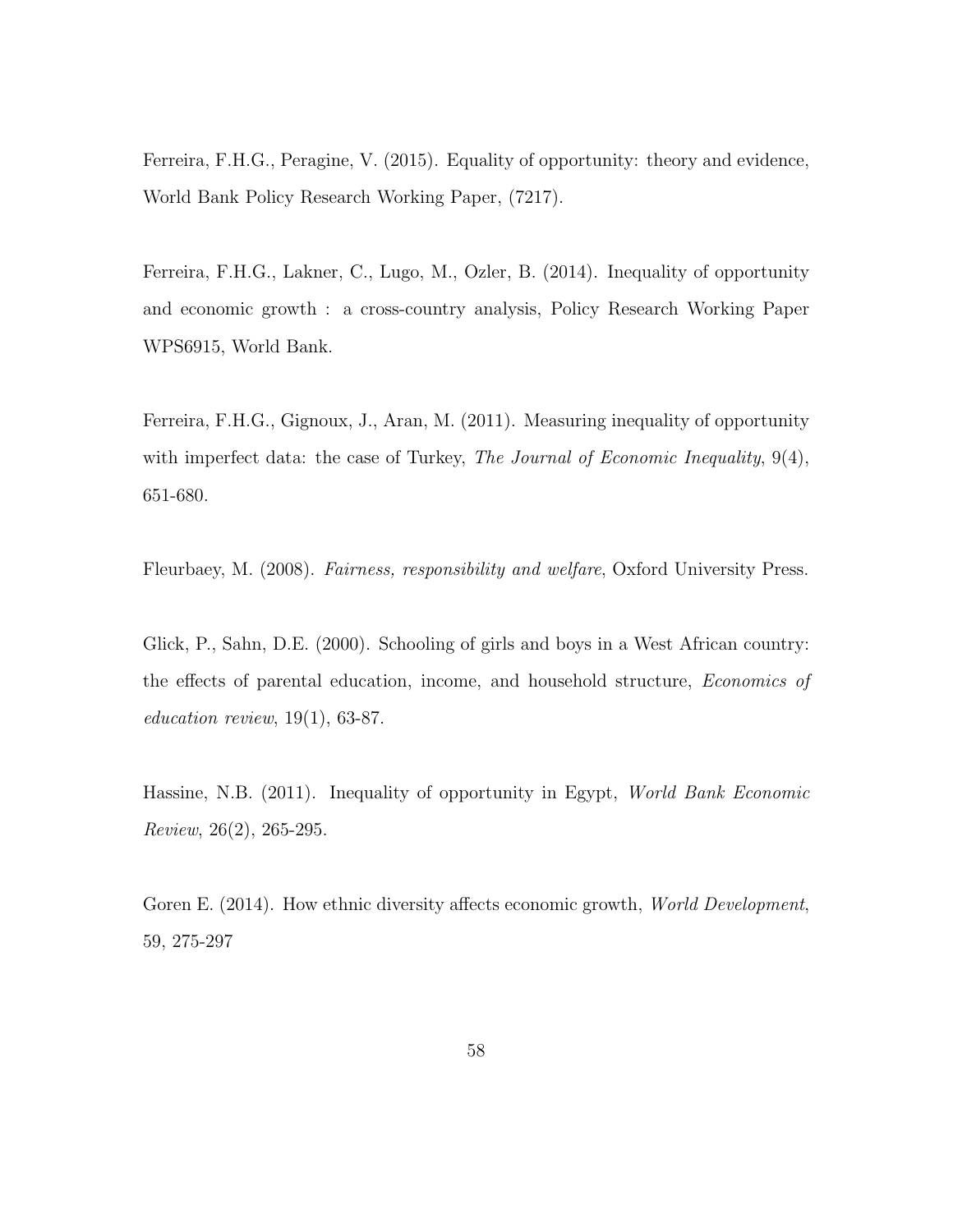Lacina, B., Gleditsch, N.P. (2005). Monitoring trends in global combat: a new dataset of battle deaths, *European Journal of Population*, 21 (2-3), 145-166.

Lambert, P.J., Aronson, J.R. (1993). Inequality decomposition analysis and the Gini coefficient revisited, *The Economic Journal*, 103(420), 1221-1227.

Lassibille, G., Tan, J. P. (2005). The returns to education in Rwanda, *Journal of African Economies*, 14(1), 92-116.

Lefranc, A., Pistolesi, N., Trannoy, A. (2009). Equality of opportunity and luck: definitions and testable conditions, with an application to income in France, *Journal of Public Economics*, 93(11), 1189-1207.

Lloyd, C. B., Blanc, A. K. (1996). Children's schooling in Sub-Saharan Africa: the role of fathers, mothers, and others, *Population and development review*, 265-298.

Luongo, P. (2011). The implication of partial observability of circumstances on the measurement of IOp, *Research on Economic Inequality* 19(2), 23-49.

Madise, N. J., Matthews, Z., Margetts, B. (1999). Heterogeneity of child nutritional status between households: A comparison of six Sub-Saharan African countries, *Population studies*, 53(3), 331-343.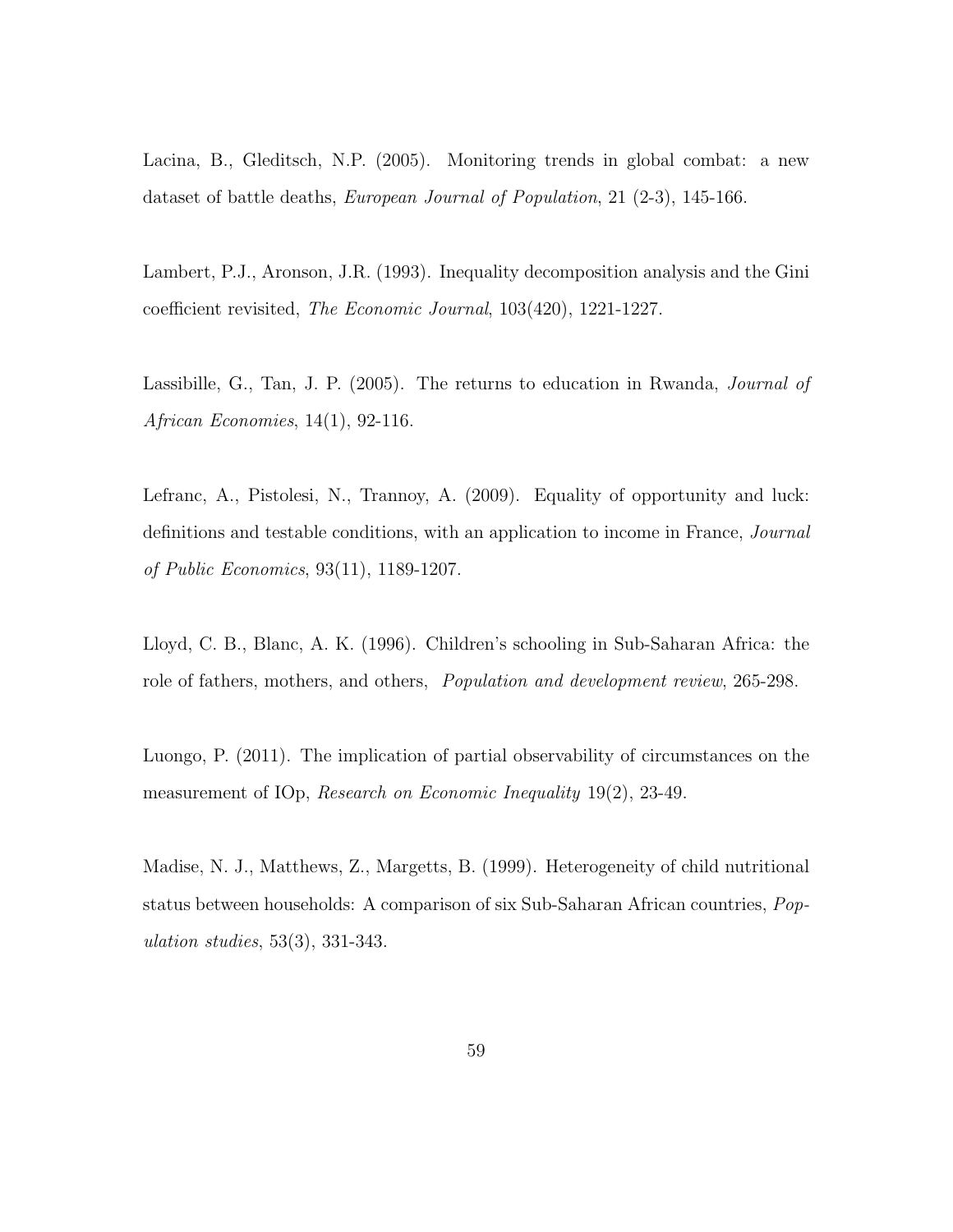Marrero, G. A., Rodríguez, J. G. (2013). Inequality of opportunity and growth, *Journal of Development Economics*, 104, 107-122.

Milanovic, B. (2003). Is inequality in Africa really different?, World Bank Policy Research Working Paper, (3169).

Moradi, A., Baten, J. (2005). Inequality in Sub-Saharan Africa: new data and new insights from anthropometric estimates, *World Development*, 33(8), 1233-1265.

Peragine, V. (2002). Opportunity egalitarianism and income inequality: the rankdependent approach, *Mathematical Social Sciences*, 44, 45-64.

Peragine, V., Serlenga, L. (2008). Higher education and equality of opportunity in Italy, In J. Bishop, and B. Zheng, eds., *Research in Economic Inequality*, 16.

Piraino, P. (2015). Intergenerational earnings mobility and equality of opportunity in South Africa, *World Development*, 67, 396-405.

Ramos, X., Van de gaer, D. (2012). Empirical approaches to inequality of opportunity: principles, measures and evidences, Working Paper 259. ECINEQ.

Roemer, J.E. (1998). *Equality of opportunity*. Harvard University Press, Cambridge, MA.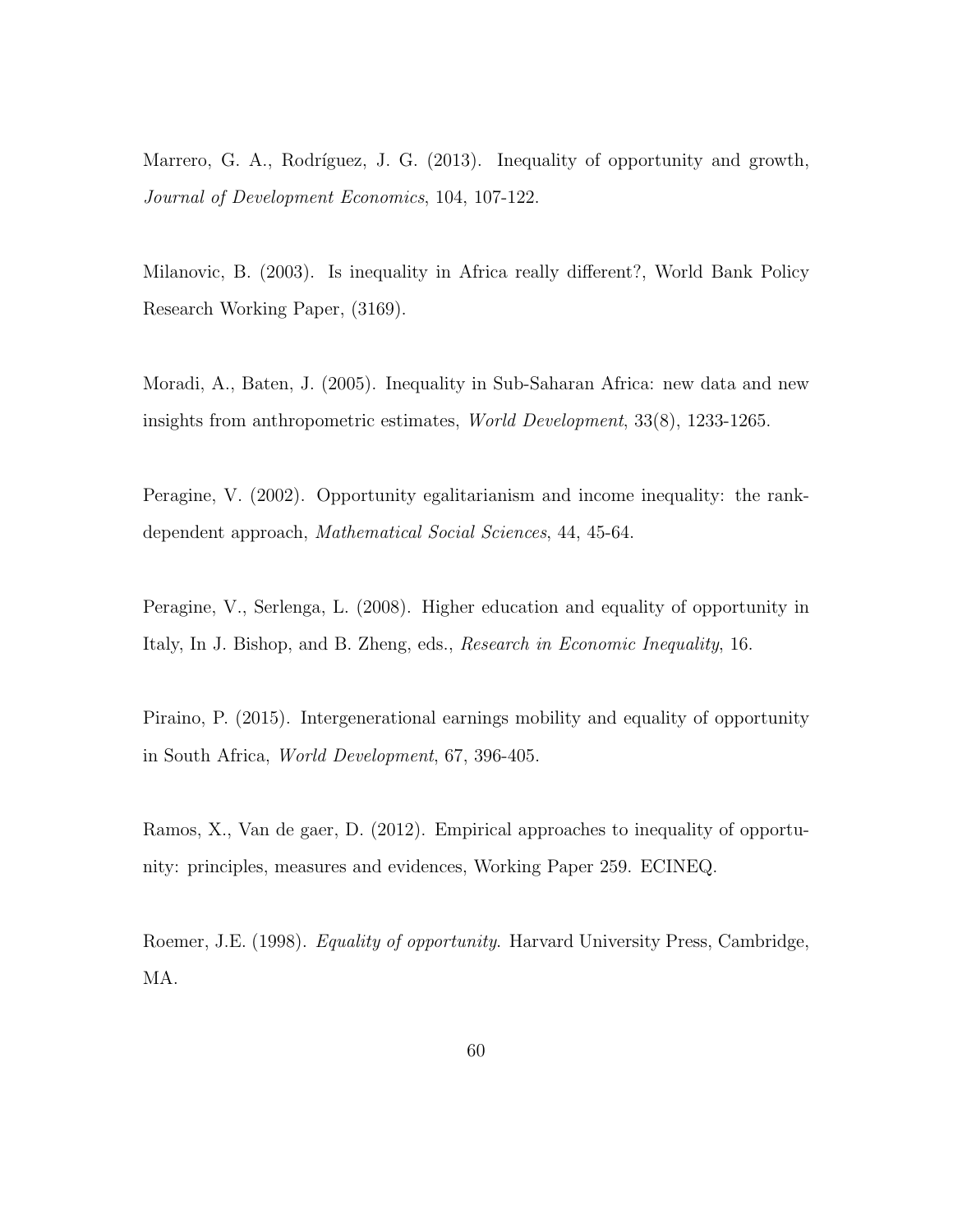Roemer J.E., Trannoy, A. (2015). 'Equality of opportunity', in *Handbook of Income Distribution*, Anthony B. Atkinson and Francois Bourguignon (eds), vol. 2, Elsevier.

Schultz, P. (2004). Evidence of returns to schooling in Africa from household surveys: monitoring and restructuring the market for education, *Journal of African Economies*, 13(2), 95-148.

Thorbecke, E. (2013). The interrelationship linking growth, inequality and poverty in Sub-Saharan Africa, *Journal of African Economies*, 22(suppl 1), i15-i48.

UNDP (2014). Human Development Report 2014 sustaining human progress: reducing vulnerabilities and building resilience, United Nations Development Programme, New York.

Van de gaer, D. (1993). *Equality of opportunity and investment in human capital*, Ph.D. Dissertation, Katholieke Universiteit Leuven, Belgium.

Wairama B. (2001). Uganda: The marginalization of minorities. minority rights group international report.

Wendelspiess, W., Soloaga, I. (2014). Iop: estimating ex-ante inequality of opportunity, *Stata Journal*, 14(4), 830-846.